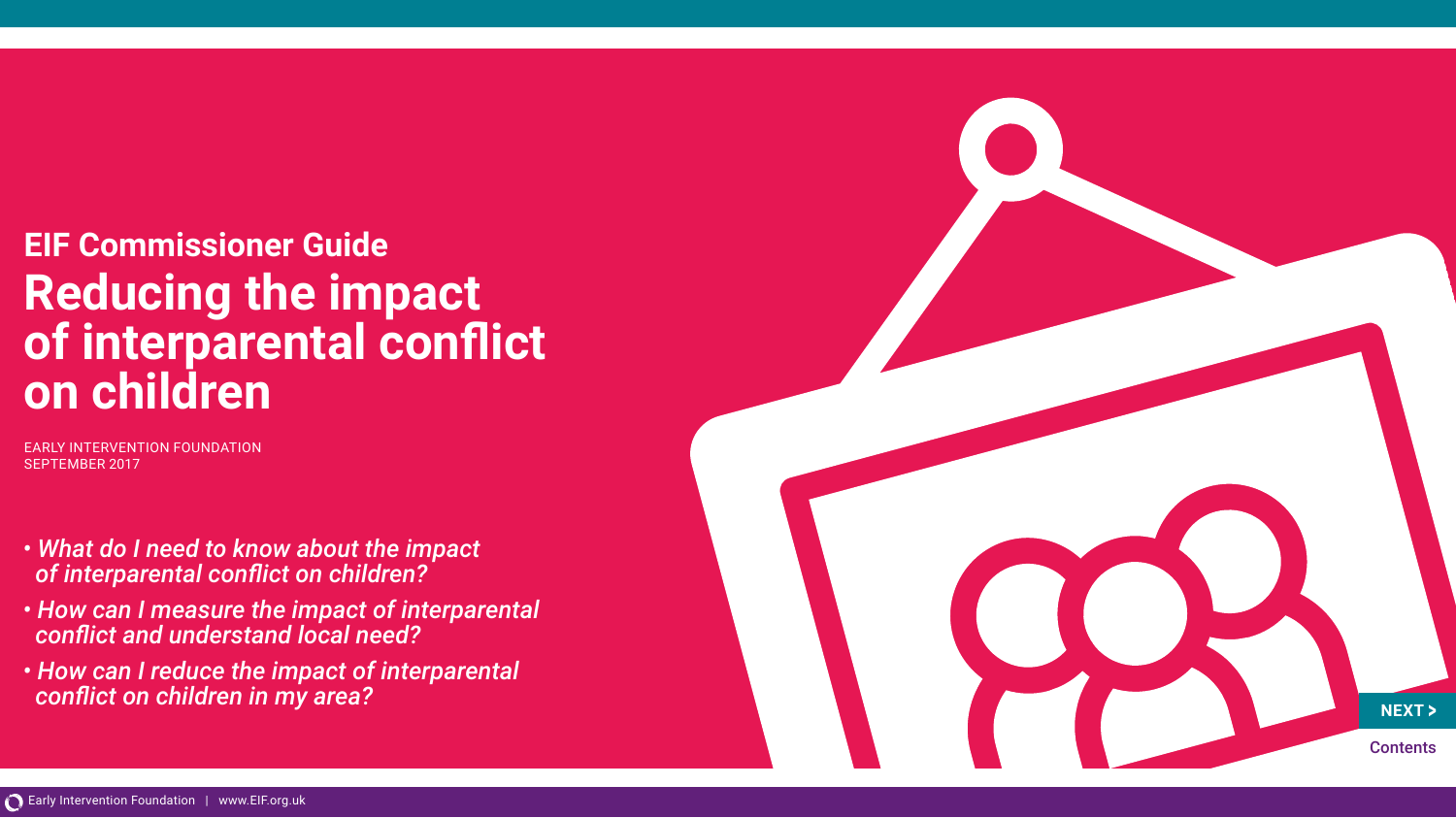# **Contents list**

PAGE 1 OF 1

| 2. What do I need to know about the impact of interparental conflict on children? 4              |  |
|--------------------------------------------------------------------------------------------------|--|
|                                                                                                  |  |
|                                                                                                  |  |
|                                                                                                  |  |
|                                                                                                  |  |
| 2.5 What sorts of services seek to address the impact of interparental conflict on children?  14 |  |
|                                                                                                  |  |
|                                                                                                  |  |
|                                                                                                  |  |
|                                                                                                  |  |
| 3. How can I measure the impact of interparental conflict and understand local need? 27          |  |
| 3.1 What data can I use to understand local needs relating to interparental conflict? 28         |  |
|                                                                                                  |  |
|                                                                                                  |  |
| 4. How can I reduce the impact of interparental conflict on children in my area?37               |  |
|                                                                                                  |  |
|                                                                                                  |  |
| 4.3 What interventions can reduce interparental conflict and improve child outcomes? 45          |  |
|                                                                                                  |  |
| 4.5 How can I persuade my stakeholders to engage on interparental relationships?  53             |  |

© Early Intervention Foundation, 2017. Early Intervention Foundation (EIF), 10 Salamanca Pl, London SE1 7HB

The EIF Commissioner Guide is designed for the purposes of making available general information in relation to the matters discussed in the guide. Use of this commissioner guide signifies acceptance of our legal disclaimers which are incorporated herein by reference. To access our legal disclaimers regarding our website and resources, please visit: **[www.eif.org.uk/terms-conditions/](http://www.eif.org.uk/terms-conditions/)**

# **Using this guide**

For the best reading and navigating experience, we recommend that you download and save this PDF file, and open it using Adobe Acrobat Reader.

To download and install the free Adobe Acrobat Reader software, visit: **<https://get.adobe.com/uk/reader/>**



 **Get Adobe Acrobat Reader**

A fully interactive version of this PDF is available online at: **<http://bit.ly/eif-cmmr-guide-interparental-conflict>**

1. What is this guide about and who is it for? **[Feedback](https://form.jotformeu.com/71794570654365) 1.** What is this guide about and who is it for?<br>**Feedback Early Intervention Foundation** | www.EIF.org.u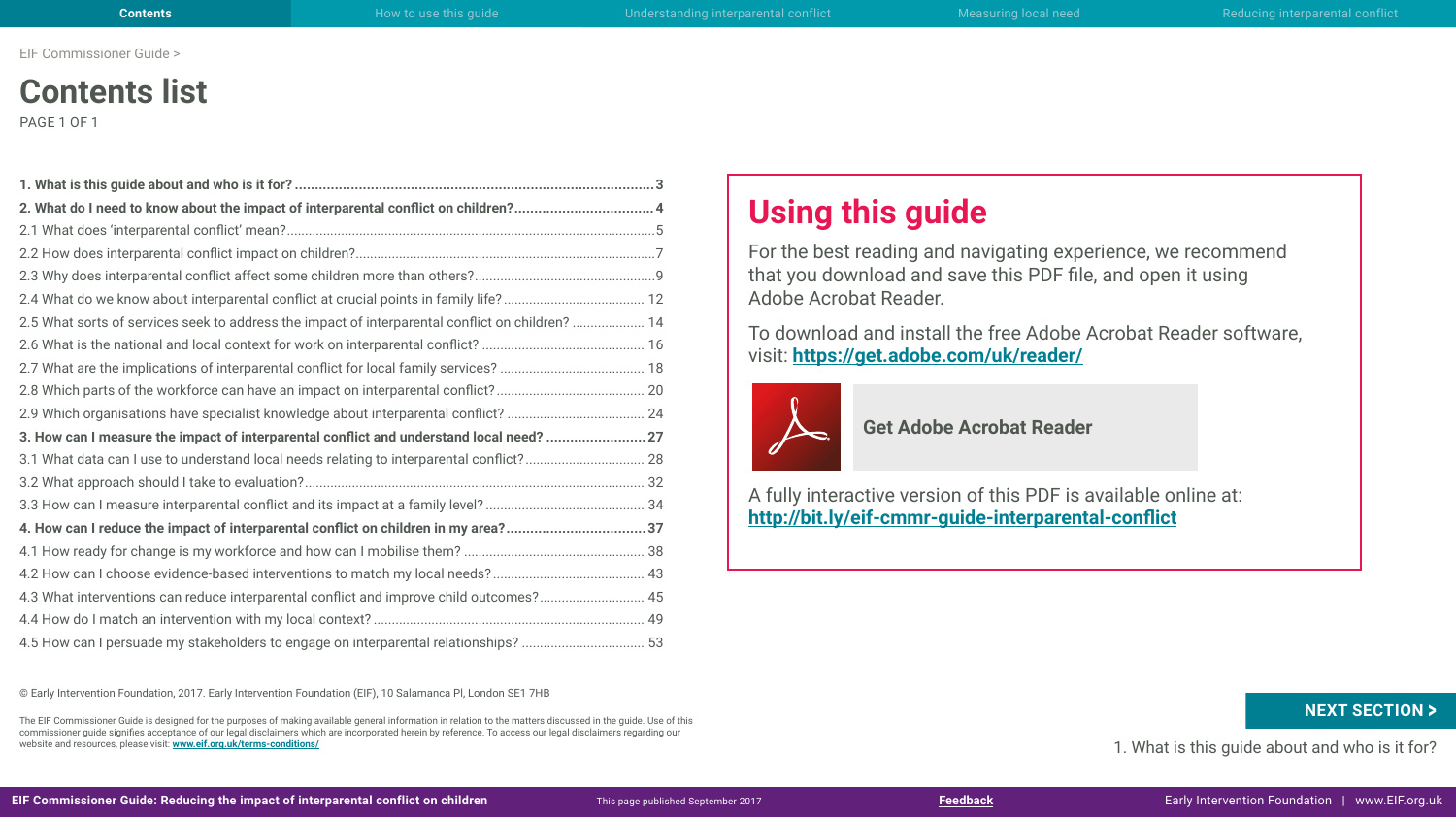# <span id="page-2-0"></span>**1. What is this guide about and who is it for?**

PAGE 1 OF 1

This Guide is a practical planning tool to support local commissioners and leaders of services for children and families to reduce the impact of conflict between parents on children. This resource builds on our innovative reviews of research conducted by the Early Intervention Foundation in collaboration with Professor Gordon Harold at the University of Sussex, highlighting the latest scientific and intervention evidence on how the interparental relationship affects multiple outcomes for children, including emotional, behavioural, social and academic development.

The Guide is designed to be modular and interactive – while we encourage you to read the whole guide, each section is written to stand alone, to directly address the questions that you want an answer to, whether that is to develop your understanding of the evidence, to find ways to measure the impact of what you are doing, or something else. Each question also has links to further detail, and tools and resources that can help you.

You don't need to be an expert in 'interparental conflict' to use this Guide, but it is specifically written for public sector leaders and commissioners with responsibility for family services. It is intended to support them to use the best available research and practice evidence on interparental conflict in their work to get the best outcomes for children.

In the design of this Guide we have taken our What Works reviews and sought to translate these for practical use by commissioners. However, commissioning services on interparental conflict is not simple. While there is strong and consistent scientific evidence that conflict between parents can impact on children's long-term mental health and life chances, this is a new policy area in the UK. Few services are commissioned locally and evidence on what works to support families is at an early stage.

This Guide is designed to grow and develop. Please let us have your views about the content, and your examples of tools and case studies, which will help others to tackle how conflict between parents affects children. We will publish an updated version in January 2018.

Contents list 2. What do I need to know about the impact of interparental conflict on children? FREVIOUS SECTION NEXT SECTION ><br>Contents list<br>IF Commissioner Guide: Reducing the impact of interparental conflict on children and the party of interparental conflict on children?<br>IF Commissioner Guide: Reducing the impact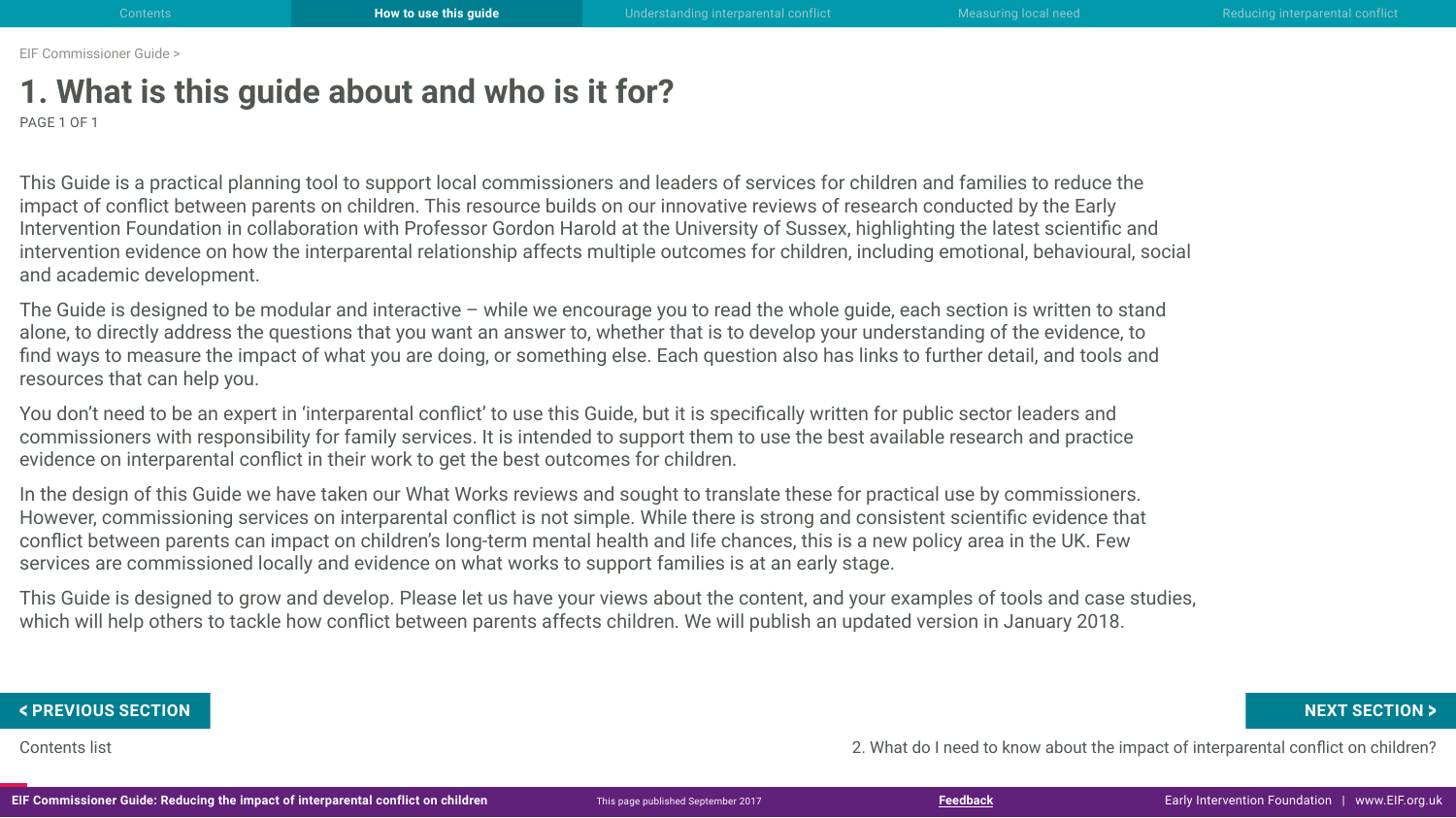## <span id="page-3-0"></span>**2. What do I need to know about the impact of interparental conflict on children?** PAGE 1 OF 1

This section gives a brief introduction to the issue of relationship quality and conflict between parents and the impact on children.

It defines some of the key terms and uses the latest UK and international evidence to explain when interparental conflict that impacts on child outcomes is most likely to happen. It also describes the relevant UK policy and service landscape.

1. What is this guide about and who is it for? 2.1 What does 'interparental conflict' mean?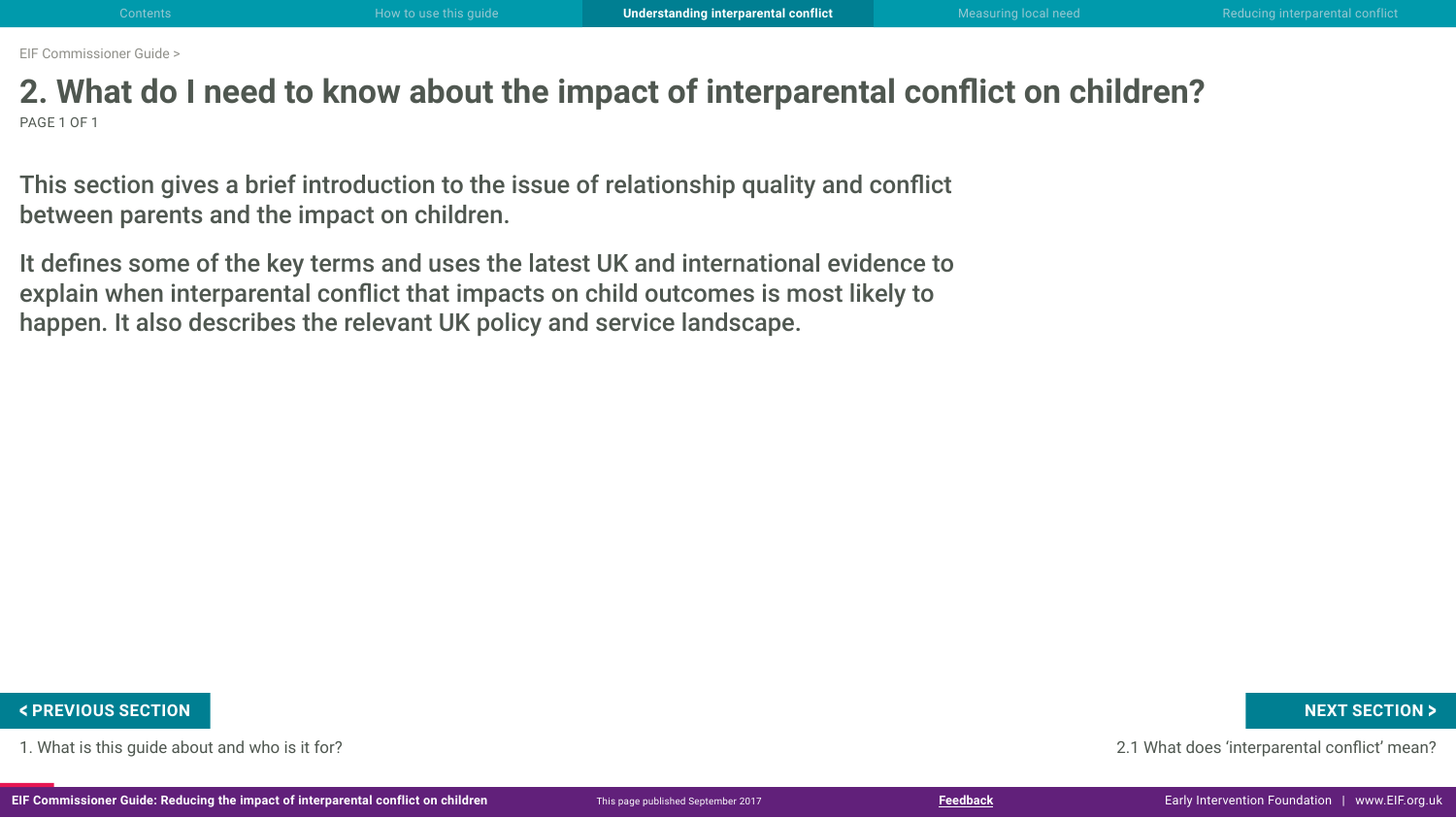## <span id="page-4-0"></span>**2.1 What does 'interparental conflict' mean?** PAGE 1 OF 2

Conflict between parents is a natural part of relationships and family life. Not all conflict is damaging, but the way conflict manifests – its frequency, intensity, and how it is resolved – can negatively affect children.

At EIF, we have published pioneering What Works reviews with Professor Harold at the University of Sussex on the links between interparental conflict and child outcomes. We found that there is a large body of robust research evidence which indicates that the quality of the relationship between parents, specifically how they communicate and relate to each other, has a significant influence on effective parenting and children's long-term mental health and future life chances.

Where conflict between parents is **frequent**, **intense** and **poorly resolved**, it can harm children's outcomes – regardless of whether parents are together or separated. This includes family contexts not usually regarded as 'high-risk', not just where parents have separated or divorced or where there is domestic violence.

Conflict can affect children in all types of parental relationships, which includes:

- Parents who are in a relationship with each other, whether married or not
- Parents who have separated or divorced
- Biological and 'step' parents
- Foster and adoptive parents
- Gay and lesbian parents.

2. What do I need to know about the impact of interparental conflict on children? 2.2 How does interparental conflict impact on children? FREVIOUS SECTION NEXT SECTION ><br>2. What do I need to know about the impact of interparental conflict on children?<br>IF Commissioner Guide: Reducing the impact of interparental conflict on children whis page published Septemb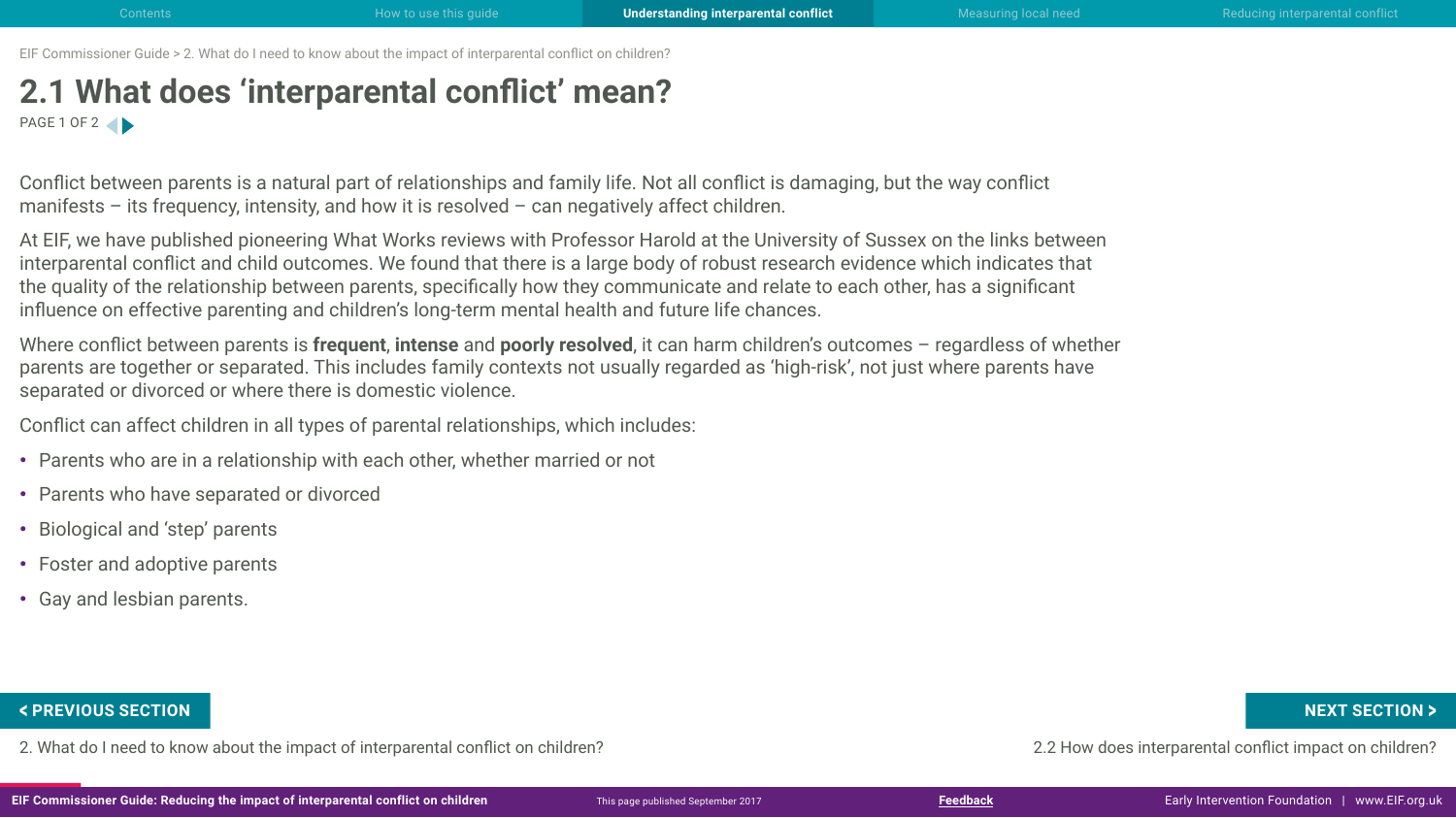## **2.1 What does 'interparental conflict' mean?** PAGE 2 OF 2

Destructive conflict behaviours which put children's mental health and long-term life chances at risk include aggression, non-verbal conflict or 'the silent treatment'. Although this can include domestic violence and abuse, the primary focus of this Guide is on conflict where violence is not a feature of family life. By contrast, constructive conflict – where there continues to be respect and emotional control, and conflict is resolved or explained – is linked to lower risks of child distress. This suggests conflict resolution skills are an important focus for intervention to improve child outcomes.

There are a range of difficulties that can influence interparental conflict and its impact on children. These are explored in more detail in other sections, but can include parents' mental health, disability, substance misuse, family transitions and economic pressure.

### MORE INFORMATION

- EIF: **[What works to enhance interparental relationships and improve outcomes for childre](http://www.eif.org.uk/publication/what-works-to-enhance-inter-parental-relationships-and-improve-outcomes-for-children-3/)n** 2016 report with Professor Harold providing a more detailed description of the impact of interparental conflict on outcomes for children.
- Relationships Alliance: **[Couple relationships and work; work and couple relationships](http://tavistockrelationships.ac.uk/images/uploads/Couple_Relationships_and_Work_RA_briefing.pdf)** Briefing sets out what research says about the impact of work on family life.

2. What do I need to know about the impact of interparental conflict on children? 2.2 How does interparental conflict impact on children? FREVIOUS SECTION NEXT SECTION ><br>2. What do I need to know about the impact of interparental conflict on children?<br>IF Commissioner Guide: Reducing the impact of interparental conflict on children whis page published Septemb

**EIF Commissioner Guide: Reducing the impact of interparental conflict on children** Early Intervention Foundation I [www.EIF.org.uk](http://www.eif.org.uk/)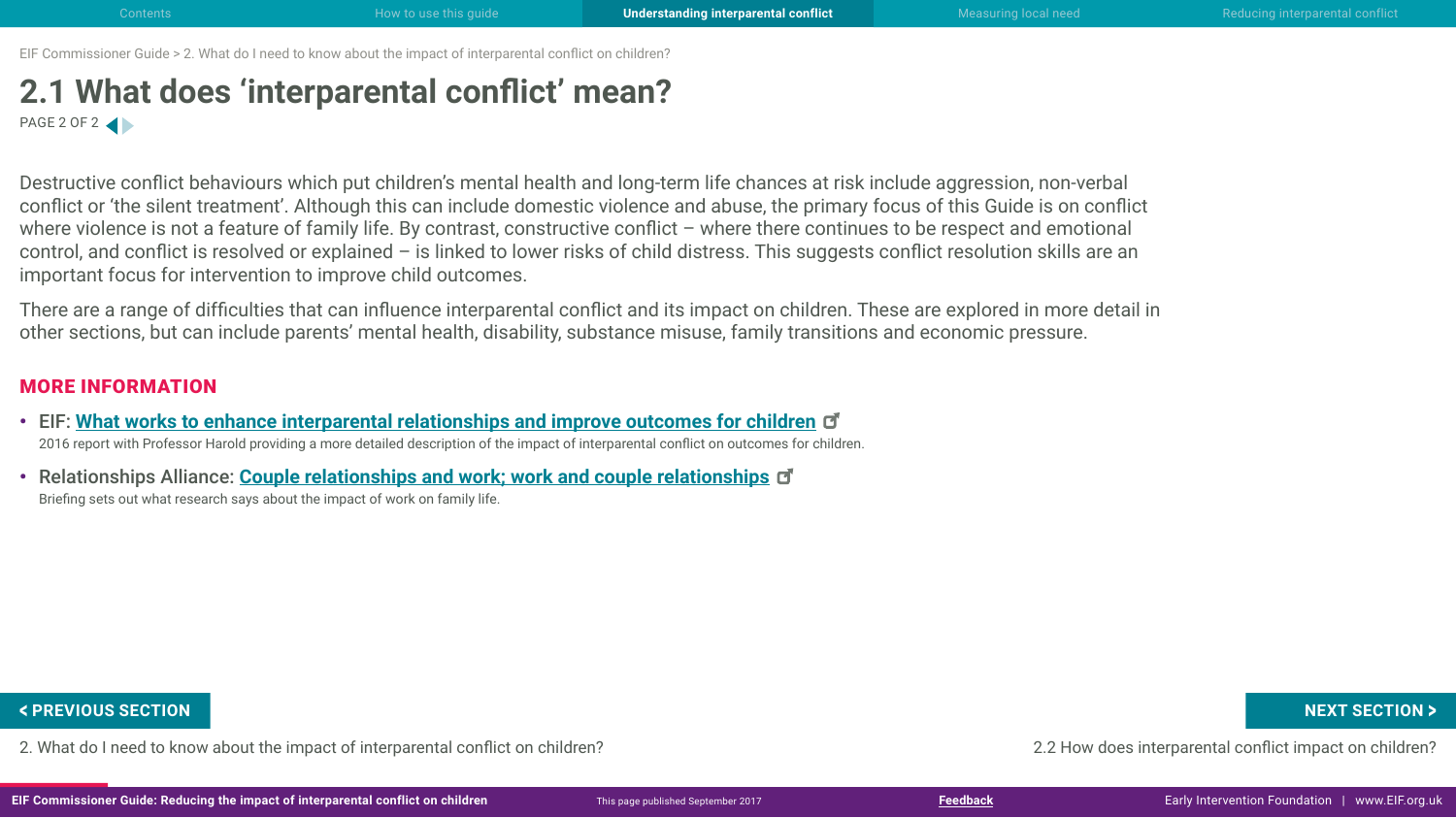## <span id="page-6-0"></span>**2.2 How does interparental conflict impact on children?** PAGE 1 OF 2

There is a large body of evidence that shows that conflict between parents can have a negative impact on children's long-term mental health and future life chances.

When conflict between parents is frequent, intense and poorly resolved, it puts children's mental health and long-term outcomes at risk. Children of all ages can be affected by destructive interparental conflict, from infancy to adulthood, but they may be affected in different ways. Children as young as six months show symptoms of distress when exposed to interparental conflict, infants up to the age of five display symptoms such as crying or acting out, and children in middle childhood (six to 12 years) and adolescents show emotional and behavioural distress. Children who witness or are aware of conflict between parents, or who blame themselves, are affected to a greater extent. This suggests that child perceptions of parental conflict could be an important focus for interventions.

Children who witness severe and ongoing parental conflict can display:

- externalising problems (such as behavioural difficulties, antisocial behavior, conduct disorder)
- internalising problems (such as low self-esteem, depression and anxiety)
- academic problems
- physical health problems
- social and interpersonal relationship problems.

In the long term, the above poor child outcomes are associated with: mental health difficulties, poorer academic outcomes, negative peer relationships, substance misuse, poor future relationship chances, low employability, and heightened interpersonal violence. The impact of interparental conflict on children can therefore be varied and long-lasting, as well as the risk that relationship behaviours and problems are repeated across the generations, as evidence suggests these children can go on to experience destructive conflict in their own future relationships.

2.1 What does 'interparental conflict' mean? 2.3 Why does interparental conflict affect some children more than others? EXT SECTION **Key and the UP of CHANGE SECTION A**<br>2.1 What does 'interparental conflict' mean?<br>IF Commissioner Guide: Reducing the impact of interparental conflict on children **Finis page published September 2017**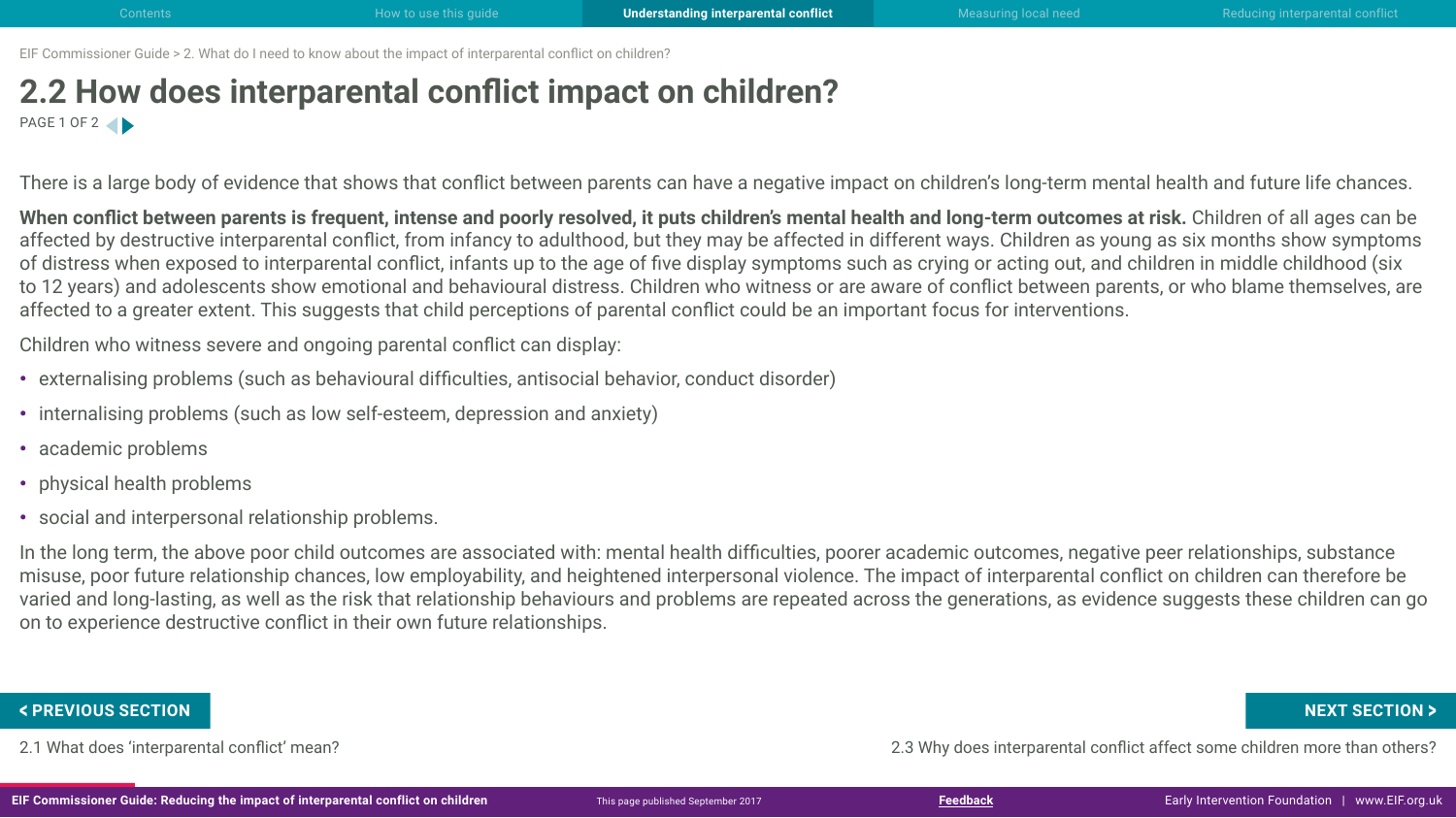## **2.2 How does interparental conflict impact on children?** PAGE 2 OF 2

A key finding of our What Works reviews is that **interparental conflict is a primary influence or central mechanism through which family stress (such as economic pressure) impacts both parenting and children's long-term outcomes**. The family stress model shows how economic pressure impacts on parents' mental health, which can increase interparental conflict. Interparental conflict is then in turn a precursor to poor parenting practices (such as insensitivity, low quality and quantity of time spent together, harsh parenting or over-controlling behaviours) and also negative child outcomes. Evidence suggests that parental conflict may have more of a negative impact on the father–child than the mother–child relationship.

### MORE INFORMATION

- EIF: **[What works to enhance interparental relationships and improve outcomes for childre](http://www.eif.org.uk/publication/what-works-to-enhance-inter-parental-relationships-and-improve-outcomes-for-children-3/)n** Chapter 2 of our What Works review with Professor Harold sets out the evidence on how destructive interparental conflict affects child outcomes.
- Relationships Alliance: **[Relationships and mental health](http://tavistockrelationships.ac.uk/policy-research/policy-briefings/689-couple-relationships-and-mental-health-a-policy-briefing-from-the-relationships-alliance)**

Briefing explores the research on the bi-directionality of the link between mental health disorders (for both parents and children) and relationship distress.

### TOOLS & DOWNLOADS

• Infographic: **[Family stress mode](http://www.eif.org.uk/wp-content/uploads/2017/09/CG-IPR_2-2_family-stress-model.pdf)l**

Illustrates the links between poverty, economic pressure, psychological distress in parents, parental conflict, disrupted parenting, and child wellbeing.

2.1 What does 'interparental conflict' mean? 2.3 Why does interparental conflict affect some children more than others? EXT SECTION **Key and the UP of CHANGE SECTION A**<br>2.1 What does 'interparental conflict' mean?<br>IF Commissioner Guide: Reducing the impact of interparental conflict on children **First page published September 2017**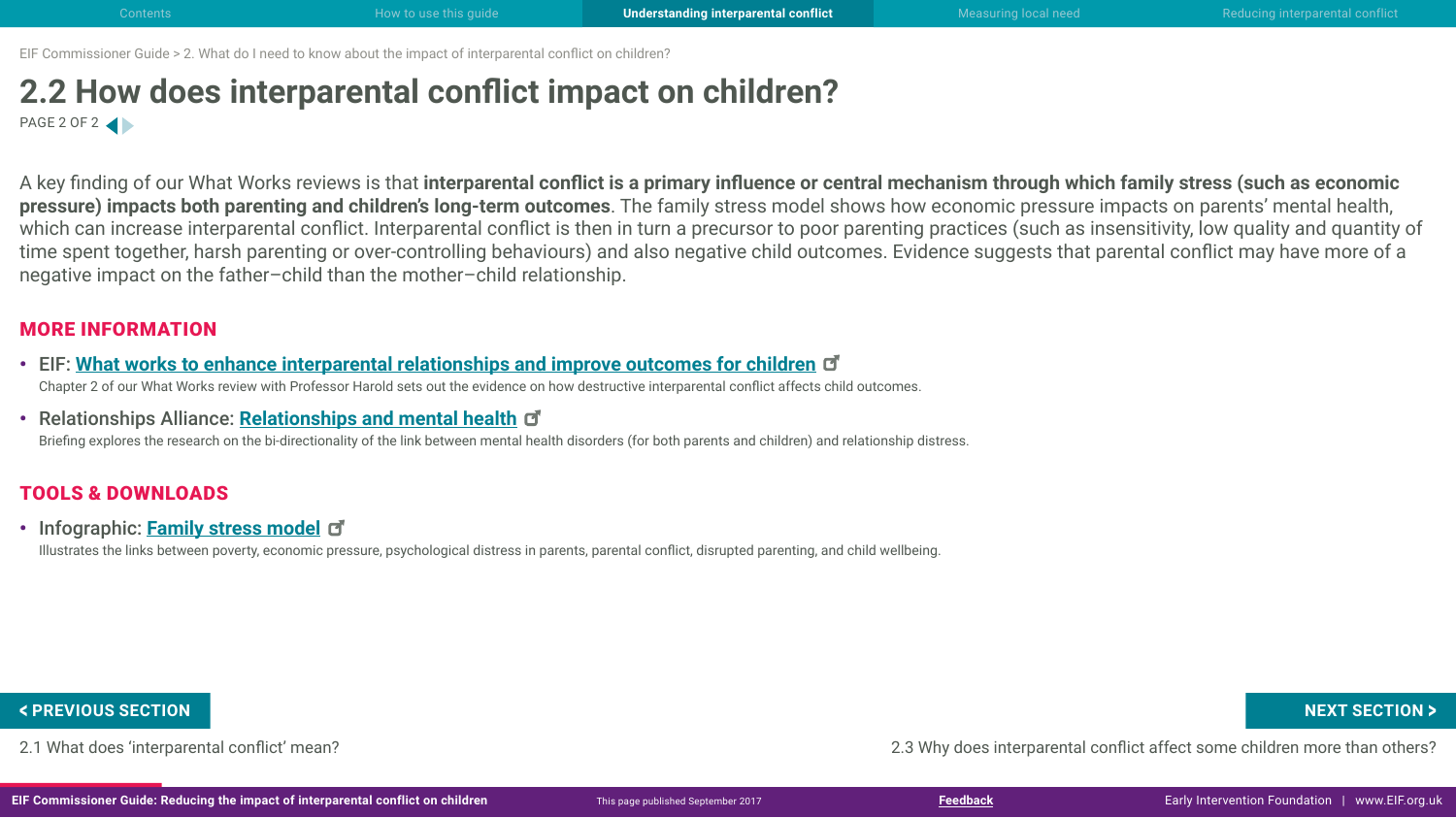## <span id="page-8-0"></span>**2.3 Why does interparental conflict affect some children more than others?** PAGE 1 OF 3

Some children may be more vulnerable to interparental conflict or may respond to the same levels of conflict in different ways. To begin to understand this, we need to look at risk and protective factors that affect how interparental conflict affects children. While EIF has not carried out a specific review on who may be more vulnerable to interparental conflict and so cannot say which risk factors are predictive, our work has highlighted important factors that may influence how conflict affects children, based on associations observed in multiple studies.

**Characteristics of the family**

• **Experience of poverty and economic pressure:** for families where there is economic pressure, parents are at an increased risk of emotional distress, including anxiety and depression. Parents' emotional distress can in turn lead to an increase in interparental conflict, which leads to an increase in harsh or inconsistent parenting practices. These harsh parenting practices can result in an increased risk of a range of negative outcomes for children, including internalising problems (such as anxiety or depression), externalising problems (such as aggression or conduct problems), a decrease in social competence, and lower cognitive outcomes. Interparental conflict is increasingly seen as a precursor to parenting problems and poor child outcomes (see Tools & resources: Family stress model).

**Wider family problems**

- **Parent alcohol and substance misuse** has been associated with increased interparental conflict, higher frequencies of physical violence and poor parenting that damages child outcomes.
- **Poor parental mental health** is both a cause and a consequence of interparental conflict and is a significant risk factor for negative child outcomes.
- Wider family functioning: negative parenting practices such as harsh parenting and parent-child hostility increases the risk that interparental conflict negatively affects children.

2.2 How does interparental conflict impact on children? 2.4 What do we know about interparental conflict at crucial points in family life? FREVIOUS SECTION NEXT SECTION ><br>2.2 How does interparental conflict impact on children?<br>IF Commissioner Guide: Reducing the impact of interparental conflict on children whis page published September 2017<br>IF Commissioner Gu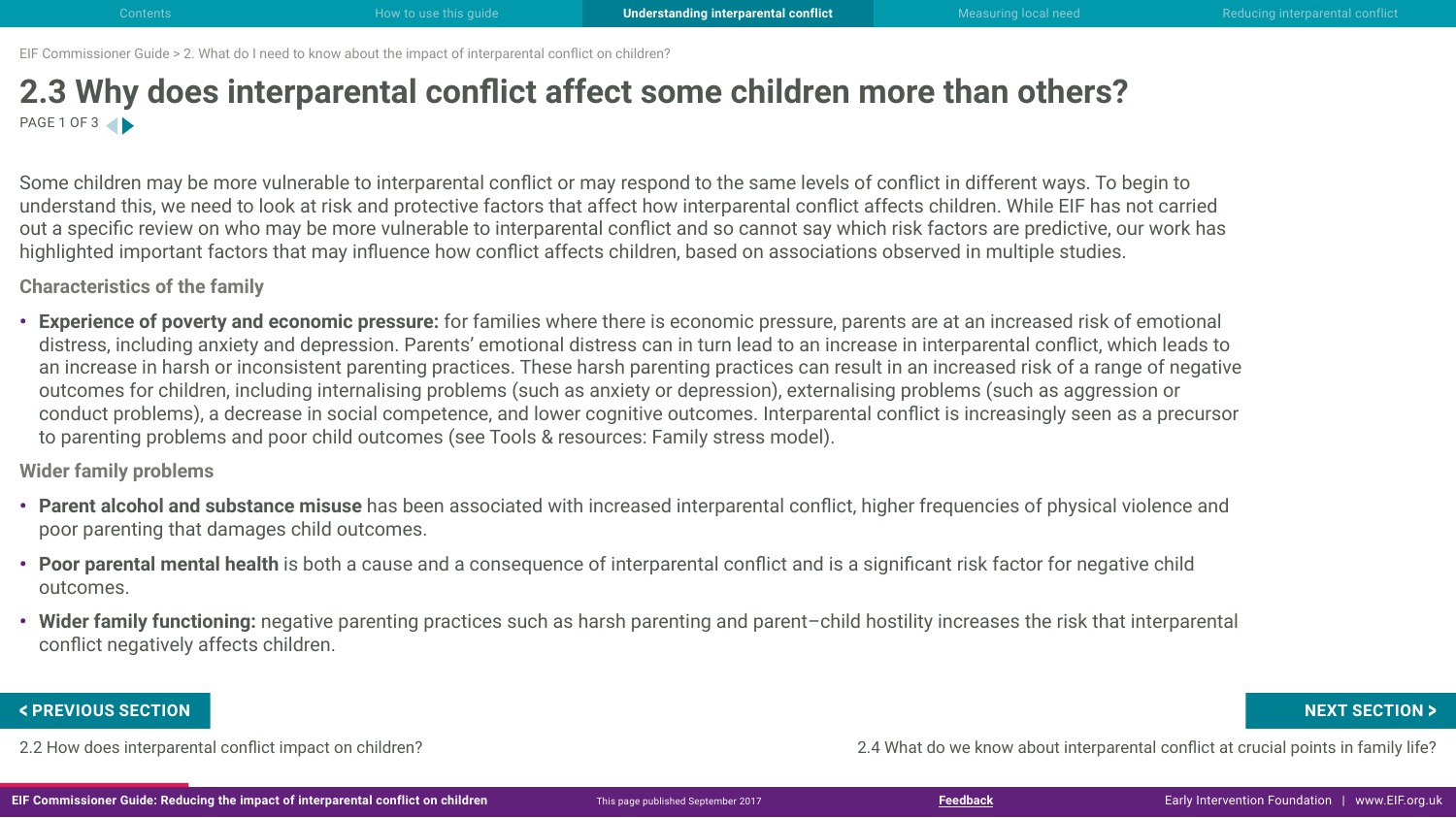## **2.3 Who is most at risk of experiencing destructive interparental conflict?** PAGE 2 OF 3

• **Parent gender:** interparental conflict affects parenting differently in mothers and fathers. Fathers are more likely to withdraw or to be hostile with their children, which means the father–child relationship is more likely to be negatively affected by interparental conflict.

**Characteristics of the child**

- **Child age:** children of all ages can be affected by interparental conflict, but younger children are more likely to blame themselves for conflict, whereas older children are more likely to display behaviour problems and, as they are exposed to conflict for a longer period, they may be more negatively affected.
- **Child temperament:** children with a more positive attitude to life, and the ability to regulate emotions, behaviour and attention may be more protected from the impacts of interparental conflict.
- **Child gender:** evidence suggests the effects of parental conflict are equally damaging for boys and girls but that they may react in different ways. Girls may be more likely to feel caught in the middle of conflict, internalise the conflict or see it as a threat to the harmony of the family, whereas boys are more likely to see conflict as a threat to themselves and experience externalising problems (such as behaviour difficulties).
- **Child physiological responses:** a child's nervous system (such as levels of stress hormones) may determine how resilient a child is to parental conflict.
- **Peer relations and child social support:** there is evidence that social support, such as peer friendships or a supportive adult outside the family can protect children from the negative effects of parental conflict.

2.2 How does interparental conflict impact on children? 2.4 What do we know about interparental conflict at crucial points in family life? FREVIOUS SECTION NEXT SECTION ><br>2.2 How does interparental conflict impact on children?<br>IF Commissioner Guide: Reducing the impact of interparental conflict on children whis page published September 2017<br>IF Commissioner Gu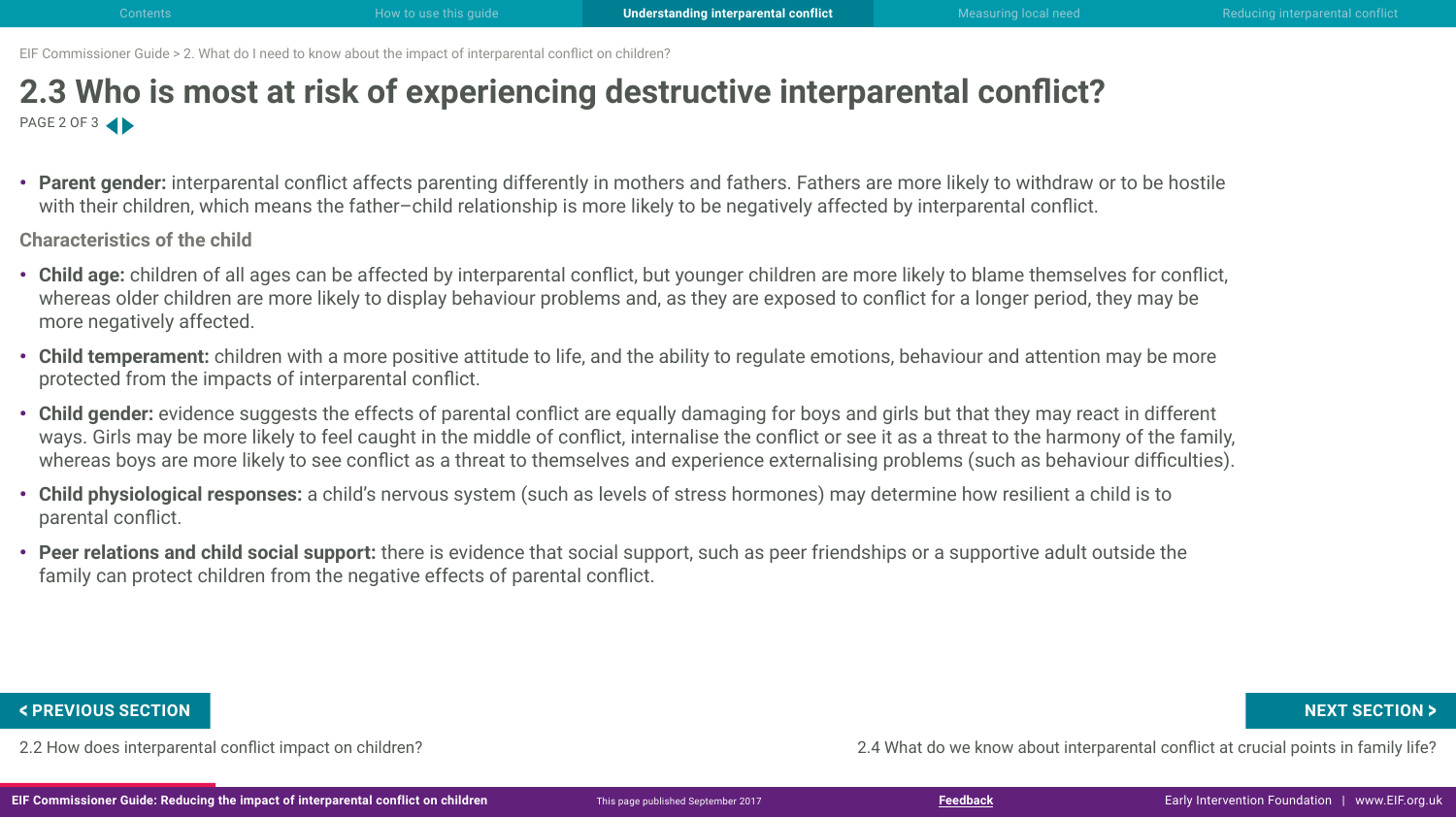## **2.3 Who is most at risk of experiencing destructive interparental conflict?** PAGE 3 OF 3

### MORE INFORMATION

- EIF: **[What works to enhance interparental relationships and improve outcomes for childre](http://www.eif.org.uk/publication/what-works-to-enhance-inter-parental-relationships-and-improve-outcomes-for-children-3/)n** Chapter 2 of our What Works review with Professor Harold explores risk factors in greater detail.
- EIF: **[Interparental conflict and outcomes for children in the contexts of poverty and economic pressur](http://www.eif.org.uk/publication/inter-parental-conflict-and-outcomes-for-children-in-the-contexts-of-poverty-and-economic-pressure/)e** What Works review with Professor Harold examines how families in or at risk of poverty are at an increased risk of experiencing couple conflict.
- EIF: **[Interparental relationship support services available in the UK: Rapid review of evidenc](http://www.eif.org.uk/publication/inter-parental-relationship-support-services-available-in-the-uk-rapid-review-of-evidence/)e** Report explores the types of relationship support services available in the UK, their target populations and barriers to access.
- EIF: **[Factors affecting how interparental conflict influences childre](http://www.eif.org.uk/wp-content/uploads/2017/09/CG-IPR_2-3_factors-affecting-how-conflict-influences-children.pdf)n** Briefing outlines four areas of moderating influence that have implications for whether a child will be negatively affected when they witness hostile interparental relations.

### TOOLS & DOWNLOADS

• Infographic: **[Family stress mode](http://www.eif.org.uk/wp-content/uploads/2017/09/CG-IPR_2-2_family-stress-model.pdf)l**

Illustrates the links between poverty, economic pressure, psychological distress in parents, parental conflict, disrupted parenting, and child wellbeing.

2.2 How does interparental conflict impact on children? 2.4 What do we know about interparental conflict at crucial points in family life? FREVIOUS SECTION NEXT SECTION ><br>2.2 How does interparental conflict impact on children?<br>IF Commissioner Guide: Reducing the impact of interparental conflict on children whis page published September 2017<br>IF Commissioner Gu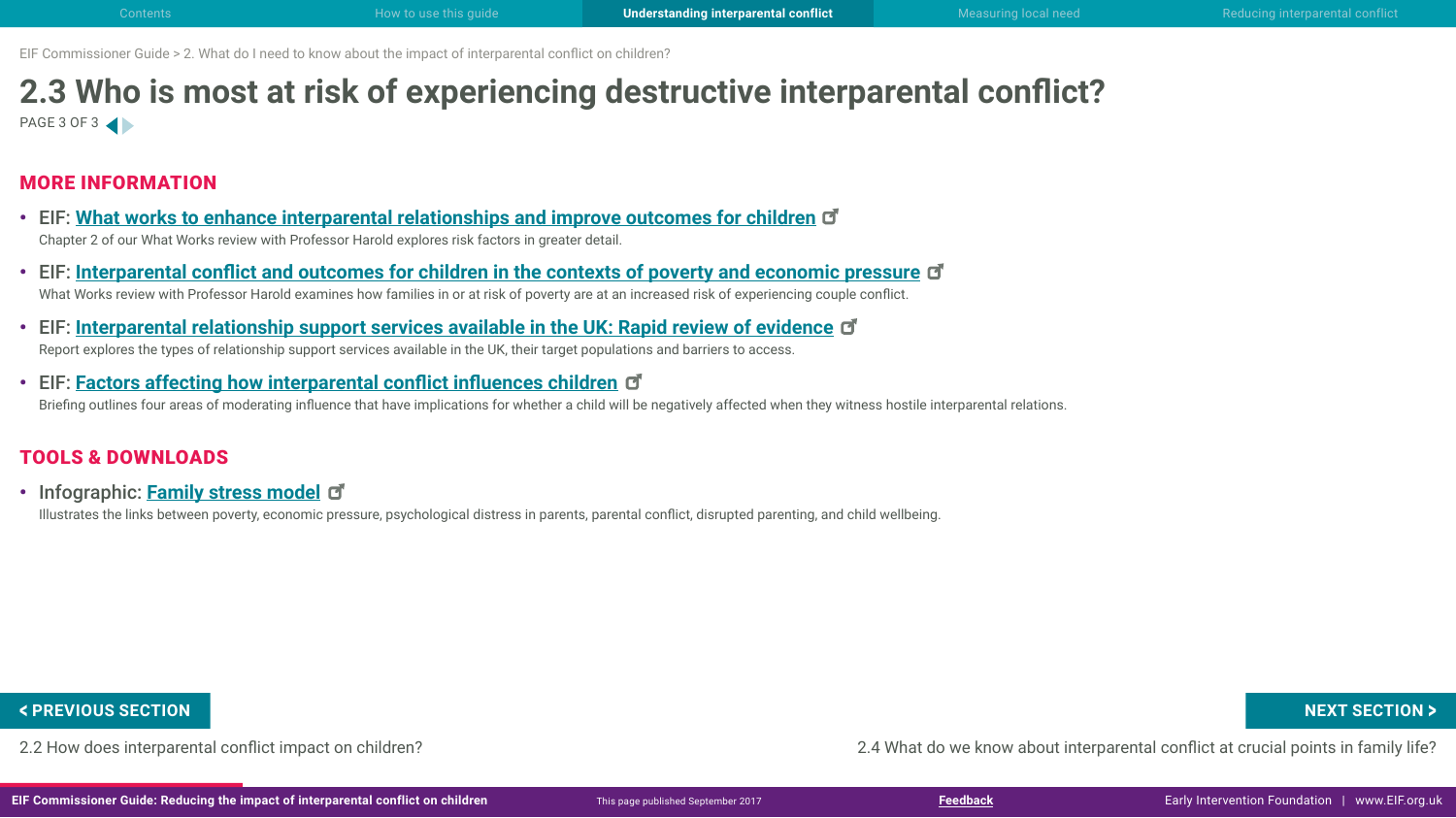## <span id="page-11-0"></span>**2.4 What do we know about interparental conflict at crucial points in family life?** PAGE 1 OF 2

Families can be particularly vulnerable to stress and parental conflict at key transition points in family life. This includes:

- **Poverty and economic pressure:** being in or at risk of poverty and economic pressure (such as worklessness or ill-health) increases parental stress and mental health difficulties. This in turn increases the risk of interparental conflict and poor parenting, which impacts negatively on child outcomes.
- **Becoming a new parent or having a baby:** the birth of the first child and the transition to parenthood can put strain on relationships, cause a decrease in relationship satisfaction and increase interparental conflict.
- **Children starting primary or secondary school:** children's performance at school can be negatively affected by interparental conflict. Targeting a child's transition into school can be a key moment at which to intervene early and identify relationship difficulties between parents.
- **Parental separation or divorce:** separation between parents represents a specific risk for children, as a context where ongoing conflict may be taking place. Sustaining positive relationships between separated parents during and after separation helps children adapt. Programmes that target the interparental relationship in high-risk contexts (such as divorce) suggest improved outcomes for children (with implications for reducing the intergenerational transmission of negative family conflict processes and future relationship violence).

These key life-course transition points for families are predictable stressors and so provide an opportunity to intervene in a more preventative way.

2.3 Why does interparental conflict affect some children more than others? 2.5 What sorts of services seek to address the impact of interparental conflict on children? FREVIOUS SECTION NEXT SECTION ><br>2.3 Why does interparental conflict affect some children more than others?<br>IF Commissioner Guide: Reducing the impact of interparental conflict on children whis page published September 2017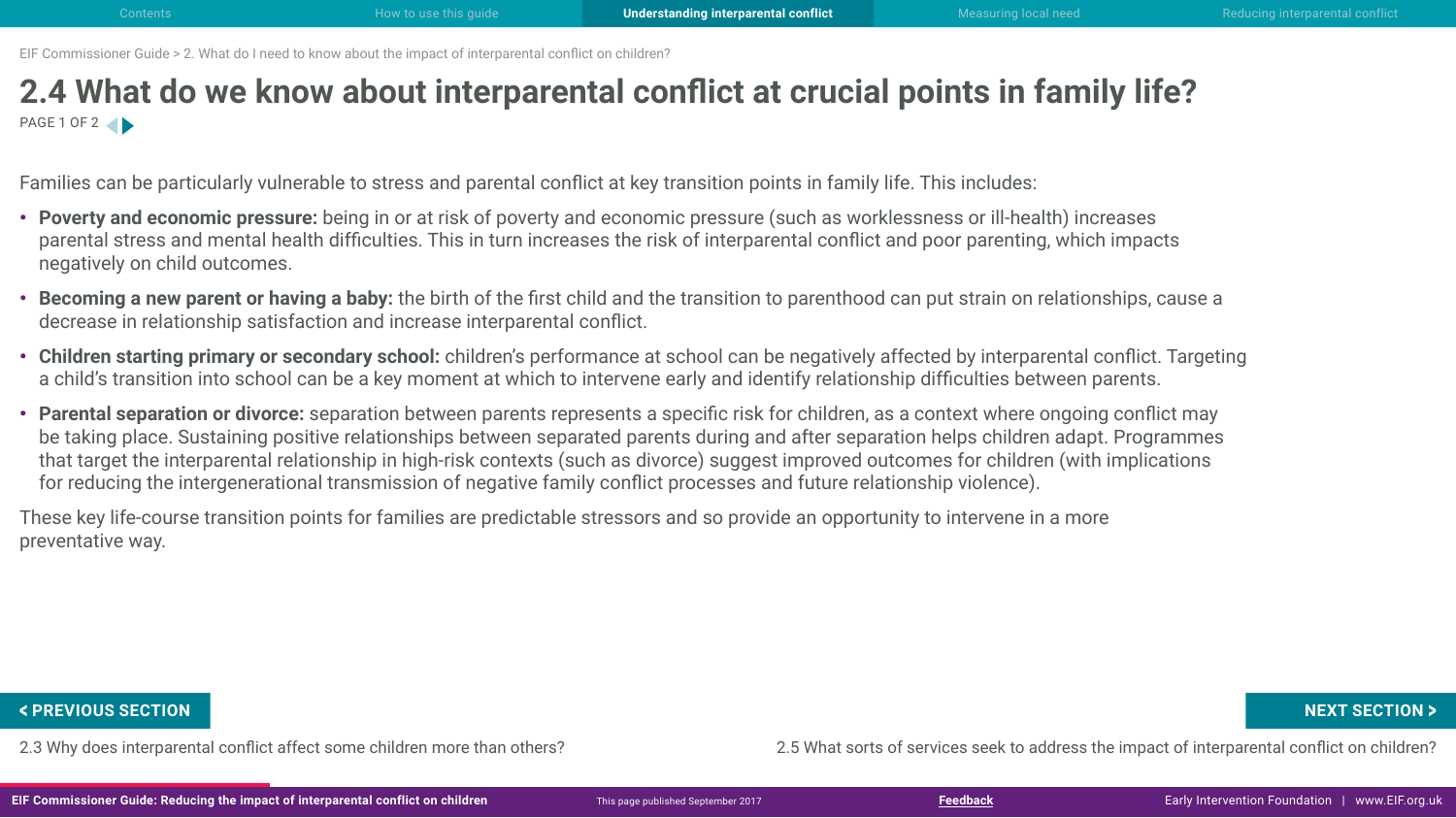## **2.4 What do we know about interparental conflict at crucial points in family life?** PAGE 2 OF 2

### MORE INFORMATION

- EIF: **[What works to enhance interparental relationships and improve outcomes for childre](http://www.eif.org.uk/publication/what-works-to-enhance-inter-parental-relationships-and-improve-outcomes-for-children-3/)n** Chapter 3 of our What Works review with Professor Harold explores the impact of interventions at key life transition points.
- EIF: **[Interparental conflict and outcomes for children in the contexts of poverty and economic pressur](http://www.eif.org.uk/publication/inter-parental-conflict-and-outcomes-for-children-in-the-contexts-of-poverty-and-economic-pressure/)e** Chapter 2 of our What Works review with Professor Harold examines poverty and economic stress as a unique point of vulnerability that may increase the risk of interparental conflict.
- EIF: **[Interparental relationship support services available in the UK: Rapid review of evidenc](http://www.eif.org.uk/publication/inter-parental-relationship-support-services-available-in-the-uk-rapid-review-of-evidence/)e** Report highlights different services that are available for couples depending on where they are in the lifecycle of their relationship.

2.3 Why does interparental conflict affect some children more than others? 2.5 What sorts of services seek to address the impact of interparental conflict on children? FREVIOUS SECTION NEXT SECTION ><br>2.3 Why does interparental conflict affect some children more than others?<br>IF Commissioner Guide: Reducing the impact of interparental conflict on children This page published September 2017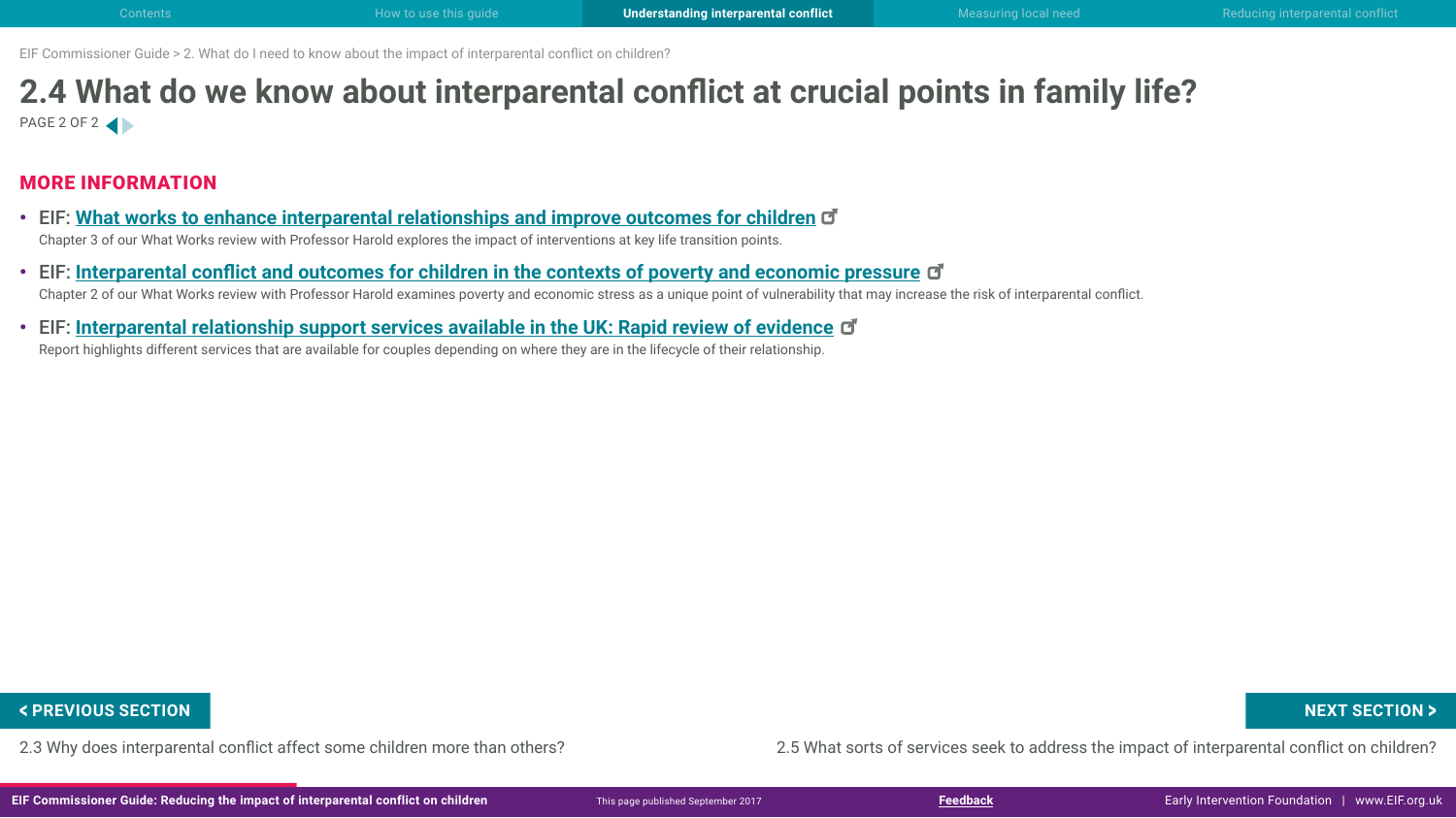## <span id="page-13-0"></span>**2.5 What sorts of services seek to address the impact of interparental conflict on children?** PAGE 1 OF 2

Services that support parental relationships take many different forms. This includes interventions that are specifically designed to improve child and parent outcomes where there is interparental conflict. Section 4 gives information on the evidence-based interventions we have identified to date in our What Works reviews and EIF Guidebook as being effective for child outcomes.

As highlighted in our mapping studies of relationship support services in the UK, there are also wider services that are specifically designed to improve the quality of the relationship between parents. These services may have a focus on improving child outcomes in their design and/or they may focus on the parent/couple relationship:

- Relationship counselling and therapy
- Marriage and relationship education, including new parenthood programmes
- Family mediation
- Online information and advice.

There are also services that, while not explicitly defined as relationship support services, focus more broadly on supporting families and supporting the relationship between parents alongside other aspects of family life:

- Child and family support services
- Parenting programmes, where they have a specific component that looks to improve child outcomes in the context of interparental conflict (see section 4)
- Health services, such as Improving Access to Psychological Therapies (IAPT) or Health Visiting.

Some of this support involves practitioners working face-to-face with families, but other services are delivered over the phone or through video chat. There are also many online services that provide information and advice to parents with issues in their relationship, allowing them to 'self help' without the involvement of a practitioner.

2.4 What do we know about interparental conflict at crucial points in family life? 2.6 What is the national and local context for work on interparental conflict? EXT SECTION **Kerok and the UP ACH SECTION 3 A SECTION 3 A SECTION 3 A SECTION 3 A SECTION 3 A SECTION 3 2.6 What is the national and local context for work on interparental conflict?<br>2.4 What do we know about interparental**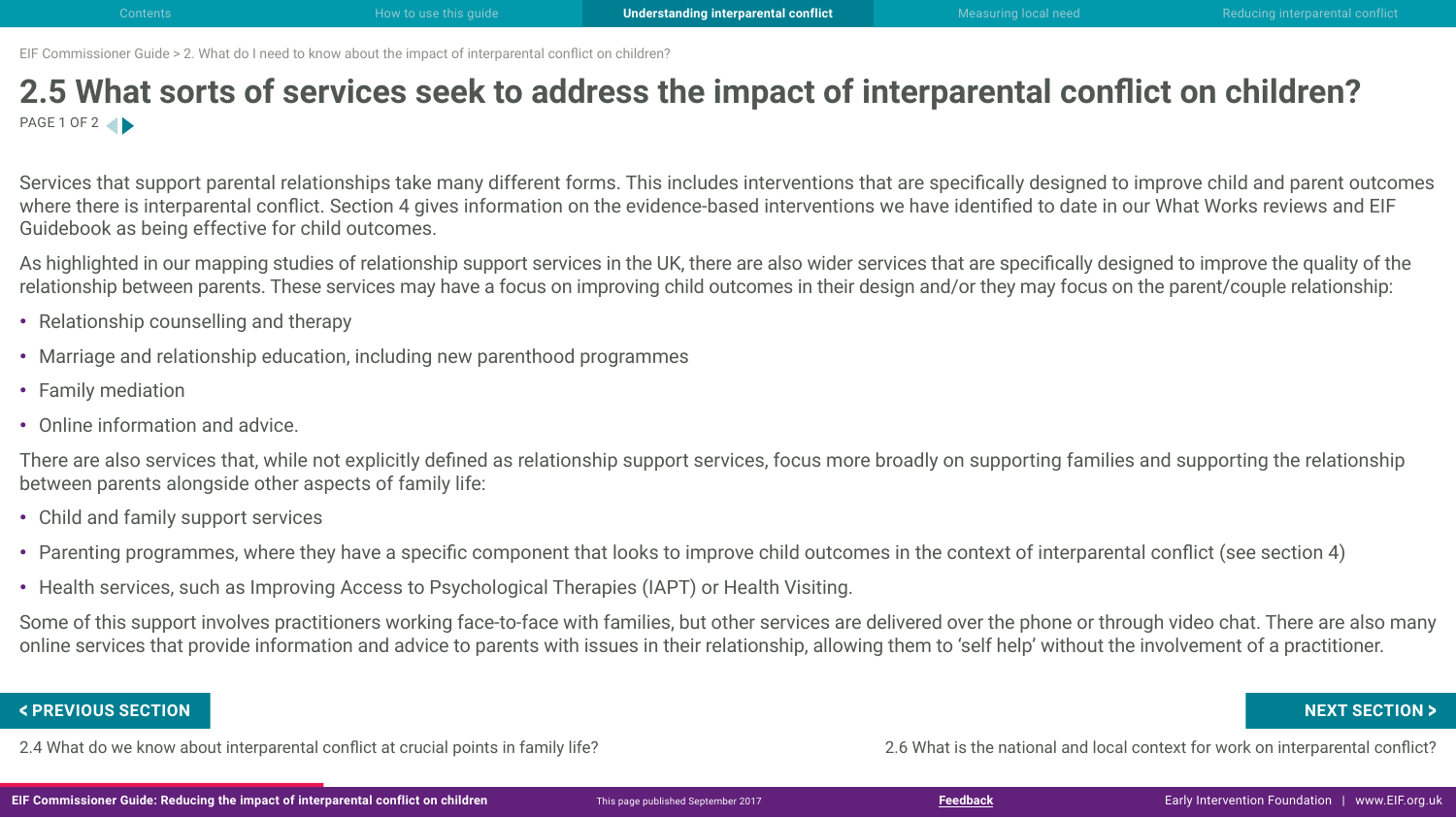## **2.5 What sorts of services tackle interparental conflict?** PAGE 2 OF 2

Some services are designed for parents at different stages in their relationship, including key transition points such as marriage, new parenthood, and separation or divorce. These can be tailored to particular family demographics or child characteristics.

While there is strong scientific evidence of the link between interparental conflict and poor child outcomes, the UK evidence about the effectiveness of many of these services is currently at an early stage, which means we don't yet know what impact they are having on family outcomes – and child outcomes in particular. There is often a lack of relationship support services at a local level, and a lack of research to map the specific nature and extent of relationship support provision. Much of the current provision is delivered by charities and voluntary sector organisations and so has been vulnerable to public service funding reductions.

### SEE ALSO IN THIS GUIDE

• 4.3 What interventions can reduce interparental conflict and improve child outcomes?

### MORE INFORMATION

- EIF: **[Exploring parental relationship support: A qualitative study](http://www.eif.org.uk/publication/exploring-parental-relationship-support-a-qualitative-study/)** Report provides qualitative research on relationship support, mapping current provision and how it is provided.
- EIF: **[Interparental relationship support services available in the UK: Rapid review of evidence](http://www.eif.org.uk/publication/inter-parental-relationship-support-services-available-in-the-uk-rapid-review-of-evidence/)** Report highlights different services that are available for couples depending on where they are in the lifecycle of their relationship.
- EIF: **[Types of relationship support service](http://www.eif.org.uk/wp-content/uploads/2017/09/CG-IPR_2-5_types-of-services.pdf)s**

Briefing sets out categories and sub-categories of services with examples.

2.4 What do we know about interparental conflict at crucial points in family life? 2.6 What is the national and local context for work on interparental conflict? EXT SECTION **Kerok and the UP ACH SECTION 3 A SECTION 3 A SECTION 3 A SECTION 3 A SECTION 3 A SECTION 3 A SECTION 3 A SECTION 3 A SECTION 3 A SECTION 3 A SECTION 3 A SECTION 3 A SECTION 3 A SECTION 3 A SECTION 3 A SECTION**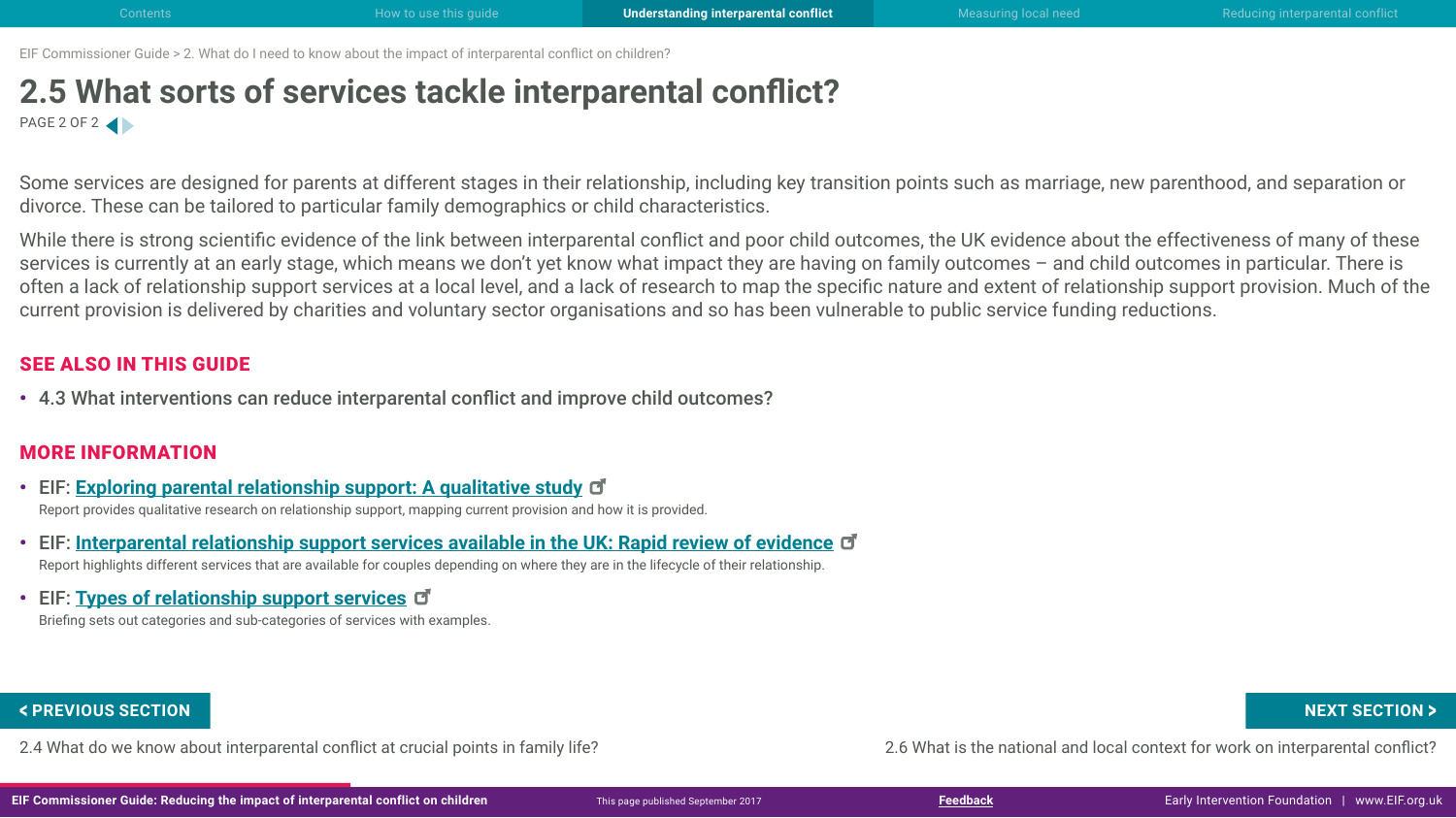## <span id="page-15-0"></span>**2.6 What is the national and local context for work on interparental conflict?** PAGE 1 OF 2

Tackling parental conflict and supporting family relationships has become increasingly prominent in national policy in recent years, led by the Home Office, Department for Education and most recently the Department for Work and Pensions. Over this period, the focus has evolved from an emphasis on stability – 'strong stable relationships are the bedrock of our society' (2010 'Support for all the family and relationships' green paper) – to an emphasis on reducing parental conflict, regardless of family structure – 'children's chances in life are strongly influenced by their parents' relationship, whether they are together or separated' (2017 'Improving Lives' policy paper). There is also a new focus on relationship support for vulnerable families, such as those that are workless or face economic strain.

Locally, we know that supporting parental relationships is recognised as a significant issue by those working with families, yet is not something many existing family services address. In polling EIF carried out in 2016, 86% of respondents said supporting parental relationships should be a high priority, but only 21% thought it was a high priority. Many local authorities recognise that parental conflict is a significant driver of demands on a wide range of services, but there is a lack of clarity about how best to support relationship quality in existing family services.

DWP is seeking to increase effective provision to tackle parental conflict. A new Reducing Parental Conflict programme was announced in 2017 to support evidence- based interventions delivered by specialist organisations at a local level, and since 2015 DWP has also been funding 12 areas to develop approaches to increasing support for family relationships through the Local Family Offer programme.

2.5 What sorts of services seek to address the impact of interparental conflict on children? 2.7 What are the implications of interparental conflict for local family services? FREVIOUS SECTION NEXT SECTION ><br>2.5 What sorts of services seek to address the impact of interparental conflict on children?<br>IF Commissioner Guide: Reducing the impact of interparental conflict on children This page publis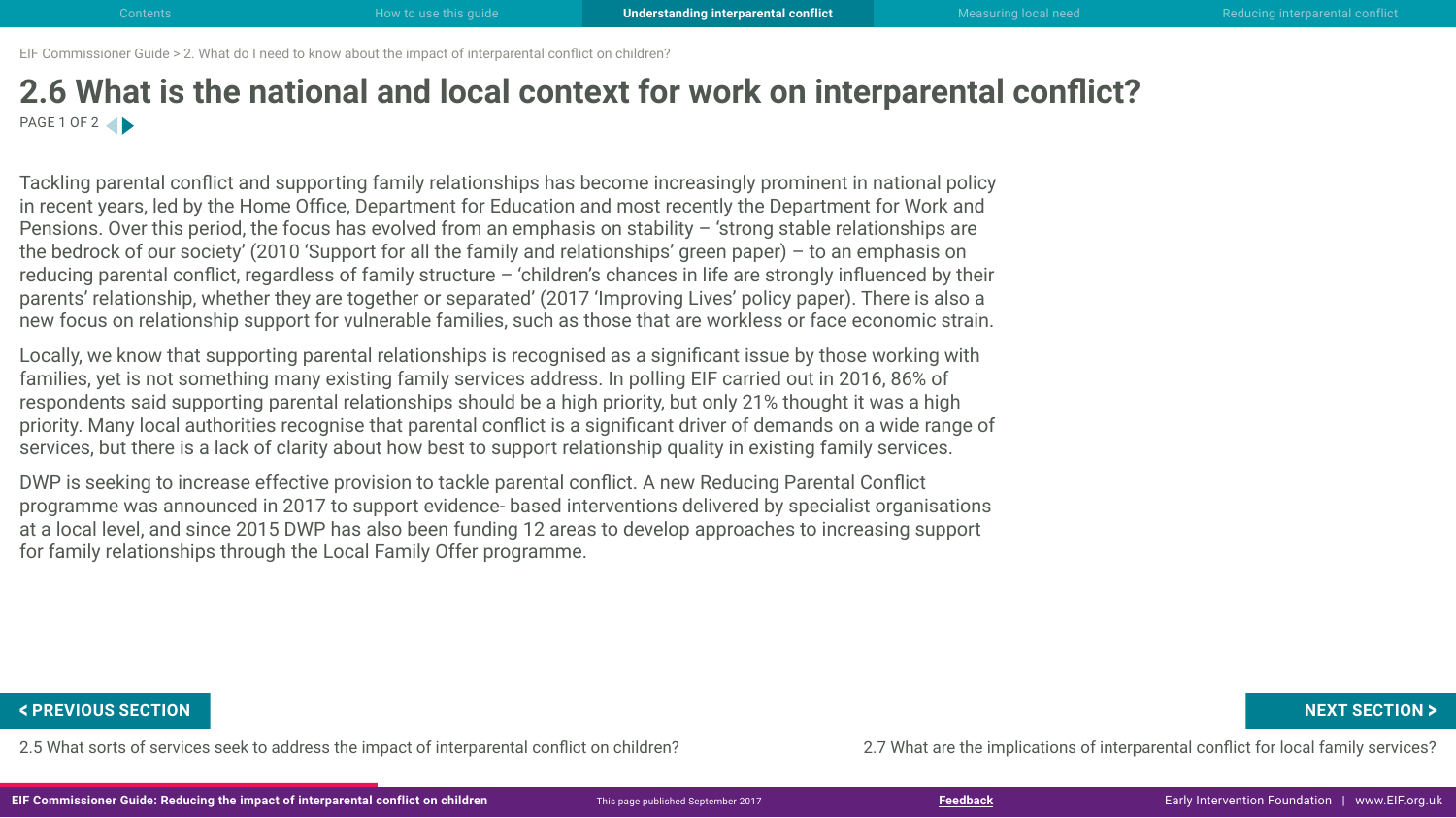## **2.6 What is the national and local context for work on interparental conflict?** PAGE 2 OF 2

### MORE INFORMATION

- DWP: **[Improving Lives: Helping Workless Familie](https://www.gov.uk/government/uploads/system/uploads/attachment_data/file/621364/improving-lives-helping-workless-families-web-version.pdf)s** Government policy paper on tackling parental conflict and supporting family relationships.
- EIF: **[Interparental relationships survey result](http://www.eif.org.uk/inter-parental-relationships-survey-results/)s** 2016 polling explores the extent to which local family services prioritise supporting parental relationships.
- Innovation Unit / OnePlusOne: **Creating A Local Family Offer** Lessons from local authority pioneers on developing local systems of support to improve interparental relationships.

2.5 What sorts of services seek to address the impact of interparental conflict on children? 2.7 What are the implications of interparental conflict for local family services? FREVIOUS SECTION NEXT SECTION ><br>2.5 What sorts of services seek to address the impact of interparental conflict on children?<br>IF Commissioner Guide: Reducing the impact of interparental conflict on children This page publis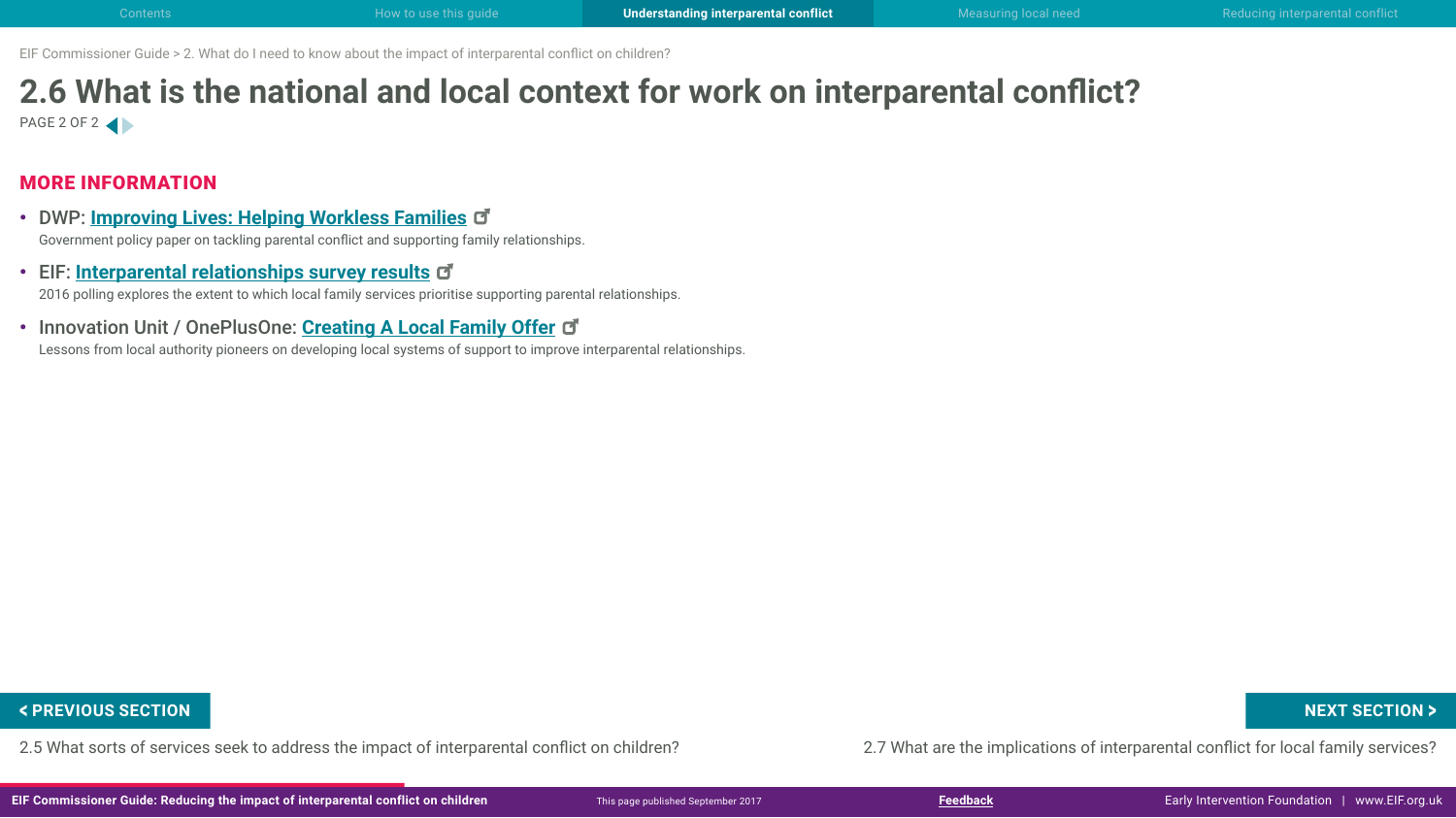## <span id="page-17-0"></span>**2.7 What are the implications of interparental conflict for local family services?** PAGE 1 OF 2

The robust evidence about the impact of parental conflict on outcomes for children suggests that tackling family conflict should be a focus for early intervention. Local family services often focus on the parent–child relationship, and particularly the mother–child relationship. The quality of the relationship between parents is often not well attended to in mainstream maternity, children's and family services. The impact of this is felt in various ways:

- Interventions for families which focus solely on supporting the parent–child relationship in the context of ongoing interparental conflict are unlikely to be effective or improve outcomes for children. Policy-makers and commissioners should consider interventions to support both the couple and the parenting relationship, and focus on the father–child relationship as well as the mother–child relationship.
- Frontline practitioners in, for example, health, schools and social care services lack the tools and knowledge to identify, assess, support and refer families experiencing parental conflict. They need greater help to equip them to play this role, including training in how parental conflict impacts on child outcomes; how to use the tools to spot signals of risk on interparental conflict; how to overcome access barriers with families (such as the stigma associated with discussing relationship difficulties); understanding what support different workforces can provide; and how to refer families appropriately.
- Support for parental relationships is limited in many local areas. The voluntary sector is the main provider but has suffered funding instability. Practitioners report that there are gaps in support for parents in poverty and in support tailored to the needs of vulnerable groups. Many providers of relationship support services do provide subsidised or free services in order to reach low-income families. But this is challenging, given limited funding. And even when these services do exist, there is a lack of awareness among both parents and practitioners about what is available. There is a need in many areas for local commissioners to map what local relationship support services are available, particularly those offering low-cost support.
- Relationship difficulties are seen as a private matter, and couples tend to only seek help when they are in crisis or at the point of relationship breakdown.

2.6 What is the national and local context for work on interparental conflict? 2.8 Which parts of the workforce can have an impact on interparental conflict? FREVIOUS SECTION NEXT SECTION ><br>2.6 What is the national and local context for work on interparental conflict?<br>IF Commissioner Guide: Reducing the impact of interparental conflict on children This page published September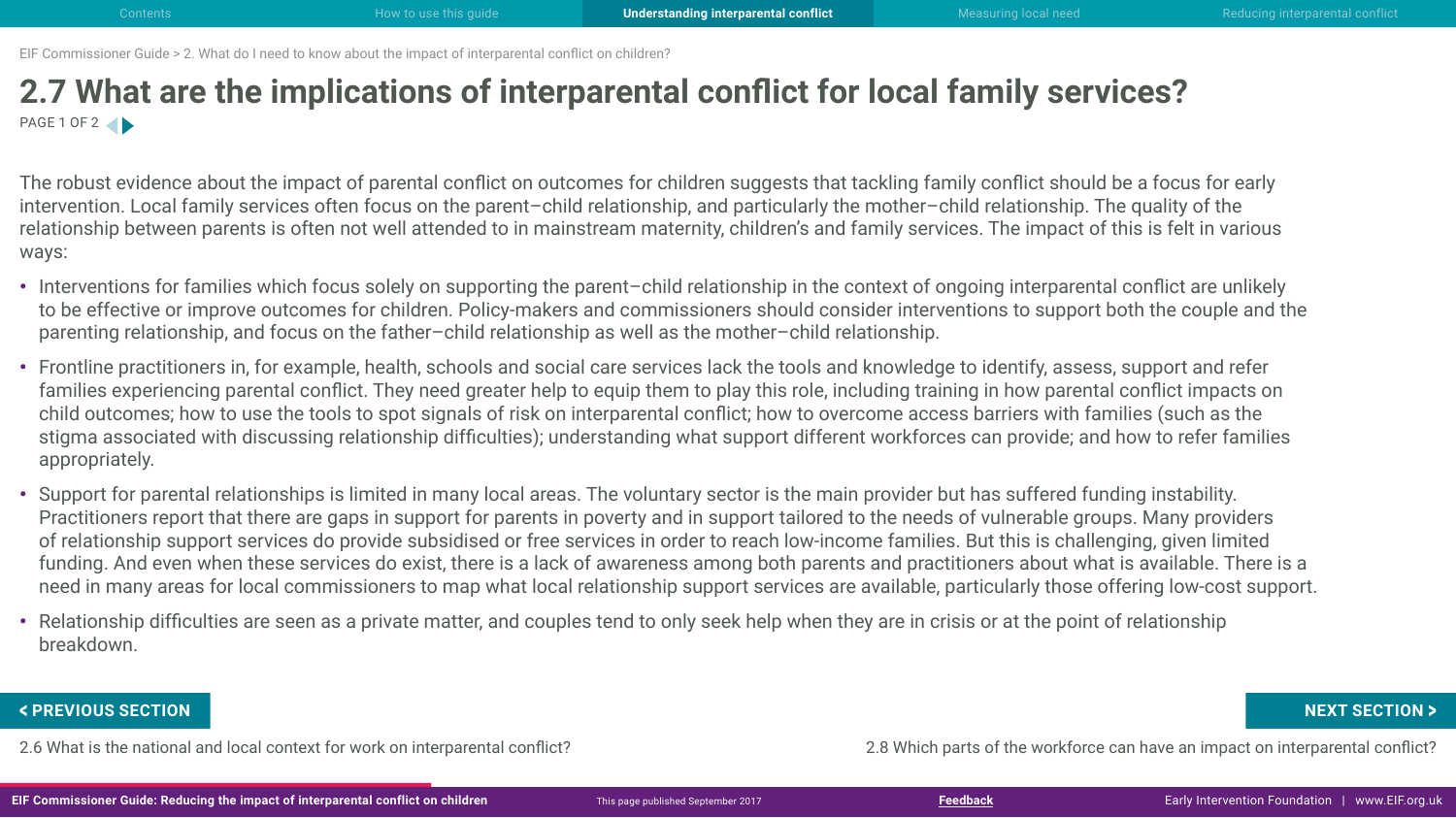## **2.7 What are the implications of interparental conflict for local family services?** PAGE 2 OF 2

## SEE ALSO IN THIS GUIDE

• 4.1 How ready for change is my workforce and how can I mobilise them?

### MORE INFORMATION

• EIF: **[Exploring parental relationship support: A qualitative study](http://www.eif.org.uk/publication/exploring-parental-relationship-support-a-qualitative-study/)** Chapter 5 sets out the features of effective relationship support.

## TOOLS & DOWNLOADS

• Example service directory: **[Working it out for the kids](http://www.gateshead.gov.uk/DocumentLibrary/CBS/Care/leaflets/Family-intervention-team/PUB-CW17-Working-it-out-for-the-kids-guide-job-0933.pdf)**, Gateshead

2.6 What is the national and local context for work on interparental conflict? 2.8 Which parts of the workforce can have an impact on interparental conflict? **FIGURE AND SECTION AND SECTION A SECTION A**<br>2.6 What is the national and local context for work on interparental conflict?<br>IF Commissioner Guide: Reducing the impact of interparental conflict on children This page publish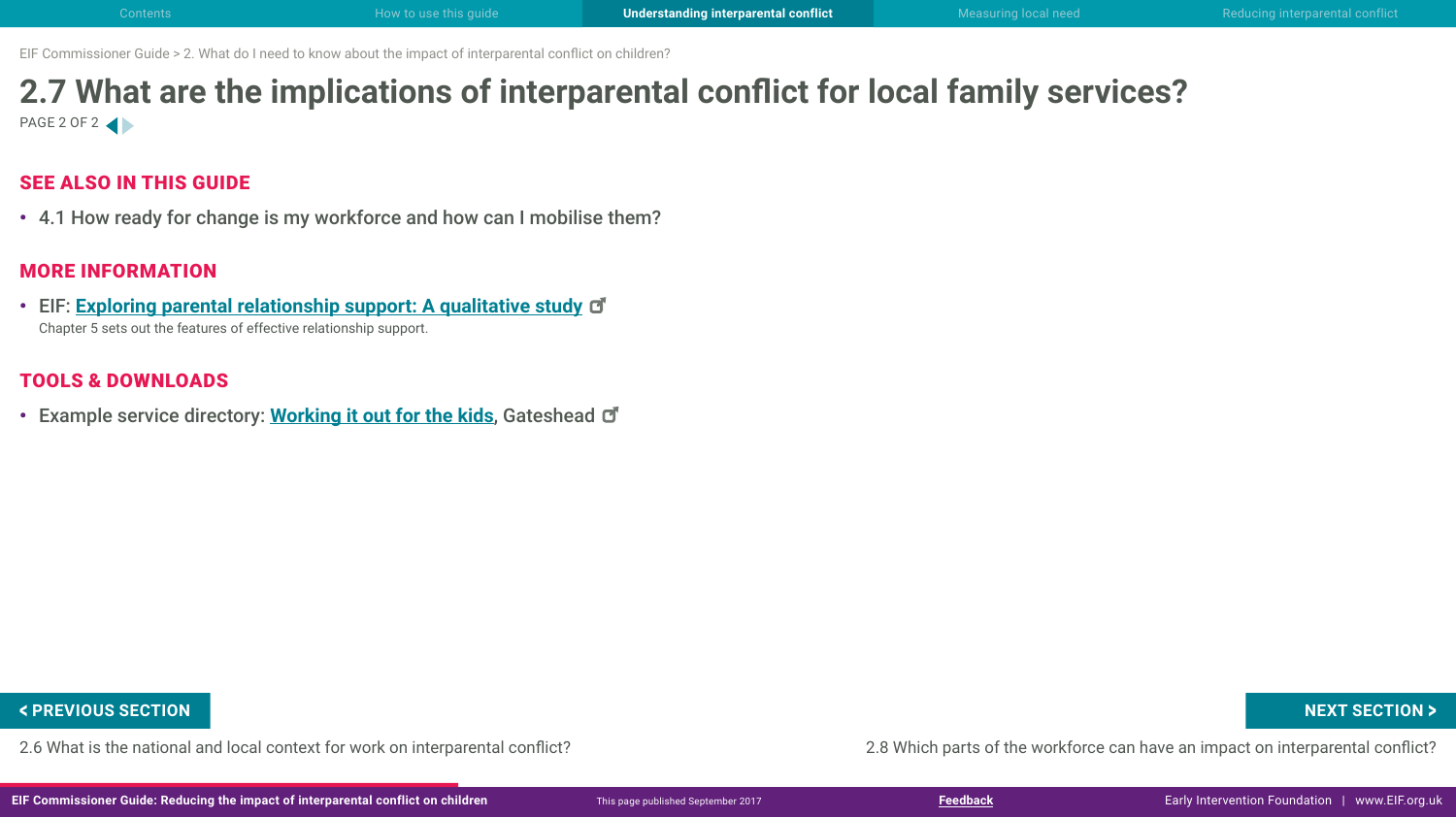## <span id="page-19-0"></span>**2.8 Which parts of the workforce can have an impact on interparental conflict?** PAGE 1 OF 3

Parents are at greater risk of relationship conflict at key transition points in family life, such as having a baby, children starting school, or relationship breakdown. Experiencing poverty and economic stress, including loss of employment or housing, are also key times of risk.

Responding to interparental conflict is not the responsibility of any single agency or workforce. Rather, because people need relationship support at different points in their family life, any practitioner or volunteer who works with families can have an impact. Universal, targeted and specialist services for children, young people and families all have a role in the prevention and treatment of interparental conflict:

- Schools can reinforce healthy relationships through the provision of relationships and sex education (now statutory), having a role in identifying children and families affected by parental conflict, signposting to other services or supporting children through school counselling initiatives.
- GPs, midwives and health visitors are well placed to discuss how becoming a parent, or the arrival of a new baby, can affect relationships and identify families who are at risk of or experiencing difficulties early, and provide support. Many health visitors in particular have specialised in developing their skills to work with parents who find relationships difficult and are adept at using their relationship with parents to develop sensitivity to the needs of others. These are families who are the least likely to attend appointments or groups and who have a history of problems relating to others.
- Family support and early help services in both public and voluntary sectors, from children's centres to local Troubled Families services, can identify and provide support to parents experiencing relationship difficulties.
- Statutory services such as police, housing services, children's social work services and Cafcass have significant contact with parents on low incomes experiencing relationship stress, so could play a role in identifying and referring or signposting couples who would benefit from relationship support.

FREVIOUS SECTION NEXT SECTION ><br>2.7 What are the implications of interparental conflict for local family services?<br>IF Commissioner Guide: Reducing the impact of interparental conflict on children This page published Septem

2.7 What are the implications of interparental conflict for local family services? 2.9 Which organisations have specialist knowledge about interparental conflict?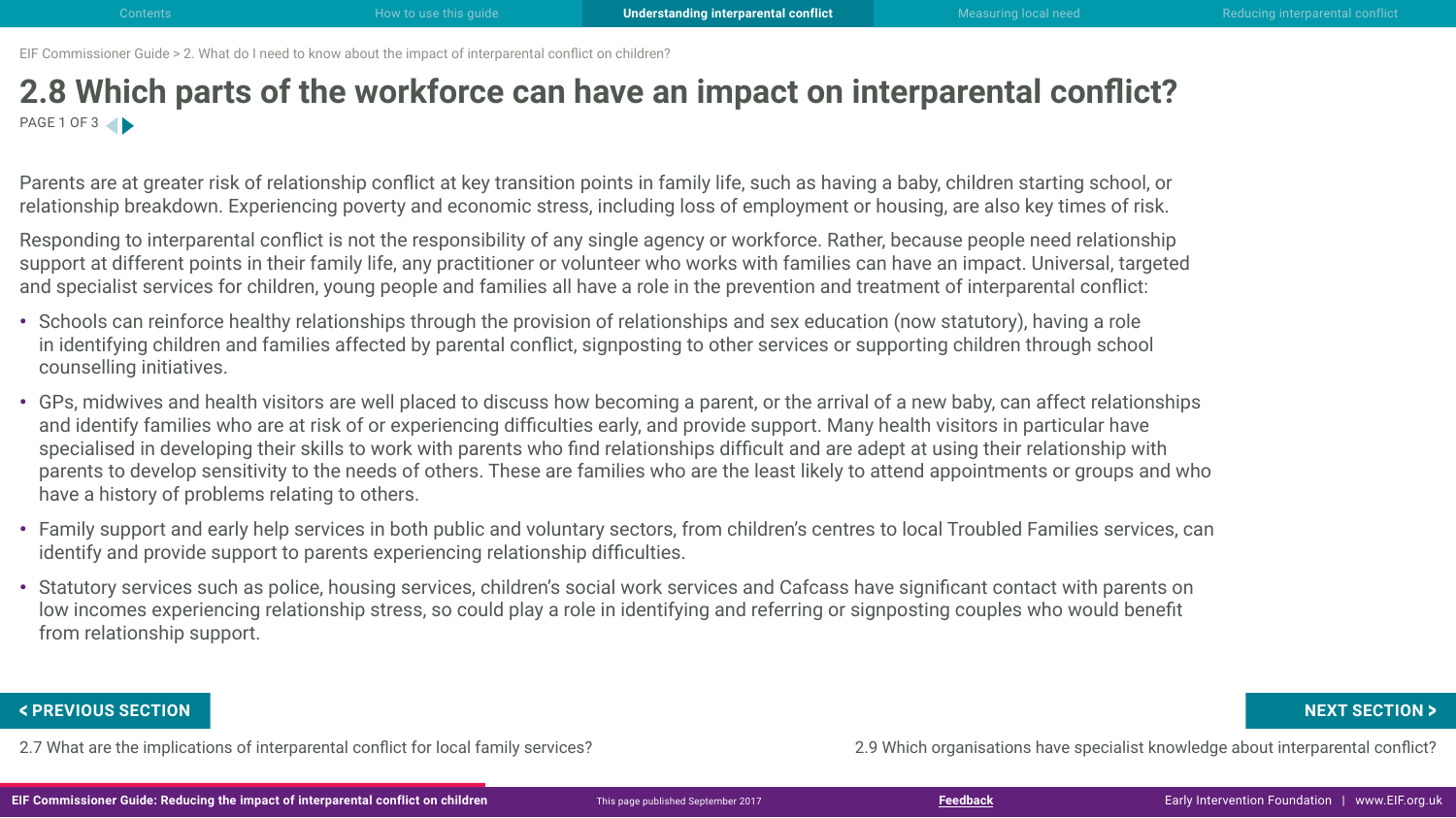## **2.8 Which parts of the workforce can have an impact on interparental conflict?** PAGE 2 OF 3

- Mental health and emotional wellbeing services for both children and adults can take account of relationship stress, and tailor the support they provide. Children and young people's mental health services are already routinely seeing children negatively affected by family relationship difficulties: according to the [Child Outcomes Research Consortium,](http://www.corc.uk.net/media/1172/201612child_and_parent-reported_outcomes_and_experience_from_child_and-young_peoples_mental_health_services_2011-2015.pdf) among 42,798 cases of children using Improving Access to Psychological Therapies (IAPT) services, the most common presenting problem was family relationship difficulties.
- There are organisations specifically focused on delivering relationship support services and interventions (see section 2.9), often in the voluntary sector. Other practitioners (such as GPs and teachers) who have identified couples in need of relationship support services may be able to signpost couples to these organisations.

This wider 'family workforce' doesn't always recognise the role that they can play in reducing parental conflict. Some services which do seek to improve the parental relationship are often not explicitly defined as 'relationship support', such as couple and individual counselling delivered by the NHS. There is an urgent need to build workforce capability and develop tools and training to enable different workforces to effectively spot, assess and refer families with high levels of interparental conflict.

The Local Family Offer areas (12 local authorities funded by the Department of Work and Pensions to pilot new approaches to preventing interparental conflict) have focused on raising awareness, confidence and capability around supporting parental relationships in different ways. They have stressed the importance of thinking broadly about who needs to be equipped with knowledge about the importance of parental relationships.

*"Don't just think about how to reach professionals: there are lots of other roles for whom it is important to be aware of relationships. Our colleagues in housing, for example, are very well placed to pick up the early signs of things going wrong in families."*  LUTON FLYING START PROGRAMME MANAGER (SOURCE: LOCAL FAMILY OFFER RESOURCE PACK, DWP/IU/OPO)

FREVIOUS SECTION NEXT SECTION ><br>2.7 What are the implications of interparental conflict for local family services?<br>IF Commissioner Guide: Reducing the impact of interparental conflict on children This page published Septem

2.7 What are the implications of interparental conflict for local family services? 2.9 Which organisations have specialist knowledge about interparental conflict?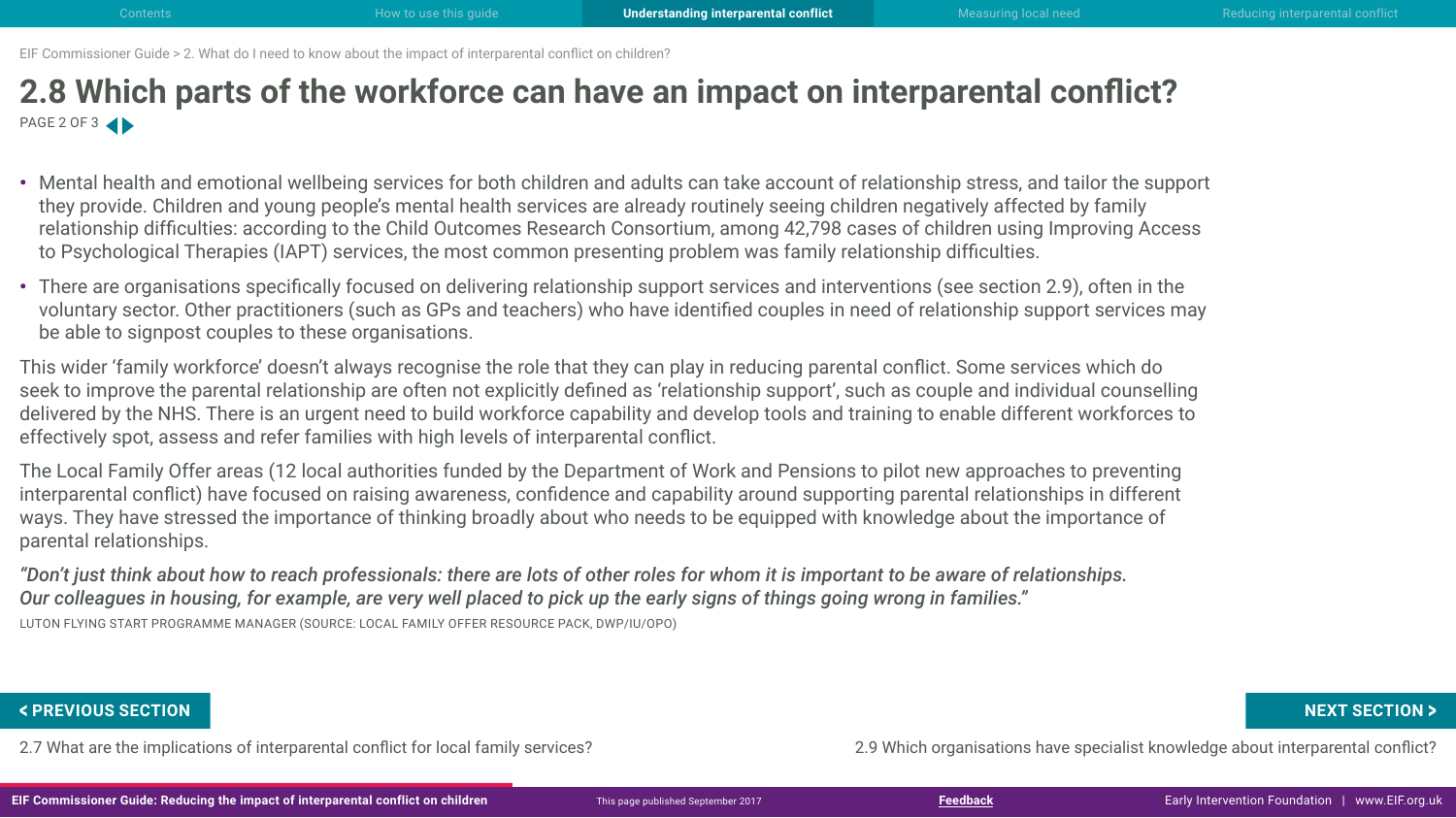## **2.8 Which parts of the workforce can have an impact on interparental conflict?** PAGE 3 OF 3

### MORE INFORMATION

- EIF: **[Interparental relationship support services available in the UK: Rapid review of evidenc](http://www.eif.org.uk/publication/inter-parental-relationship-support-services-available-in-the-uk-rapid-review-of-evidence/)e** Report uses a sample of key studies to sketch out the landscape of relationship support services available in the UK.
- EIF: **[Exploring parental relationship support: A qualitative study](http://www.eif.org.uk/publication/exploring-parental-relationship-support-a-qualitative-study/)** Report shares insights into current provision from stakeholders and relationship support providers in five local areas.
- OnePlusOne: **[Supporting couple relationships: Guidance for health visitor](https://static1.squarespace.com/static/57babc91f5e231469b47c954/t/58860719ebbd1a30e9986e3b/1485178655692/HV-guidance.pdf)s**
- Tavistock Centre for Couple Relationships: **[What do couple relationships have to do with public health](http://tavistockrelationships.ac.uk/images/uploads/policy_use/policybriefings/TCCR_public_health_briefing.pdf)?**

### TOOLS & DOWNLOADS

• Case study: **Relationship support navigator, Dorset** Building awareness, skills and confidence in Dorset's schools.

FREVIOUS SECTION NEXT SECTION > NEXT SECTION<br>2.7 What are the implications of interparental conflict for local family services?<br>IF Commissioner Guide: Reducing the impact of interparental conflict on children This page pub

2.7 What are the implications of interparental conflict for local family services? 2.9 Which organisations have specialist knowledge about interparental conflict?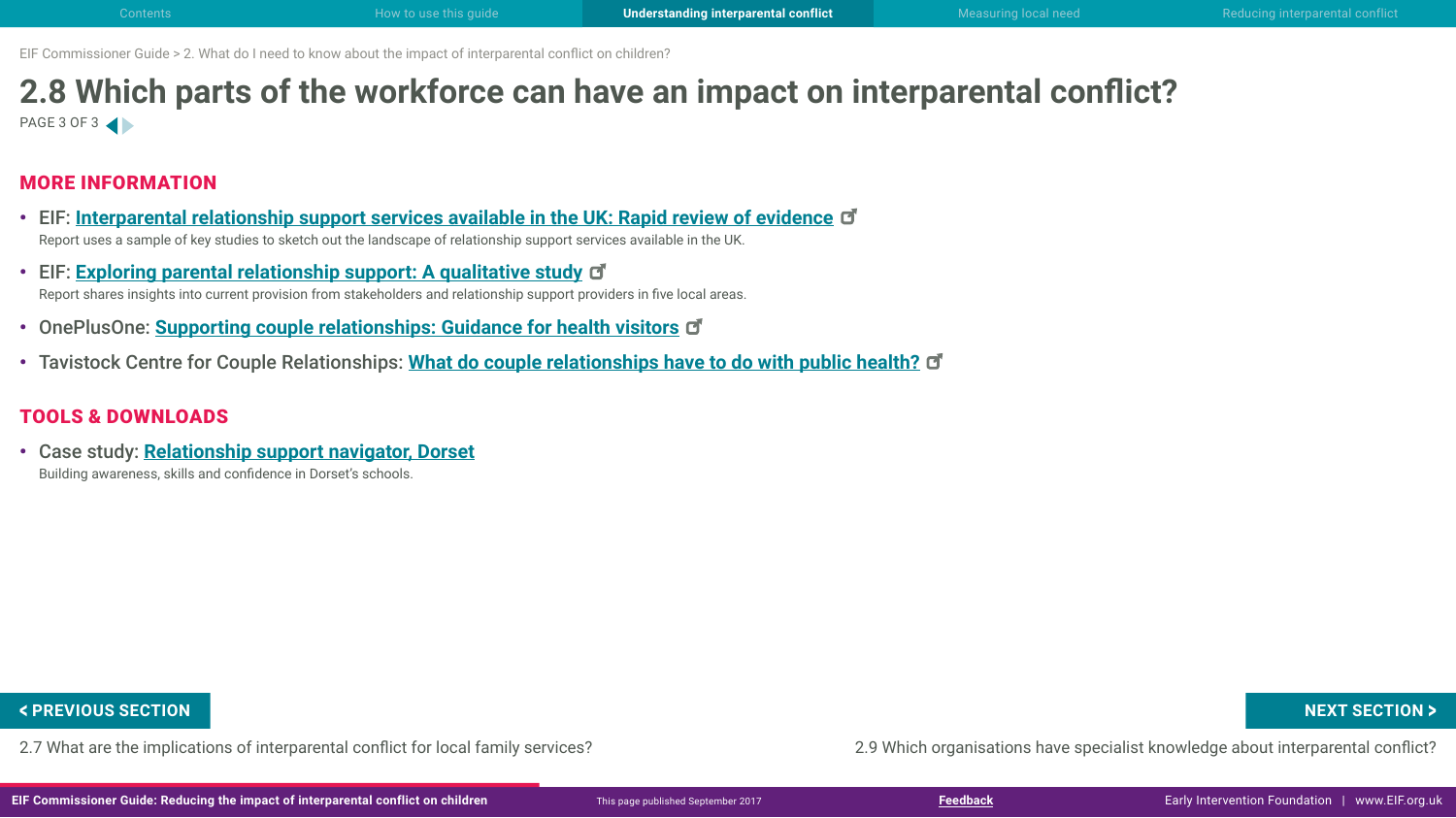EIF Commissioner Guide > 2. What do I need to know about the impact of interparental conflict on children? > 2.8 Which parts of the workforce can have an impact on interparental conflict?

# **Case study: Relationship support navigator, Dorset**

PAGE 1 OF 1

Dorset created a Relationship Support Navigator role, whose main aim is to advise a range of practitioners in directing parents to the appropriate level of support. The post is co-funded by the local authority and the Chesil Education Partnership.

The Navigator's role is to raise awareness in school staff about the importance of providing support to parents around relationships, to build their skills and confidence in responding to issues and knowing where to refer people for more help.

*"Teachers are busy people. Looking after the emotional health and wellbeing of parents is not the only thing they have to do. This role has made it possible for professionals to work more as a team, and it has strengthened trust between teachers and parents." (Relationships Navigator, Chesil Education Partnership)*

### **Sustaining and embedding change**

As part of her role, the Navigator developed CPD training sessions on relationships for school staff. She also created drop-in sessions on relationships for parents and adapted the content to be suitable for secondary school pupils.

Recruiting to the Navigator post was challenging due to the unique skill set required. In the end, a trained counsellor with a teaching background was seconded from Relate into the role.

To establish this as a sustainable service the Navigator is embedded in the wellbeing team with other frontline practitioners (including family support workers, an educational psychologist, and a social worker). She is also training teachers and head teachers to grow their awareness and skills in supporting relationships.

*"One impact of the work has been building trust between different layers of support (ie, teachers and counsellors) and making better connections between them."*

### **Working with families**

Initially the role was to be limited to providing advice and signposting for practitioners and did not include any direct work with families. However, as some of the families that were referred to counselling services didn't follow up, the Navigator started having initial meetings with some parents to discuss their situation and outline possible support available.

This made clear that working directly with some families was extremely helpful. The Navigator, who is a trained family counsellor was able to take on a small caseload of parents to whom she offers counselling. This helps to ensure that the service does not 'lose' the most vulnerable people due to the delays in referral, or through having to establish a relationship with a different professional.

*"In the beginning it was hard to turn down direct referrals for families. When you introduce delay you lose some families and these may be ones that really need the support. We have now flexed the role to address this. I can only hold a small caseload, but being able to directly offer more intensive support and continuity in the relationship makes a very big difference for some people."*

The role has evolved flexibly during the course of the project to respond to emergent learning. The plan is for this to be a two day per week post, with one and a half days spent on support and advice to professionals and supported conversations with families and half a day on direct counselling.

**SOURCE: LOCAL FAMILY OFFER GUIDE, DWP/IU/OPO**

2.7 What are the implications of interparental conflict for local family services? 2.9 Which organisations have specialist knowledge about interparental conflict? FREVIOUS SECTION NEXT SECTION > NEXT SECTION > NEXT SECTION > A PREVIOUS SECTION > NEXT SECTION<br>2.7 What are the implications of interparental conflict for local family services?<br>IF Commissioner Guide: Reducing the impact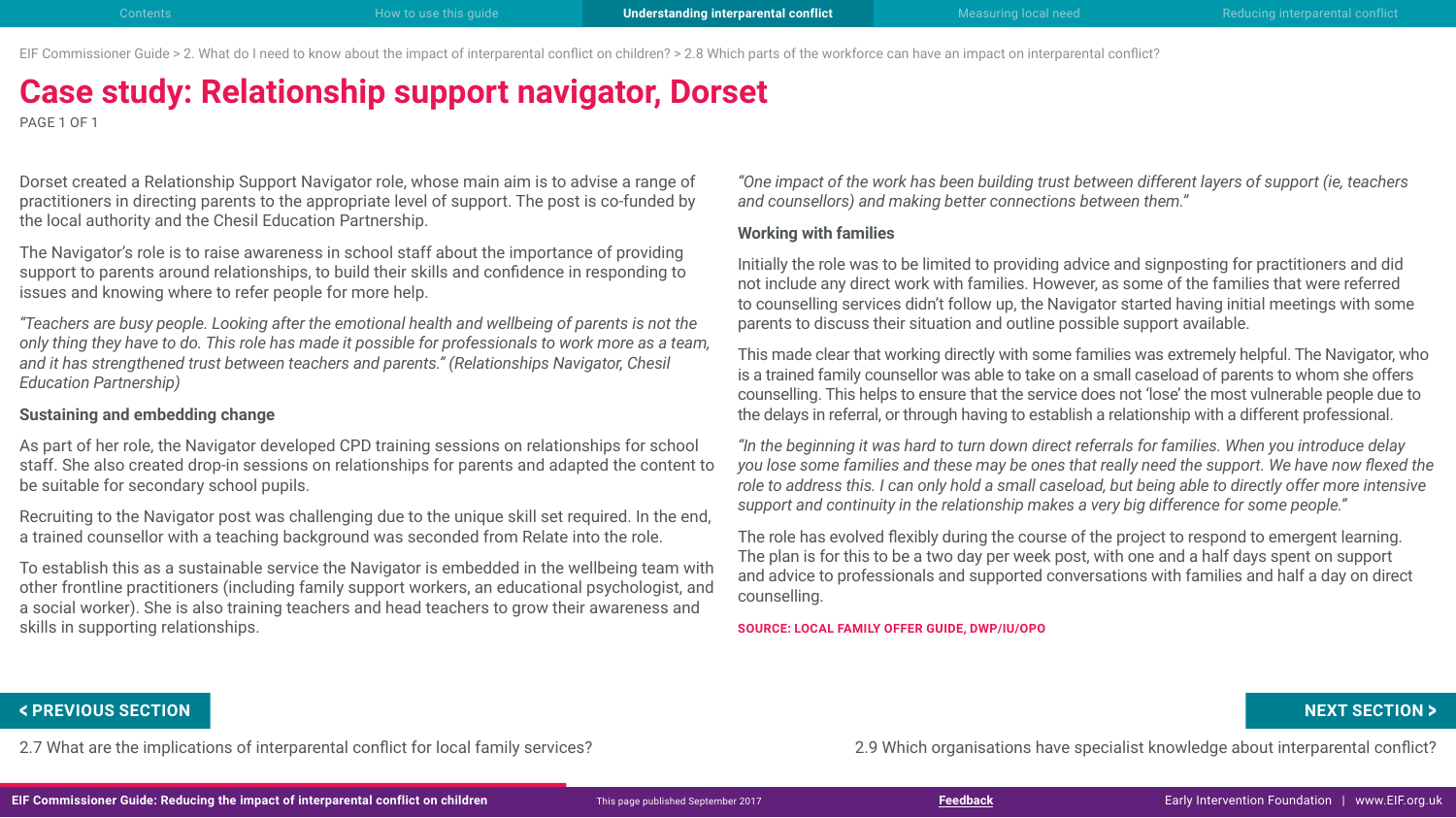## <span id="page-23-0"></span>**2.9 Which organisations have specialist knowledge about interparental conflict?** PAGE 1 OF 3

Although support for the interparental relationship is not yet consistently available to families across the UK, there are strong champions and experts whose knowledge is important to the development of this agenda.

**Evidence & research**

- **[Professor Gordon Harold](http://www.sussex.ac.uk/profiles/325429)** and his team at the University of Sussex are a leading source of expertise on child development and the role of the family in children's psychological development.
- The **[Early Intervention Foundation](http://www.eif.org.uk/inter-parental-relationships/)** has published a series of reviews on interparental relationships, as well as assessing programmes for their strength of evidence via the **[EIF Guidebook](http://guidebook.eif.org.uk/)**.
- Key academics on our steering group for interparental relationships include **Professor Yulia Kovas,** an expert in genetics and psychology at Goldsmiths College; **Professor Stephen Morris**, a specialist in evaluation and prevention science at the Policy Evaluation Research Unit; and **Leslie Leve**, senior fellow scientist at Oregon Social Learning Centre and visiting fellow at the University of Sussex.

**Relationship support specialists**

- The Relationship Alliance is a collaboration between four national relationship support organisations designed to help develop and support strong relationships:
	- **[Marriage Care](http://www.marriagecare.org.uk/)** provides marriage preparation, counselling and relationship education across over 50 centres and around 100 counselling locations across England, Wales and Gibraltar.
	- **[OnePlusOne](http://www.oneplusone.space/)** undertakes research and evaluation, and provides a wide range of digital services to support people with their relationships as well as training for frontline actitioners.

FREVIOUS SECTION NEXT SECTION ><br>2.8 Which parts of the workforce can have an impact on interparental conflict?<br>IF Commissioner Guide: Reducing the impact of interparental conflict on children This page published September

2.8 Which parts of the workforce can have an impact on interparental conflict? 3. How can I measure the impact of interparental conflict and understand local need?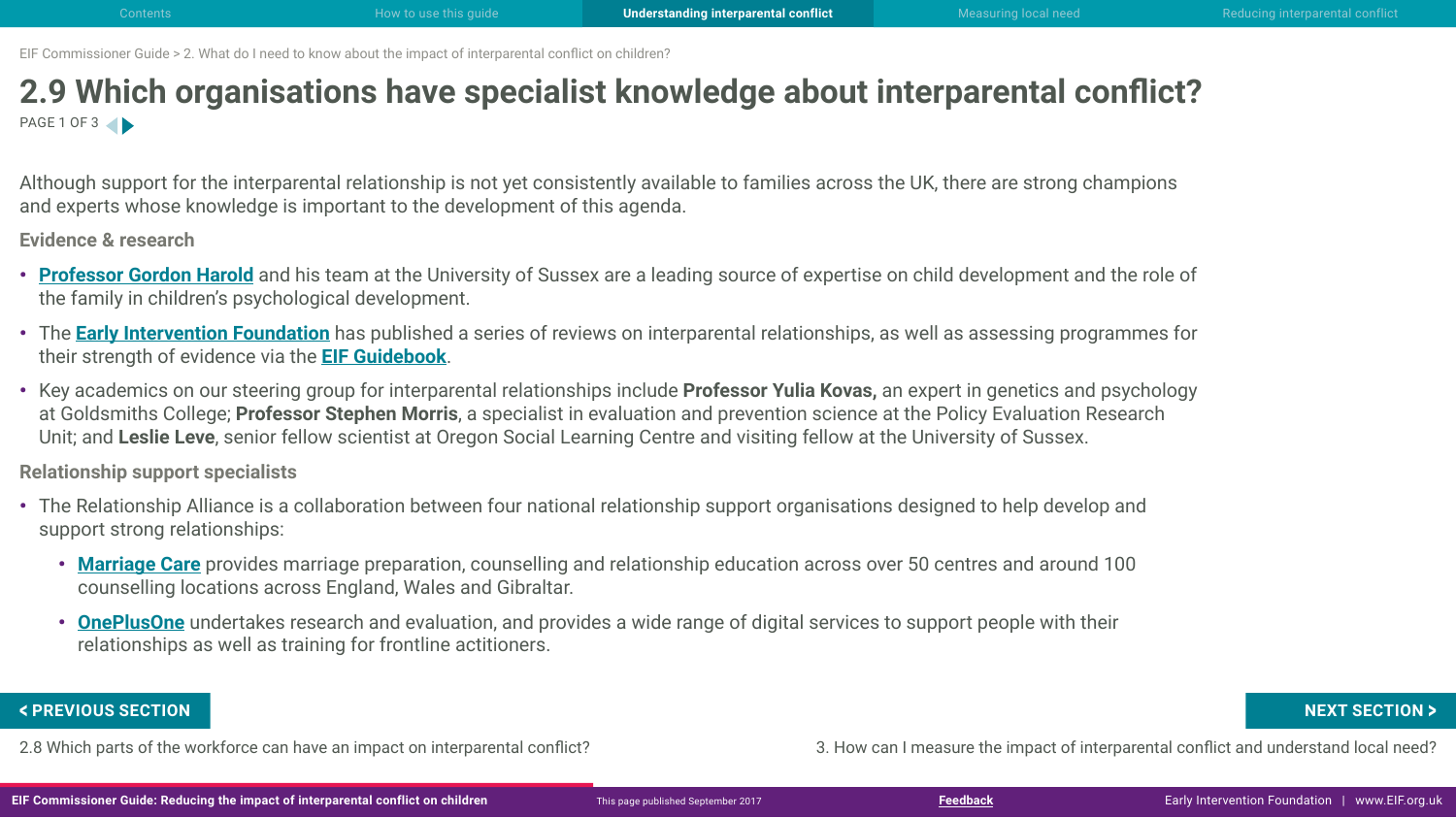## **2.9 Which organisations have specialist knowledge about interparental conflict?** PAGE 2 OF 3

- **[Relate](https://www.relate.org.uk/)** provides face-to-face counselling and mediation services, online information, phone, email and live chat counselling and support, and also undertakes research and campaigning.
- **[Tavistock Relationships](http://www.tavistockrelationships.org/)** provides relationship counselling and therapy, policy and research, service development, education programmes, and practitioner training in therapeutic and psycho-educational approaches to supporting couples.
- There are also other services that have a core focus on relationships, or on supporting families' relationships in the context of other issues such as parenting, mental health, family law and practical advice, including **[Care for the Family](https://www.careforthefamily.org.uk/)**, **[Gingerbread](https://gingerbread.org.uk/)**, **[Working with Men](http://workingwithmen.org/)**, **[Fatherhood Institute](http://www.fatherhoodinstitute.org/)** and **[Mind](http://www.mind.org.uk/)**, among others.

### **Local areas**

• Twelve local authorities have been funded by DWP as Local Family Offer sites, to make relationship support a part of their local arrangements for family support. Each of these sites also has an advocacy role to support the wider development of interparental relationship support.

### **Government**

• There is cross-departmental support for action on couple relationships, across the Department for Work and Pensions, Department for Communities and Local Government, Department for Education and Ministry of Justice. DWP is taking a lead role, as set out in the 'Improving Lives: Helping Workless Families' policy paper, and is the commissioner of the Local Family Offer and a national contract of targeted support for couples in conflict.

2.8 Which parts of the workforce can have an impact on interparental conflict? 3. How can I measure the impact of interparental conflict and understand local need? **FIGURE AND SECTION AND SECTION A SECTION A**<br>2.8 Which parts of the workforce can have an impact on interparental conflict?<br>IF Commissioner Guide: Reducing the impact of interparental conflict on children This page publish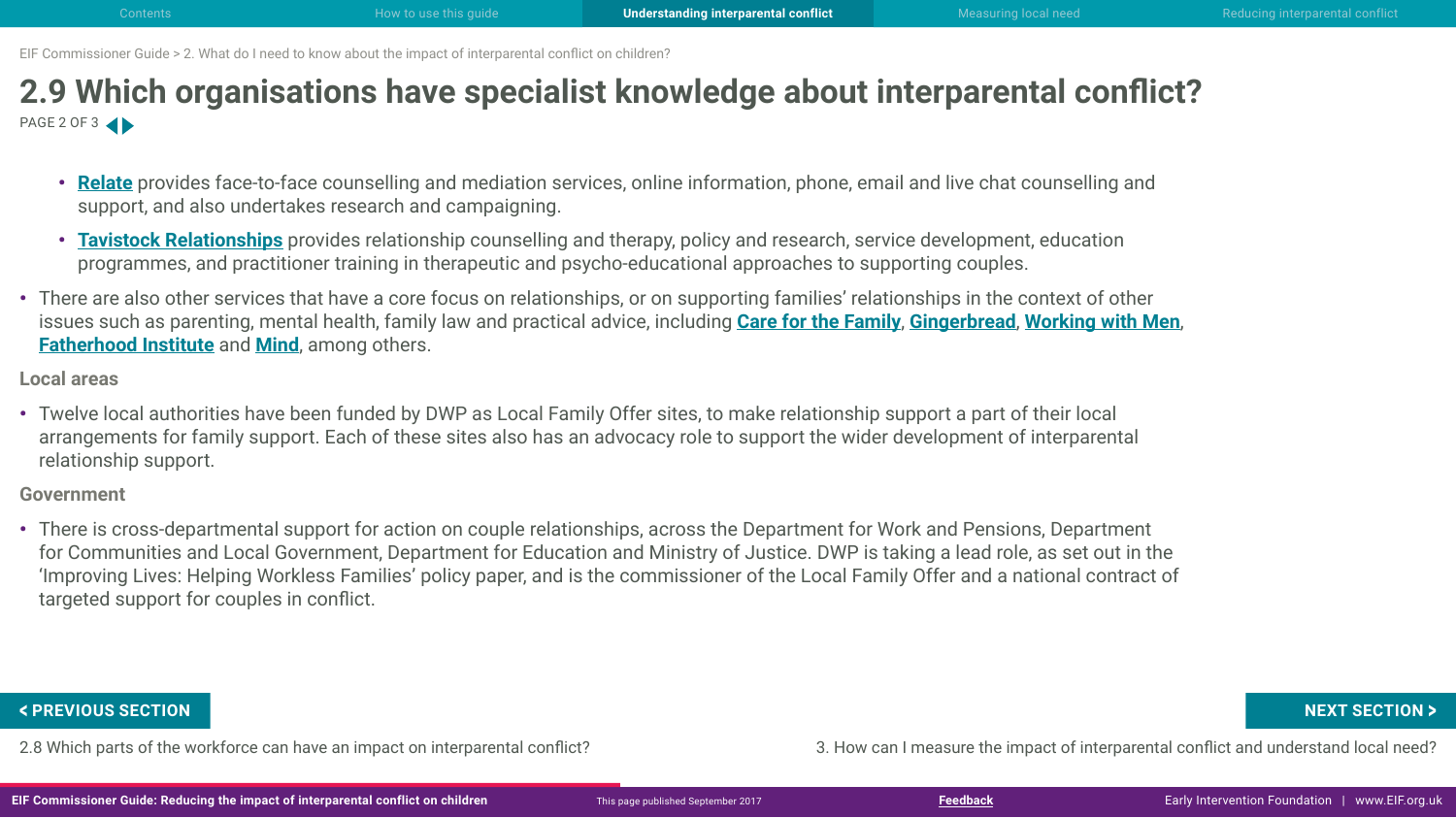## **2.9 Which organisations have specialist knowledge about interparental conflict?** PAGE 3 OF 3

### MORE INFORMATION

- DWP: **[Improving Lives: Helping Workless Familie](https://www.gov.uk/government/uploads/system/uploads/attachment_data/file/621364/improving-lives-helping-workless-families-web-version.pdf)s** Government policy paper on tackling parental conflict and supporting family relationships.
- EIF: **[Local Family Offer areas](http://www.eif.org.uk/local-family-offer-network/)**

Information about the sites funded by DWP to lead work on reducing the impact of interparental conflict on children, and details of the support they offer to other commissioners.

2.8 Which parts of the workforce can have an impact on interparental conflict? 3. How can I measure the impact of interparental conflict and understand local need? **FIGURE AND SECTION AND SECTION A SECTION A**<br>2.8 Which parts of the workforce can have an impact on interparental conflict?<br>IF Commissioner Guide: Reducing the impact of interparental conflict on children This page publish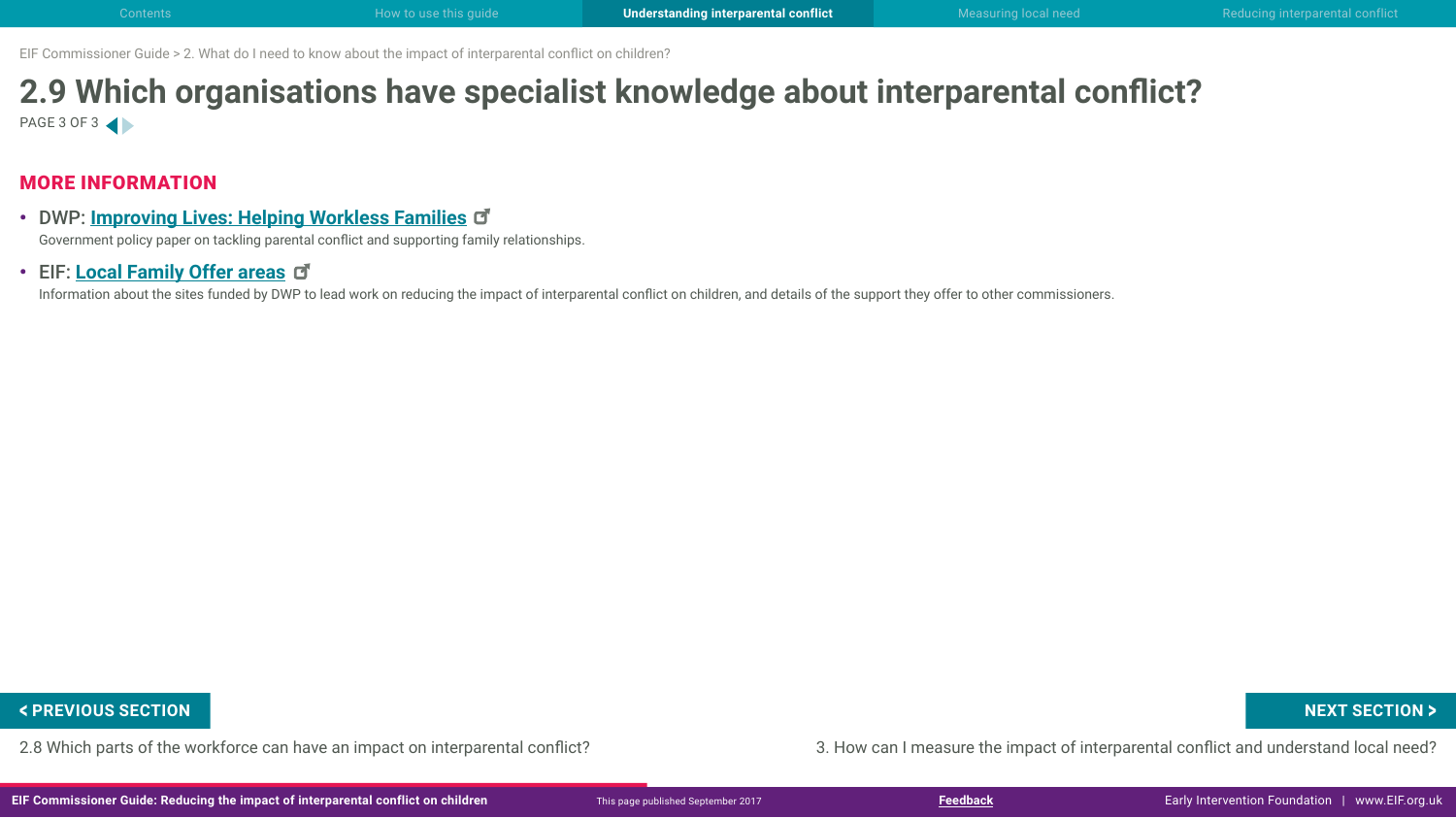<span id="page-26-0"></span>**3. How can I measure the impact of interparental conflict and understand local need?** PAGE 1 OF 1

This section gives advice on the data and measurement tools that local commissioners can use to better understand the need for relationship support, and the impact of relationship support services on child outcomes.

Measurement is one of the most challenging areas identified by commissioners, and there are currently gaps in the readily available data at both national and local levels. We will regularly update this Guide with more tailored tools and advice as further details become available.

2.9 Which organisations have specialist knowledge about interparental conflict? 3.1 What data can I use to understand local needs relating to interparental conflict? FREVIOUS SECTION NEXT SECTION ><br>2.9 Which organisations have specialist knowledge about interparental conflict?<br>IF Commissioner Guide: Reducing the impact of interparental conflict on children This page published September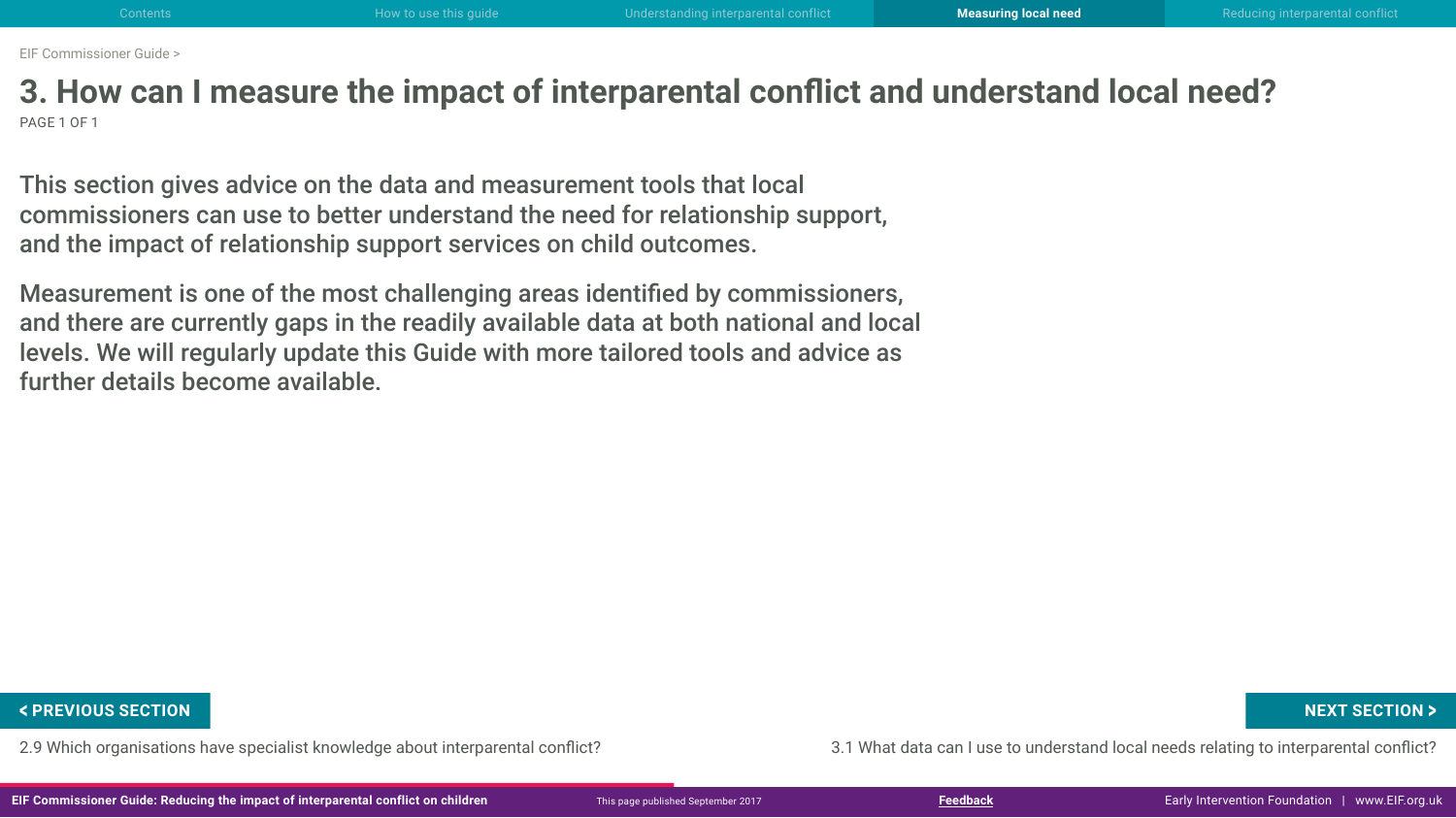## <span id="page-27-0"></span>**3.1 What data can I use to understand local needs relating to interparental conflict?** PAGE 1 OF 3

There is a lack of data on the levels of relationship distress at national and local levels. For example, data on separation and divorce does not capture relationship distress in intact couples or those going through separation. Also, measurement of relationship distress needs to consider multiple domains (such as parental relationship quality, parent mental health and parenting) and data on this is not currently available. EIF's view is that there is a need for further research on the risk factors which are predictive of interparental conflict and its impact on children, and for these to inform data collection and commissioning.

### **National data**

The Department of Work and Pensions (DWP) has recently undertaken new analysis as part of its Improving Lives strategy on the levels of couple conflict in England and Wales.

- In its most recent estimates, for 2013/14, the proportion of children living in couple-parent families whose parents had 'distressed relationships' was 11.4%.
- 46.8% of children in separated families did not see their non-resident parent regularly (at least fortnightly).
- 28% of all children living in workless families live with parents in a distressed relationship. This is almost three times higher than for children where both parents are working (10%).

The charity Relate has also estimated that the proportion of intact couples in relationship distress across the UK as around 18% (for 2013/14) via its Relationship Distress Monitor.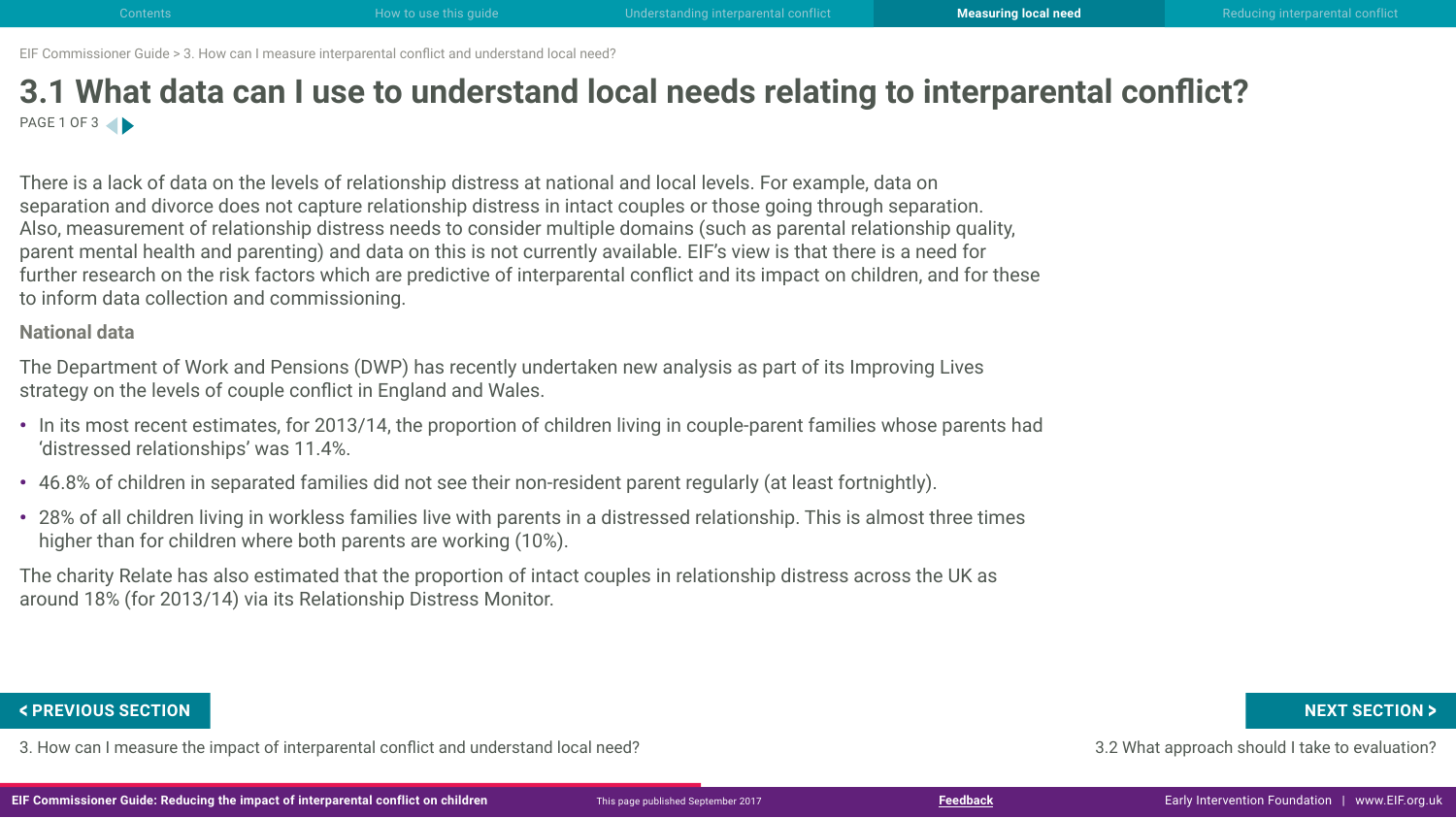## **3.1 What data can I use to understand local needs relating to interparental conflict?** PAGE 2 OF 3

### **Local data**

There is a lack of data about levels of interparental conflict at a local level. This is partly because there is no agreed way of measuring or prioritising aspects of parental relationship distress.

DWP is currently in the process of developing local versions of their indicators, although this will not provide the specifics needed for commissioning purposes. However the analysis by DWP for its Improving Lives strategy highlights other factors that are highly correlated with couple conflict and locally available, so which can be used as proxy measures:

- Poor parental mental health
- Low household income
- Worklessness
- Longstanding illness and/or disability
- Problem debt.

Areas with a high concentration of these factors are likely to have higher levels of relationship distress. You can use this local data to assess the levels of overall risk among your population. You can also use this data to identify and target particular groups within your local population that may be particularly vulnerable.

Local areas can also use data on family breakdown or divorce, and single-parent birth registrations. However, it is important to note the limitations on using these as a proxy for interparental conflict, as conflict can damage child outcomes in both intact and separated families.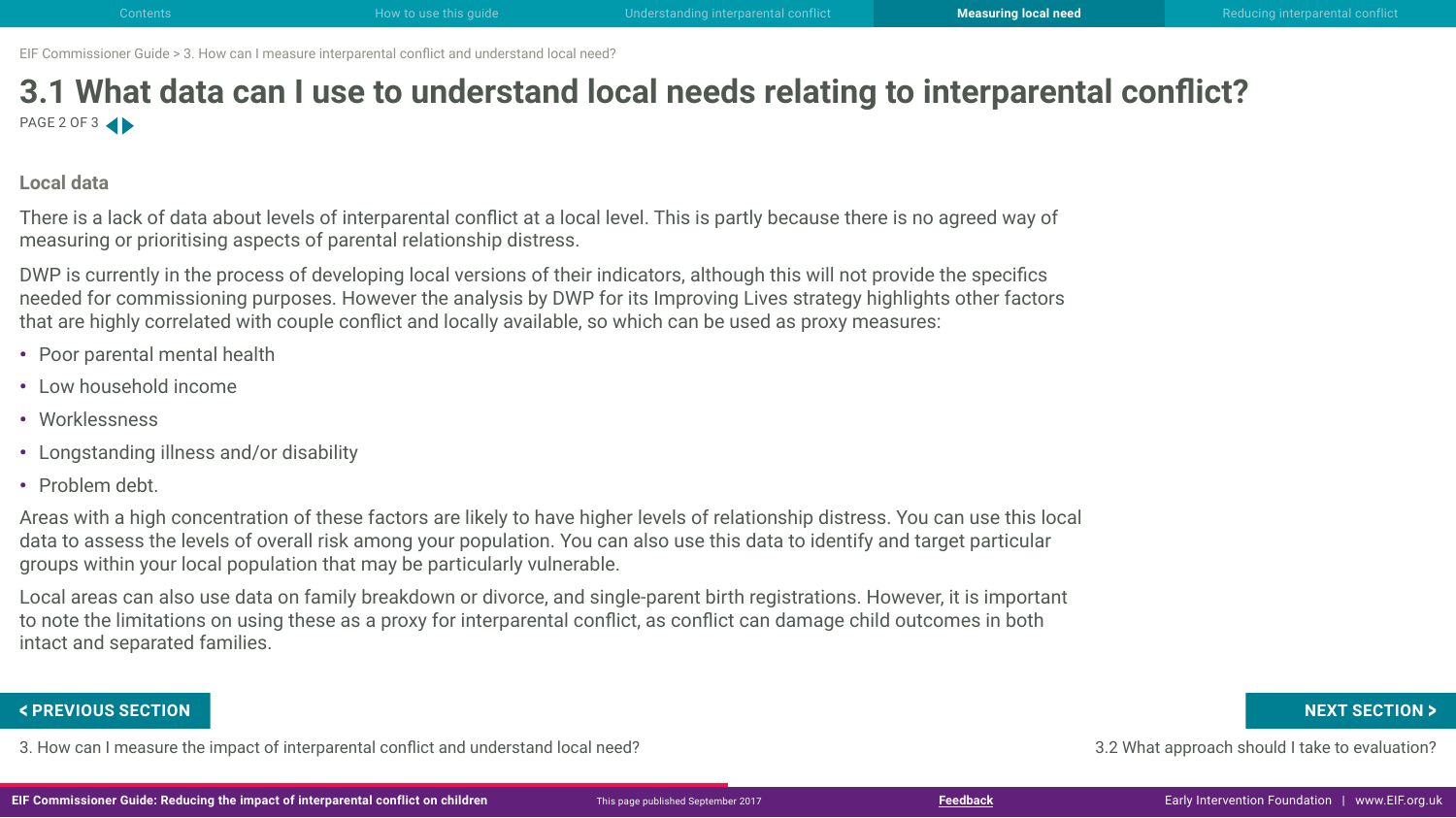## **3.1 What data can I use to understand local needs relating to interparental conflict?** PAGE 3 OF 3

If interparental conflict is to become a more visible issue at a local level, measures and proxies of parental distress and conflict need to become embedded within the tools used to monitor performance and develop local strategy. This means including headline measures of parental relationships within the joint strategic needs assessment, analysing what is known about families and communities that are most vulnerable to destructive parental conflict in the local area. It also means routinely monitoring data on service outputs and target population outcomes as part of local performance and outcome frameworks. This should combine implementation measurement (such as training reach, customer satisfaction rates, practitioner awareness and confidence rates, service capacity, or take-up and drop-out rates) with impact measurement (such as population measures or reduction in prevalence at higher thresholds).

### MORE INFORMATION

• Relate: **[Relationship Distress Monito](https://www.relate.org.uk/sites/default/files/relationship_distress_monitor_0.pdf)r**

Report uses data from the Understanding Society survey to estimate the proportion and number of people nationally who are in distressed relationships.

• DWP: **[Improving lives: Helping Workless Families, Analysis and Research Pac](https://www.gov.uk/government/publications/improving-lives-helping-workless-families-evidence-base)k** Research pack includes DWP's use of indicators to track the prevalence of parental disadvantages, including parental conflict.

### TOOLS & DOWNLOADS

- Checklist: **[Sources for national and local data](http://www.eif.org.uk/wp-content/uploads/2017/09/CG-IPR_3-1_data-sources.pdf)** Source list for national and local data on prevalence of relationship distress indicators, and national data on prevalence of family separation.
- Data: **[Recent national data on prevalence of relationships need](http://www.eif.org.uk/wp-content/uploads/2017/09/CG-IPR_3-1_data-relationship-needs.pdf)s**
- Data: **[Recent national data on prevalence of family breakdow](http://www.eif.org.uk/wp-content/uploads/2017/09/CG-IPR_3-1_data-family-breakdown.pdf)n**
- Case study: **Using data to drive a whole family approach, Dorset**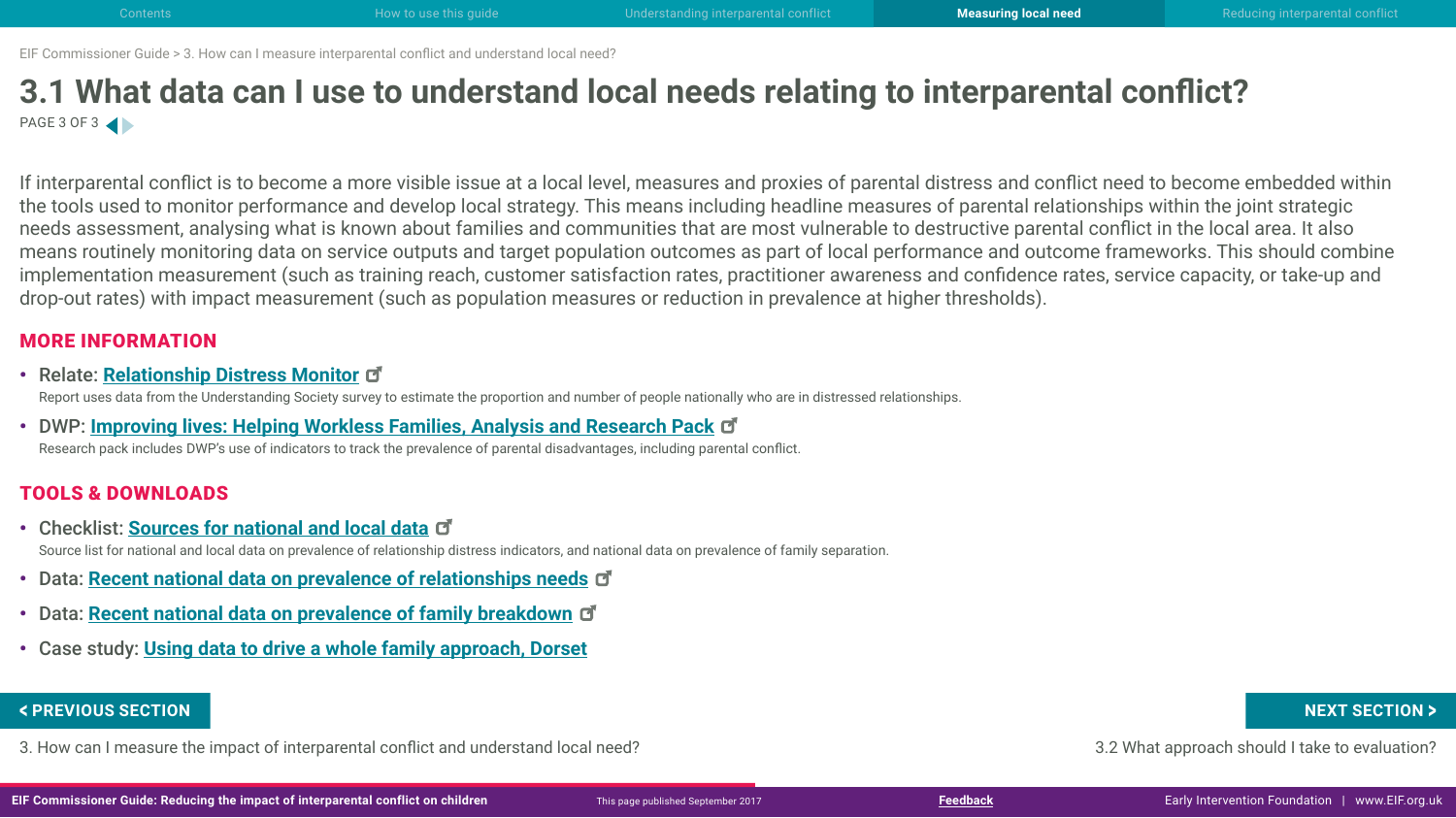EIF Commissioner Guide > 3. How can I measure interparental conflict and understand local need? > 3.1 What data can I use to understand types and prevalence of needs in my area?

# **Case study: Using data to drive a whole family approach, Dorset**

PAGE 1 OF 1

### **The local context**

When analysing their data, Dorset identified Weymouth and Portland as areas with the highest level of variation in outcomes compared to the rest of the county. Moreover, the rates of children who have additional needs and rates of pupils with behavioural and emotional issues, and the data on teenage pregnancy, ill health and homelessness suggested that families in these areas were experiencing stressors that put significant pressure on couple and co-parenting relationships.

### **Working in partnership**

Dorset chose to focus the pilot on a specific high-need area, so that they could see clearly the impact of the work and draw out learning for replicating and spreading the approach more widely.

The partnership that was formed to support the pilot included: schools, provider health services, parent carer council, the local authority and the local voluntary and community sector. From their different perspectives, the partners shared a clear understanding that, in order to maximise the impact they each were trying to have on children's outcomes, they needed to work with parents and that the quality of interparental relationships was a very important piece of the jigsaw.

*"We are acutely aware of the fact that negative co-parenting negates the efectiveness of the work of schools. We need to use all of our collective resources to the best efect - and working together creates more value." (Chair, Chesil Education Partnership)*

**SOURCE: LOCAL FAMILY OFFER GUIDE, DWP/IU/OPO**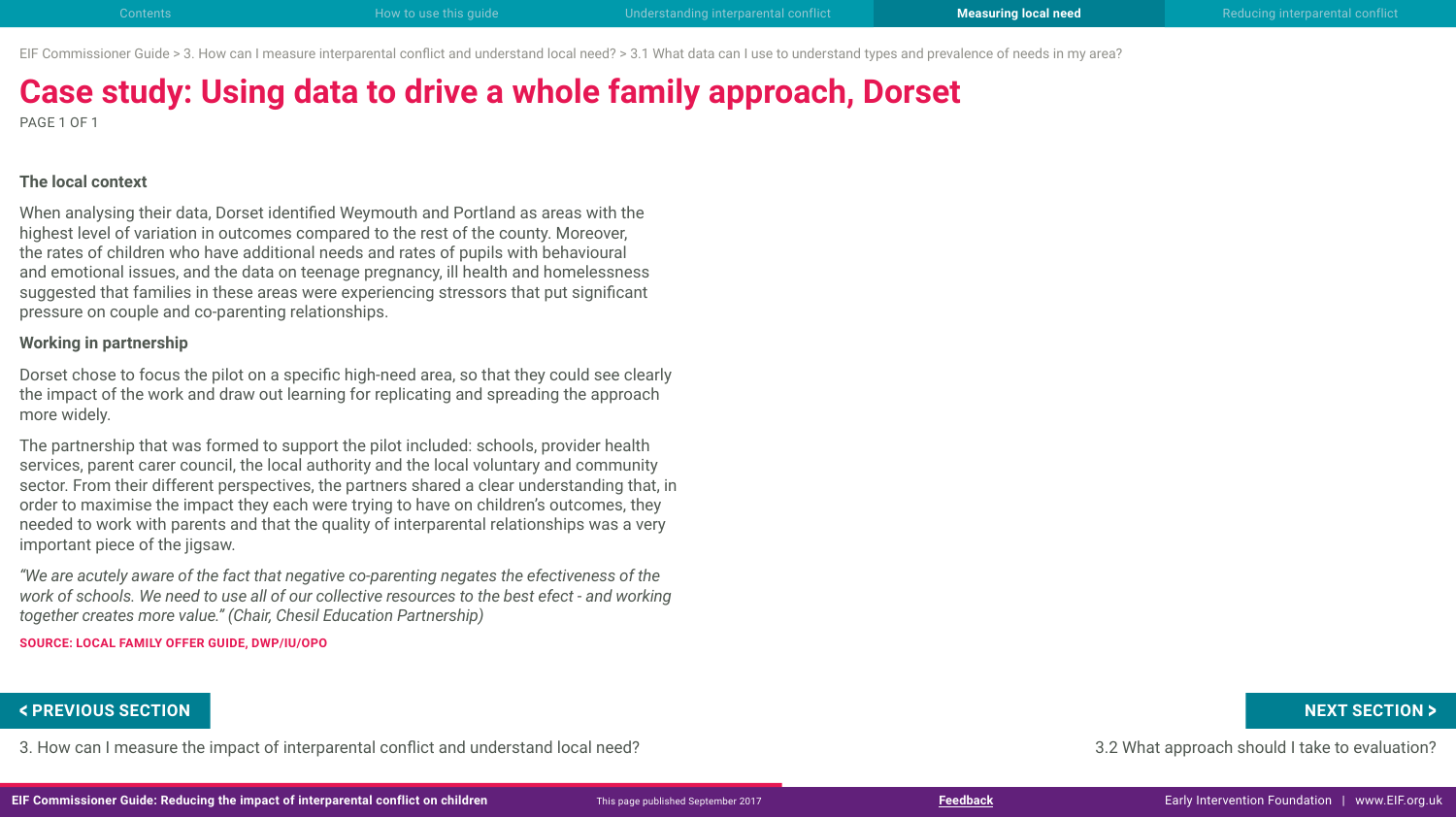## <span id="page-31-0"></span>**3.2 What approach should I take to evaluation?** PAGE 1 OF 2

Evaluation should be factored in to any plans to develop or commission services on interparental relationships. Without a suitable evaluation you won't really know if or why new services have worked or had an impact.

This is particularly important in work on interparental relationships because it is a new policy field, and future funding will follow the evidence. Thinking about evaluation before services are actually commissioned is crucial, as you often need to collect data before delivery starts in order to see later if it has had an impact (comparing with the 'pre-delivery baseline') or to adjust how the service is provided so that you can create comparison groups.

The best place to start is to clarify the purpose of your evaluation so that you end up with something that is practical and relevant for your needs. It is unlikely you can evaluate everything so you need to decide:

- **What questions do you want your evaluation to answer?** Are you more interested in the impact a service on families, the process of how it worked, or whether it was value for money?
- **Who is your audience for the evaluation?** Is your evaluation for national policy-makers, senior management in your local authority, or practitioners delivering services on the ground?
- **How will the evaluation be used?** Is the learning to improve your service as it develops, or for accountability to confirm that the funding was put to good use?
- **Over what time period will your evaluation be conducted?** Are the results of the evaluation linked to a short-term schedule for key funding decisions, or can the evaluation run over a longer period and collect different kinds of impact data as a result?
- **What resources do you have for the evaluation work?** Are your resources proportionate to the kind of evaluation you want to do, and is your evaluation cost proportionate to the importance of the service? Will you commission out or self-evaluate? Will pooling resources or staff help to keep costs low? Will you need to allow resources to support intervention providers to collect child outcome data?

3.1 What data can I use to understand local needs relating to interparental conflict? 3.3 How can I measure interparental conflict and its impact at a family level? FREVIOUS SECTION NEXT SECTION ><br>3.1 What data can I use to understand local needs relating to interparental conflict?<br>IF Commissioner Guide: Reducing the impact of interparental conflict on children This page published Sep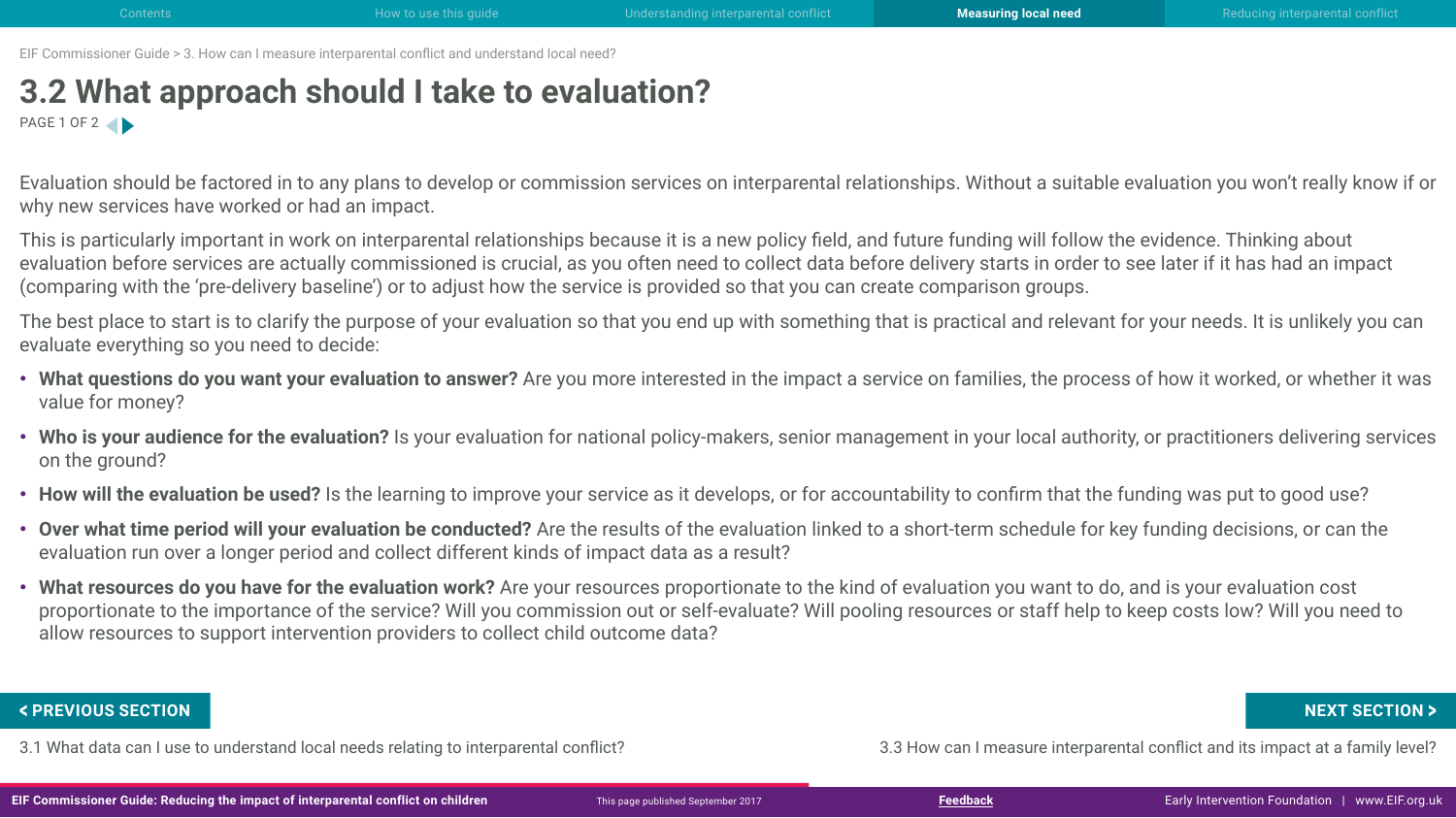## **3.2 What approach should I take to evaluation?** PAGE 2 OF 2

### MORE INFORMATION

• EIF: **Early intervention into action: Innovation and evaluation** Includes case studies of local places which have put in place formal evaluation of their early intervntion innovations.

### TOOLS & DOWNLOADS

• Checklist: **[Sources of evaluation suppor](http://www.eif.org.uk/wp-content/uploads/2017/09/CG-IPR_3-2_evaluation-support.pdf)t**

3.2 What approach should I take to evaluation? 4. How can I reduce the impact of interparental conflict on children in my area? FREVIOUS SECTION NEXT SECTION ><br>3.2 What approach should I take to evaluation?<br>IF Commissioner Guide: Reducing the impact of interparental conflict on children whis page published September 2017<br>IF Commissioner Guide: Redu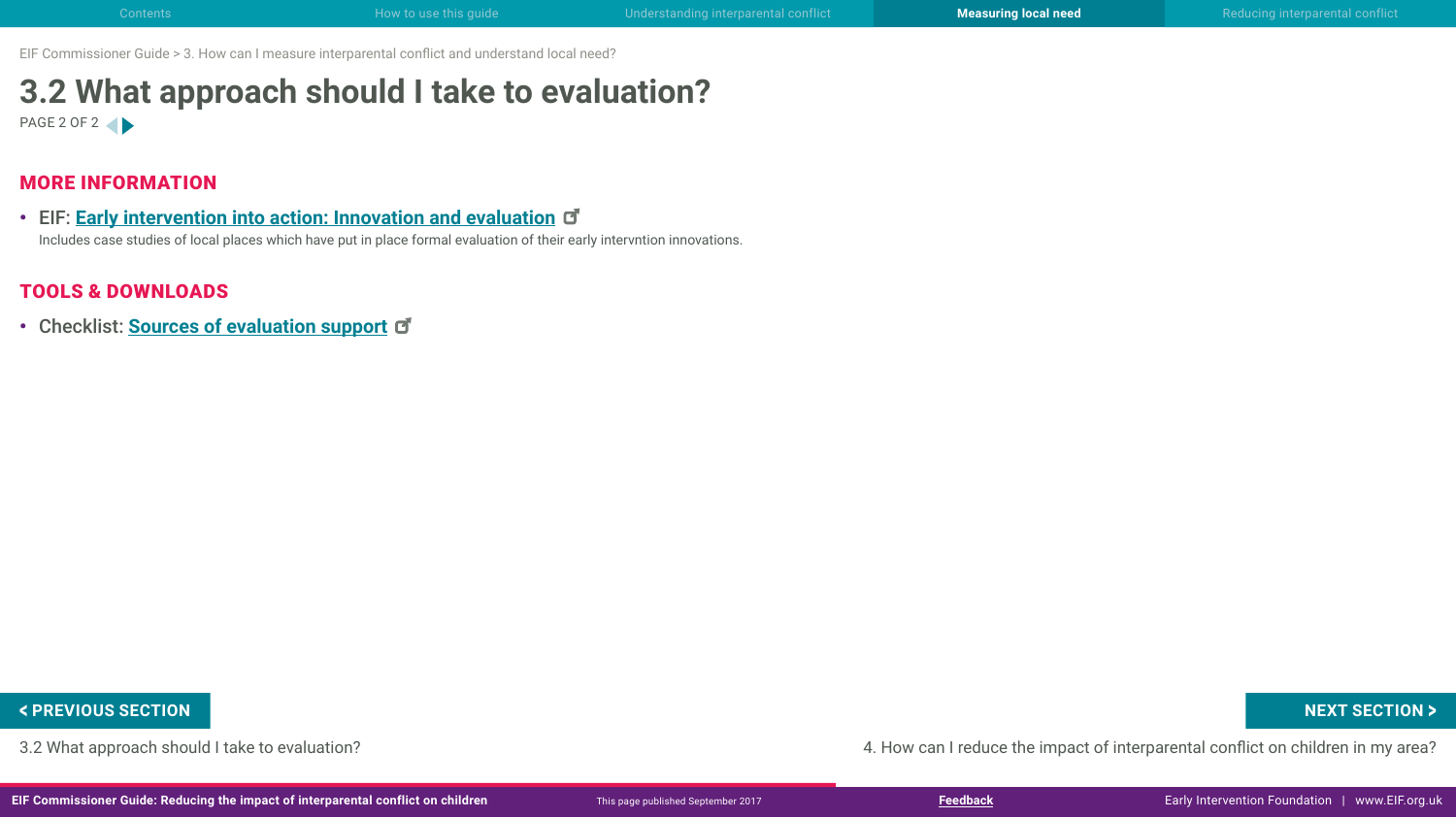## <span id="page-33-0"></span>**3.3 How can I measure interparental conflict and its impact at a family level?** PAGE 1 OF 3

### **What to measure**

Measuring how families are affected by local services is essential to determine if they are working for the people they are designed to help. Given the link between couple conflict and child outcomes, it is important to ensure that you are measuring changes for children as well as parents.

It can be challenging to measure interparental relationship distress in families because there are multiple levels: the couple, the individuals (children and parents) and wider family functioning. For example, to understand parent relationships, you may need to measure:

- Parental relationship quality
- Couple conflict and parenting stress
- Parenting and co-parenting
- Mental health for both children and parents.

There are different tools which allow us to measure changes to the above that can determine the progress and success of an intervention. These tools vary from measuring very specific outcomes (such as conflict tactics or hostility in front of children) through to broader outcomes (such as relationship satisfaction). Some measure more than one outcome.

3.2 What approach should I take to evaluation? 4. How can I reduce the impact of interparental conflict on children in my area? FREVIOUS SECTION NEXT SECTION ><br>3.2 What approach should I take to evaluation?<br>IF Commissioner Guide: Reducing the impact of interparental conflict on children whis page published September 2017<br>IF Commissioner Guide: Redu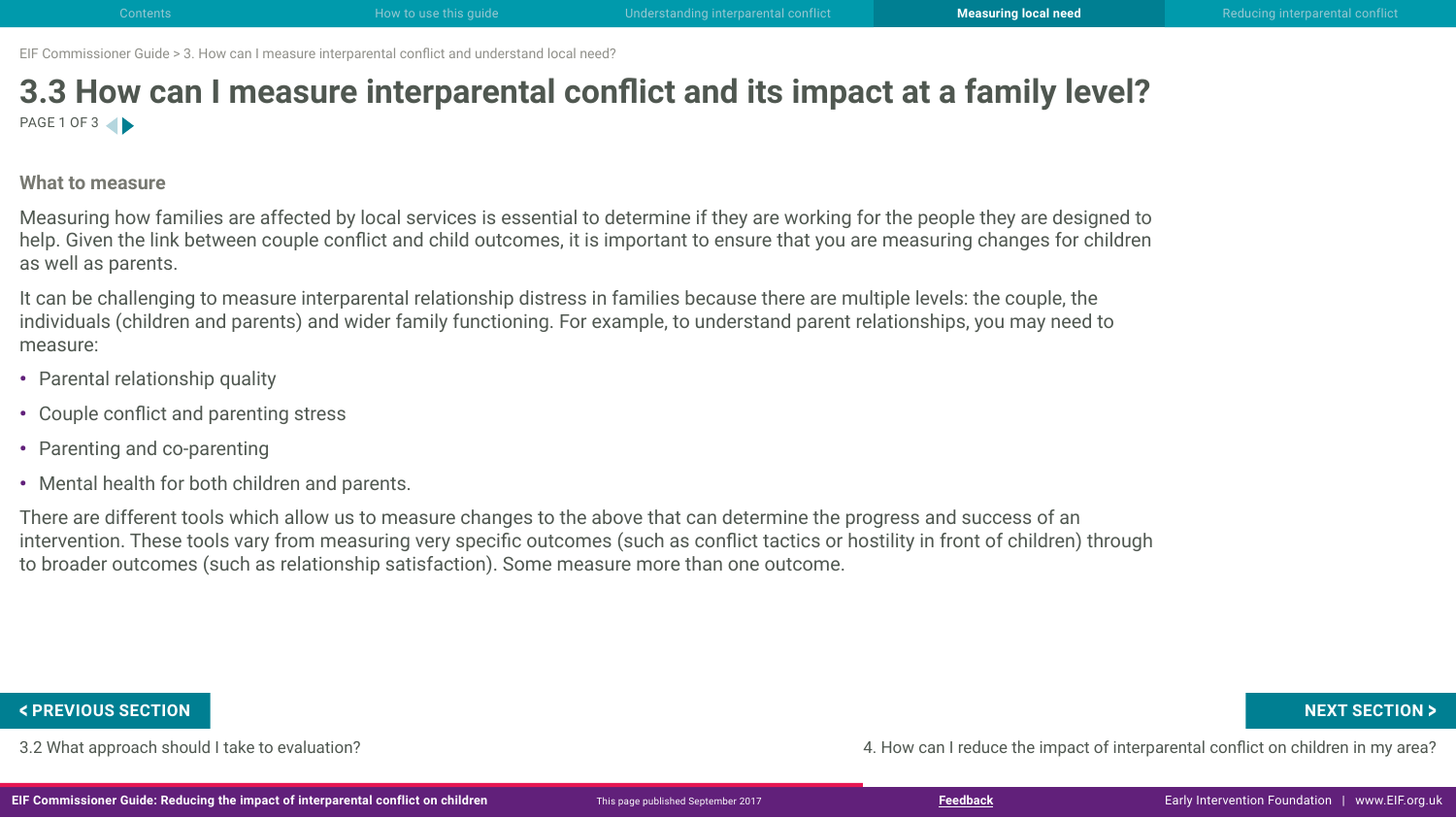## **3.3 How can I measure interparental conflict and its impact at a family level?** PAGE 2 OF 3

### **How to measure**

Choosing the right measurement tools needs careful thought. Many of the tools currently used with families are chosen because they are free or low-cost, and quick and easy to administer. However, they tend to have weaker psychometric properties, which means they are less valid and reliable, and are not standardised.

- **Standardised measures** allow you to compare your results with typical population scores, or 'population standards'.
- **Valid measures** are those which have been tested to show that they accurately measure what they are intended to measure.
- **Reliable measures** are those which have been tested to show that they have 'repeatability' or consistency, even if used at a different time or by a different person.

The best way to check how things change for families is to use standardised, valid and reliable measurement tools that are also practical, relevant and designed for the specific target users and outcomes you want to assess. They also need to be suitable for the way you collect the data, be this face-to-face, over the phone or by self-completion.

It is also important that the methods are acceptable to your participants. The more tools you use and the longer you use them for, the more robust your data will generally be – but the less likely families are to complete them. Some measures can use unfamiliar language or be too negative, which can be a barrier to families completing them.

Many instruments must be purchased and require licences and training. Those that are free may have conditions attached.

EIF does not currently recommend particular measurement tools, but we plan to develop specific guidance in due course.

3.2 What approach should I take to evaluation? 4. How can I reduce the impact of interparental conflict on children in my area? FREVIOUS SECTION NEXT SECTION ><br>3.2 What approach should I take to evaluation?<br>IF Commissioner Guide: Reducing the impact of interparental conflict on children whis page published September 2017<br>IF Commissioner Guide: Redu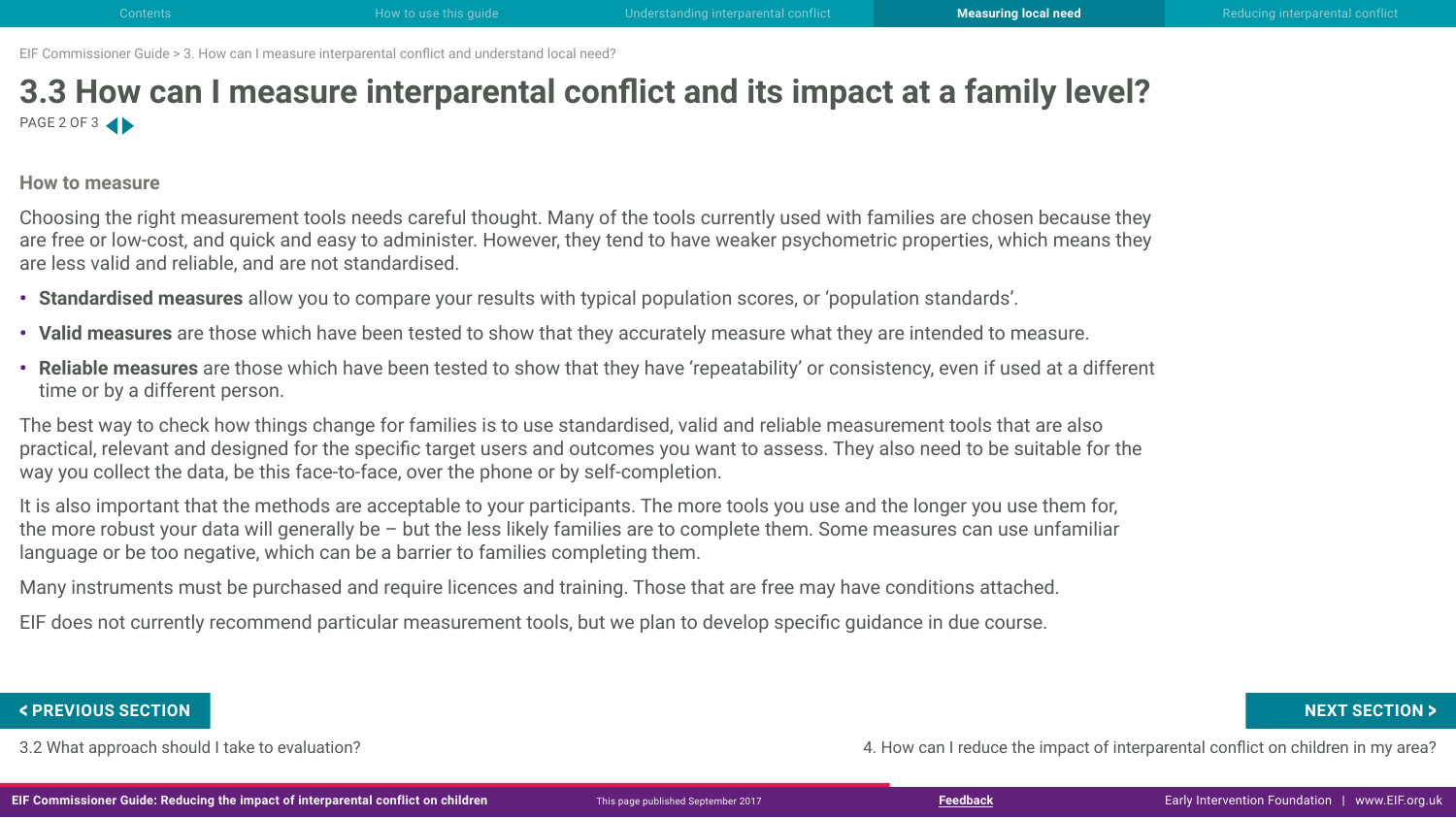## **3.3 How can I measure interparental conflict and its impact at a family level?** PAGE 3 OF 3

### MORE INFORMATION

• Family & Parenting Institute: **[Knowing what you do work](http://www.careforthefamily.org.uk/wp-content/uploads/2014/06/Knowing-what-you-do-works.pdf)s** A short guide to measuring your own effectiveness with families, parents and children.

### TOOLS & DOWNLOADS

- Advice: **[Selecting measures for different purposes](http://www.eif.org.uk/wp-content/uploads/2017/09/CG-IPR_3-3_selecting-measures.pdf)**
- Examples: **[Validated measures for parent and child outcomes](http://www.eif.org.uk/wp-content/uploads/2017/09/CG-IPR_3-3_examples-validated-measures.pdf)**

Validated measures used in evaluations of interparental relationship programmes that EIF has assessed and found to be 'evidence-based'.

3.2 What approach should I take to evaluation? 4. How can I reduce the impact of interparental conflict on children in my area? FREVIOUS SECTION NEXT SECTION ><br>3.2 What approach should I take to evaluation?<br>IF Commissioner Guide: Reducing the impact of interparental conflict on children whis page published September 2017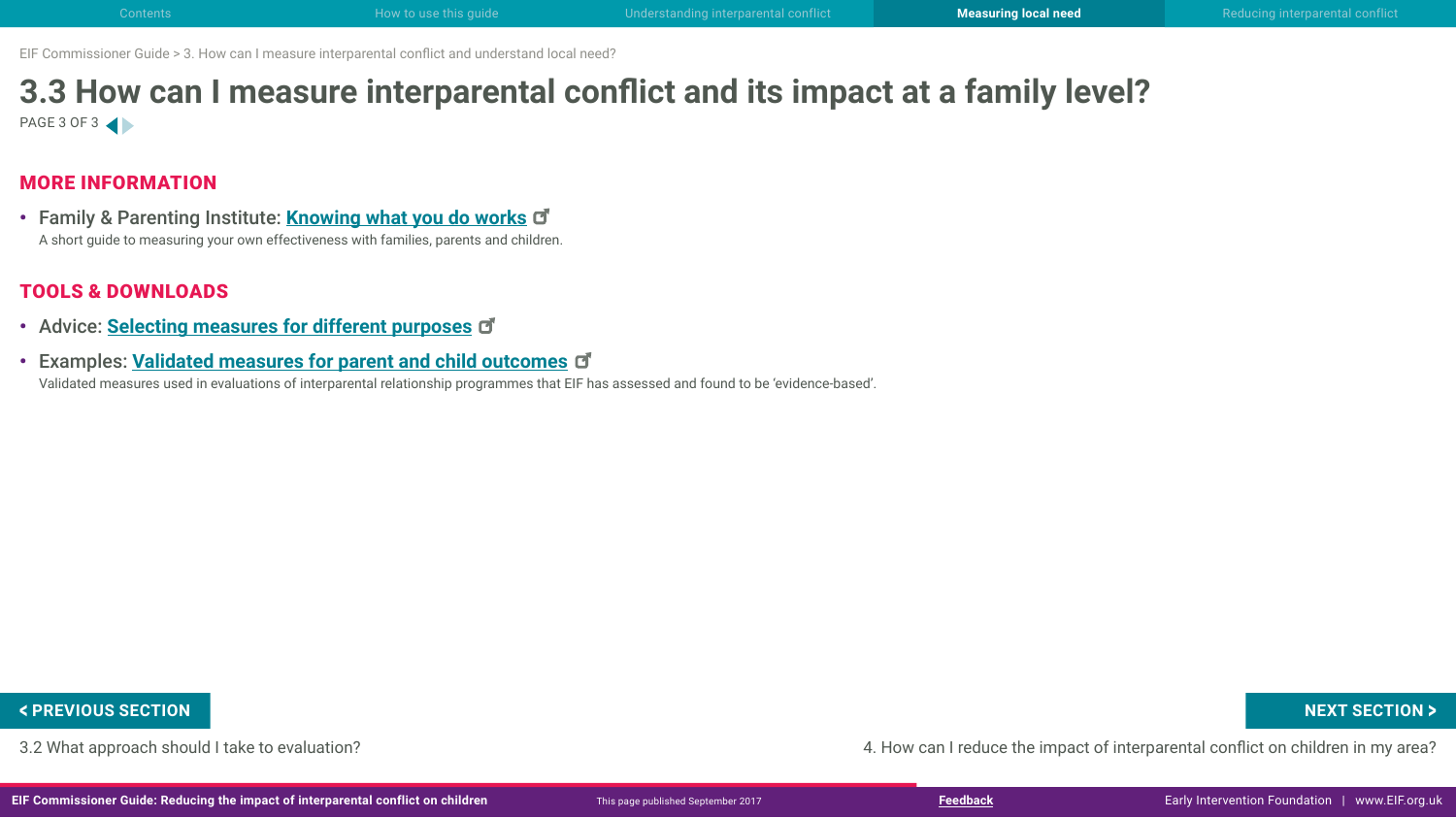## <span id="page-36-0"></span>**4. How can I reduce the impact of interparental conflict on children in my area?** PAGE 1 OF 1

This section gives practical information about the steps that commissioners should take to secure evidence-based interventions and workforce support.

3.3 How can I measure interparental conflict and its impact at a family level? 4.1 How ready for change is my workforce and how can I mobilise them? FREVIOUS SECTION NEXT SECTION ><br>3.3 How can I measure interparental conflict and its impact at a family level?<br>IF Commissioner Guide: Reducing the impact of interparental conflict on children This page published September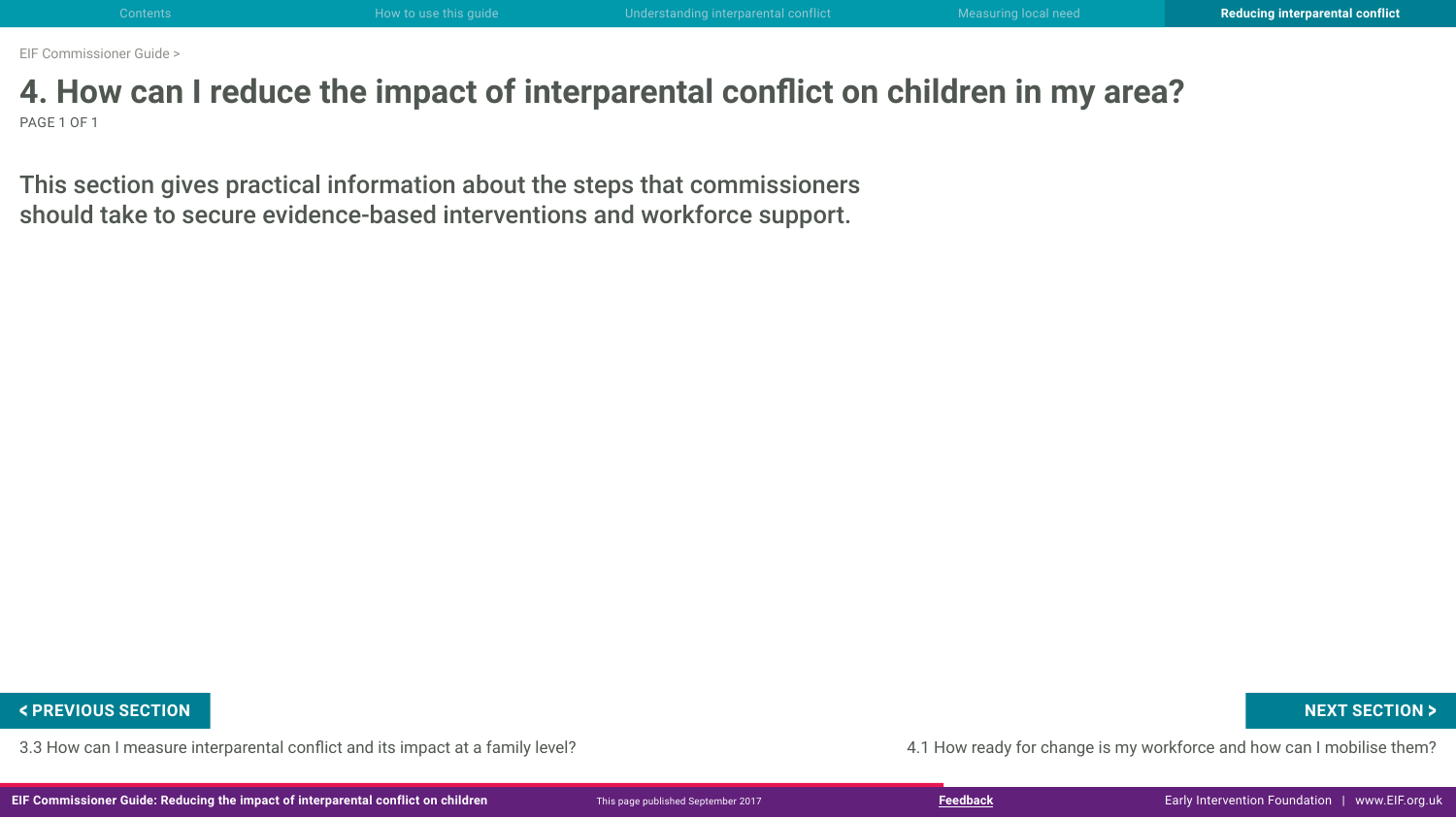## <span id="page-37-0"></span>**4.1 How ready for change is my workforce and how can I mobilise them?** PAGE 1 OF 3

### **Ready for change**

Relationship support for parents is commonly described as fragmented and largely uncoordinated at a local level, with limited workforce understanding of how seriously interparental conflict can affect children or what to do about it.

Making change happen at a local level depends on an interaction between individual, professional and organisational factors which can accelerate or hinder the implementation of a new way of working. You may find it helpful to use one of the tools developed in the field of implementation science to judge readiness for change (see Tools & downloads: Example readiness framework).

**Developing tools and workforce training**

An essential first step to setting up new services and interventions to support couple relationships is developing tools and training to help workforces to spot and assess risk on inter-parental conflict. This means that practitioners can then refer families appropriately to the right type of intervention to match their needs. This is an urgent area of future research as the tools and training for workforces are not yet currently available, however the Local Family Offer sites have been piloting innovative ways to build workforce capability. For more details see section 3.3 'How can I measure interparental conflict and its impact at a family level' and our summary of training provided by UK services in the Tools & downloads section below.

4. How can I reduce the impact of interparental conflict on children in my area? 4.2 How can I choose evidence-based interventions to match my local needs? FREVIOUS SECTION NEXT SECTION ><br>4. How can I reduce the impact of interparental conflict on children in my area?<br>IF Commissioner Guide: Reducing the impact of interparental conflict on children This page published Septembe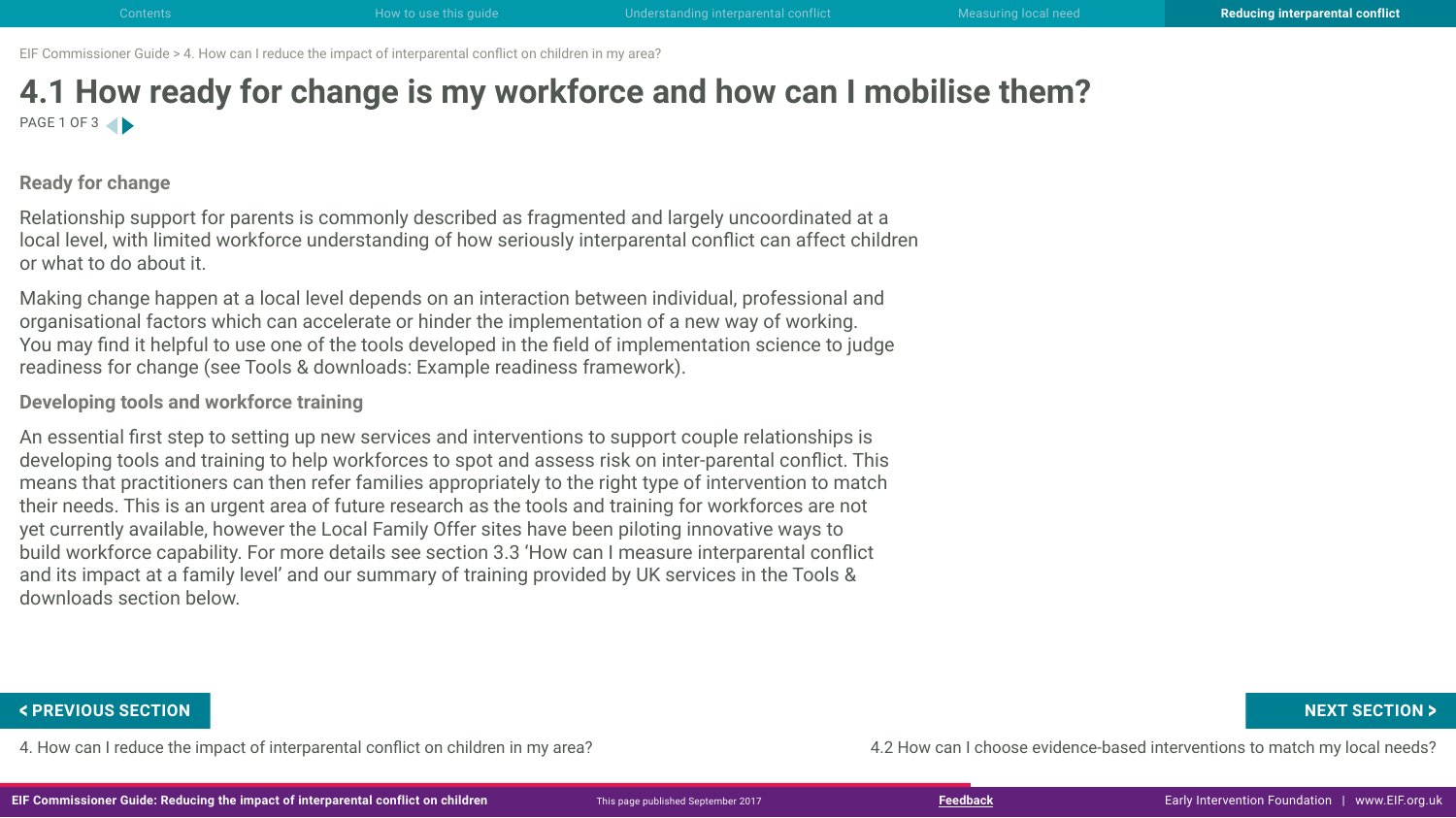## **4.1 How ready for change is my workforce and how can I mobilise them?** PAGE 2 OF 3

**Mobilising the workforce**

Local Family Offer sites have focused on building understanding and confidence among the practitioners who work directly with families, so that they can ask the right questions about relationships.

*"When staff received the training it resonated with them immediately. They were saying that they'd known the couple relationship was important for years. The programme gave staff the opportunity to engage with dads and talk to both partners rather than focusing just on the mum. The workforce have always seen the value of talking about the couple relationship but now they have been given the tools and knowledge to do that; to make changes in how they work. This was not just another training session."* 

FAMILY INTERVENTION TEAM MANAGER, GATESHEAD COUNCIL (SOURCE: LOCAL FAMILY OFFER RESOURCE PACK, DWP/IU/OPO)

Through our research, EIF identified 19 relationship training services delivered by six different voluntary sector organisations (see Tools & downloads: Training provided by UK services).

*"It was very useful … To talk about people's relationships can be quite difficult. But [the training] gave us tools so if they do, you know, if parents are sort of talking that there is an issue, that we don't just say, "Oh well, you know, I'm sure it'll work itself out", you know? Actually we do need to explore that further, and help parents … I think it definitely changed my approach and my thought processes."* 

HEALTH VISITOR, TRAINED USING ONEPLUSONE BRIEF ENCOUNTERS

4. How can I reduce the impact of interparental conflict on children in my area? 4.2 How can I choose evidence-based interventions to match my local needs? FREVIOUS SECTION NEXT SECTION ><br>4. How can I reduce the impact of interparental conflict on children in my area?<br>IF Commissioner Guide: Reducing the impact of interparental conflict on children This page published Septembe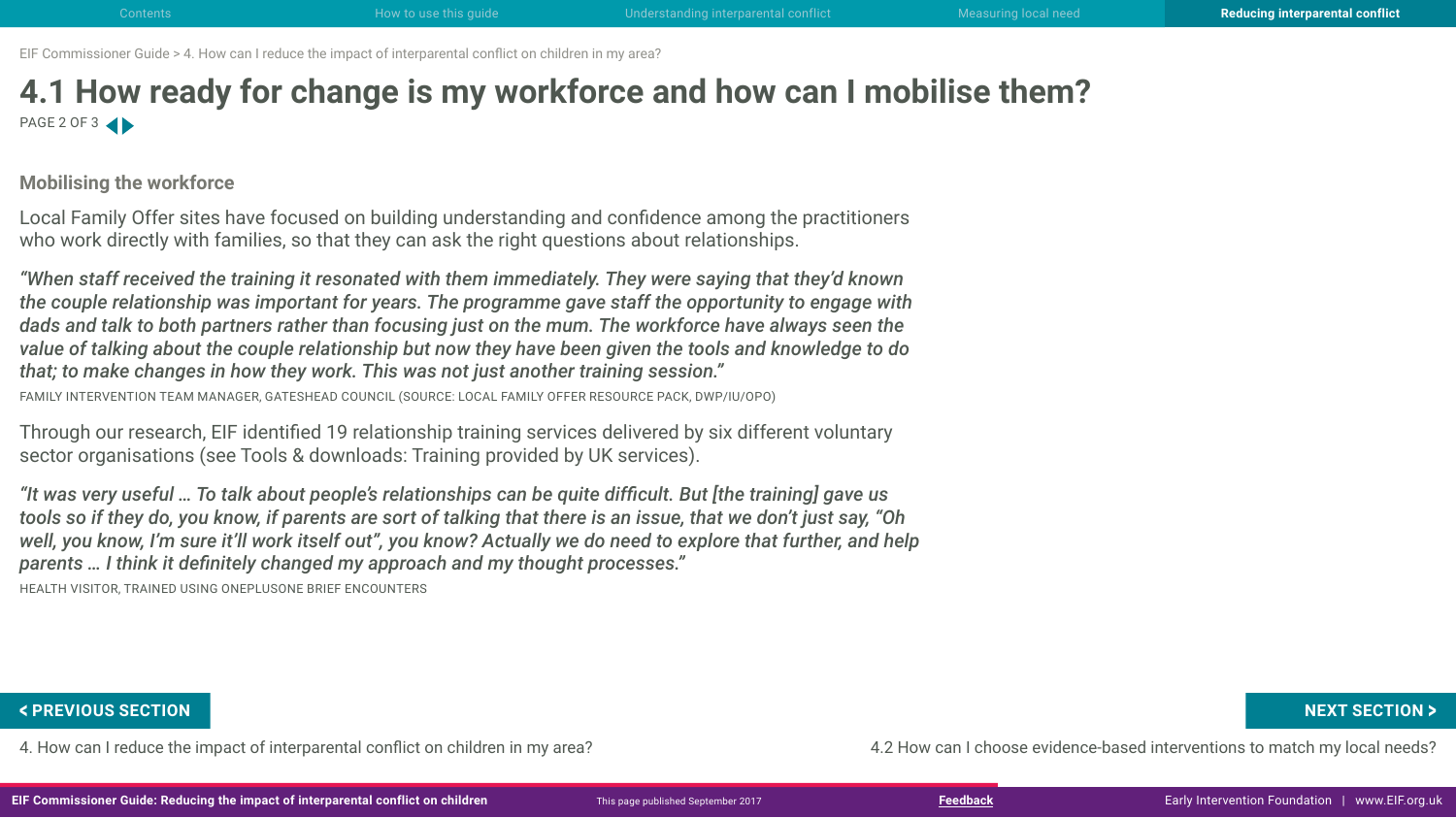## **4.1 How ready for change is my workforce and how can I mobilise them?** PAGE 3 OF 3

### MORE INFORMATION

- EIF: **[Interparental relationship support services available in the UK: Rapid review of evidenc](http://www.eif.org.uk/publication/inter-parental-relationship-support-services-available-in-the-uk-rapid-review-of-evidence/)e** Report uses a sample of key studies to sketch out the landscape of relationship support services available in the UK.
- EIF: **[Exploring parental relationship support: A qualitative study](http://www.eif.org.uk/publication/exploring-parental-relationship-support-a-qualitative-study/)** Report provides qualitative research on relationship support, mapping current provision and how it is provided.

### TOOLS & DOWNLOADS

- Example readiness framework: **[EIF](http://www.eif.org.uk/wp-content/uploads/2017/09/CG-IPR_4-1_readiness-framework.pdf)**
- Example practitioner toolkit: **[Better relationships, better parenting](http://search3.openobjects.com/mediamanager/herts/enterprise/files/better_relationships_tool_kit.pdf)**, Hertfordshire **d**
- Summary: **[Training provided by UK service](http://www.eif.org.uk/wp-content/uploads/2017/09/CG-IPR_4-1_training-services.pdf)s** Based on EIF research in 'Exploring parental relationship support'
- Case study: **Workforce training, Gateshead**
- Case study: **Relationship support navigator, Dorset**

### **< PREVIOUS SECTION NEXT SECTION >**

4. How can I reduce the impact of interparental conflict on children in my area? 4.2 How can I choose evidence-based interventions to match my local needs?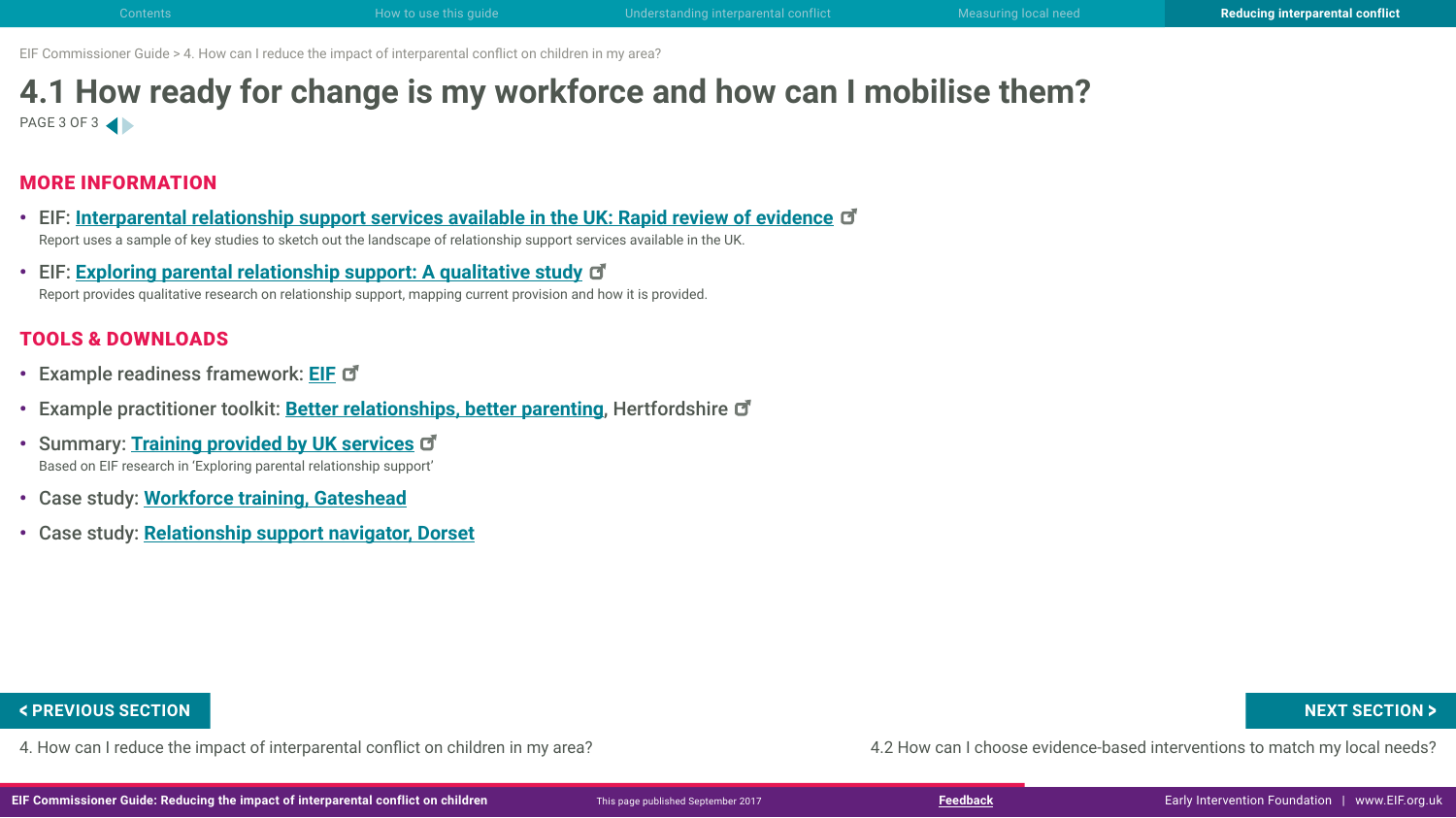EIF Commissioner Guide > 4. How can I reduce the impact of interparental conflict on children in my area? > 4.1 How ready for change is my workforce and how can I mobilise them?

# **Case study: Workforce training, Gateshead**

PAGE 1 OF 1

Gateshead describe their approach to workforce training as 'incremental'. They commissioned Tavistock Relationships to provide introductory training to the workforce and more specialist training to a group of specialist practitioners.

### **Raising awareness**

Think Couple training was delivered to 57 practitioners from the family intervention team, health visiting, safeguarding & care planning, youth offending team, family group conference service, Children's Centres and the Positive Pathways team. The one-day relationship awareness raising training helps participants to develop their knowledge about family relationships, including conflict and attachment, and introduces them to ways of identifying and responding to relationship problems.

The majority of participants reported increased knowledge about relationship issues and greater confidence in working effectively with couples following the training. They were keen to look at how they could use the training in their everyday work with families. Practitioners were aware that their work tended to be focussed around mothers; they wanted to challenge this and become more inclusive of fathers. Just over half of respondents were hoping to use what they had learnt in their teaching or supervisory practice, ensuring that they used their learning in supporting their staff. The majority of staff felt they would benefit from greater skills development to complement the knowledge base they had acquired.

### **Couple conflict training**

Training on 'Couple Conflict' was delivered to a small group of more specialist practitioners, over half of whom work in specialist domestic violence and abuse services. The course is designed to help practitioners to develop their capacity to think relationally about couple conflict, intimate partner violence and abuse. The course was deliberately designed to challenge practitioners to think about working differently with couples involved in domestic violence and abuse and adopt more relational approaches where appropriate and safe. Gateshead report seeing a change in the culture of working with some of their higher need families. This has also generated greater debate among Local Authority leads and workforce about approaches to domestic violence.

*"We see more practitioners working with couples not on the basis of how the practitioner wants things to be but on the basis of what the family wants, assessing the relationship dynamics in depth, enabling and encouraging couples to be open and honest about the nature of their relationship and work with them as a couple rather than just separating them" (Team Manager, Family Intervention Team, Gateshead Council).*

### **Looking ahead**

Gateshead plan to build on the significant progress they have made with workforce development and train staff in Parents as Partners (individual family approach), Incredible Years (baby care) and Standard Teen Triple P (parenting teenagers). They will also develop the skills of management staff through training in supervising and and developing 'relational practitioners'.

**SOURCE: LOCAL FAMILY OFFER GUIDE, DWP/IU/OPO**

4. How can I reduce the impact of interparental conflict on children in my area? 4.2 How can I choose evidence-based interventions to match my local needs? FREVIOUS SECTION NEXT SECTION ><br>4. How can I reduce the impact of interparental conflict on children in my area?<br>IF Commissioner Guide: Reducing the impact of interparental conflict on children This page published Septembe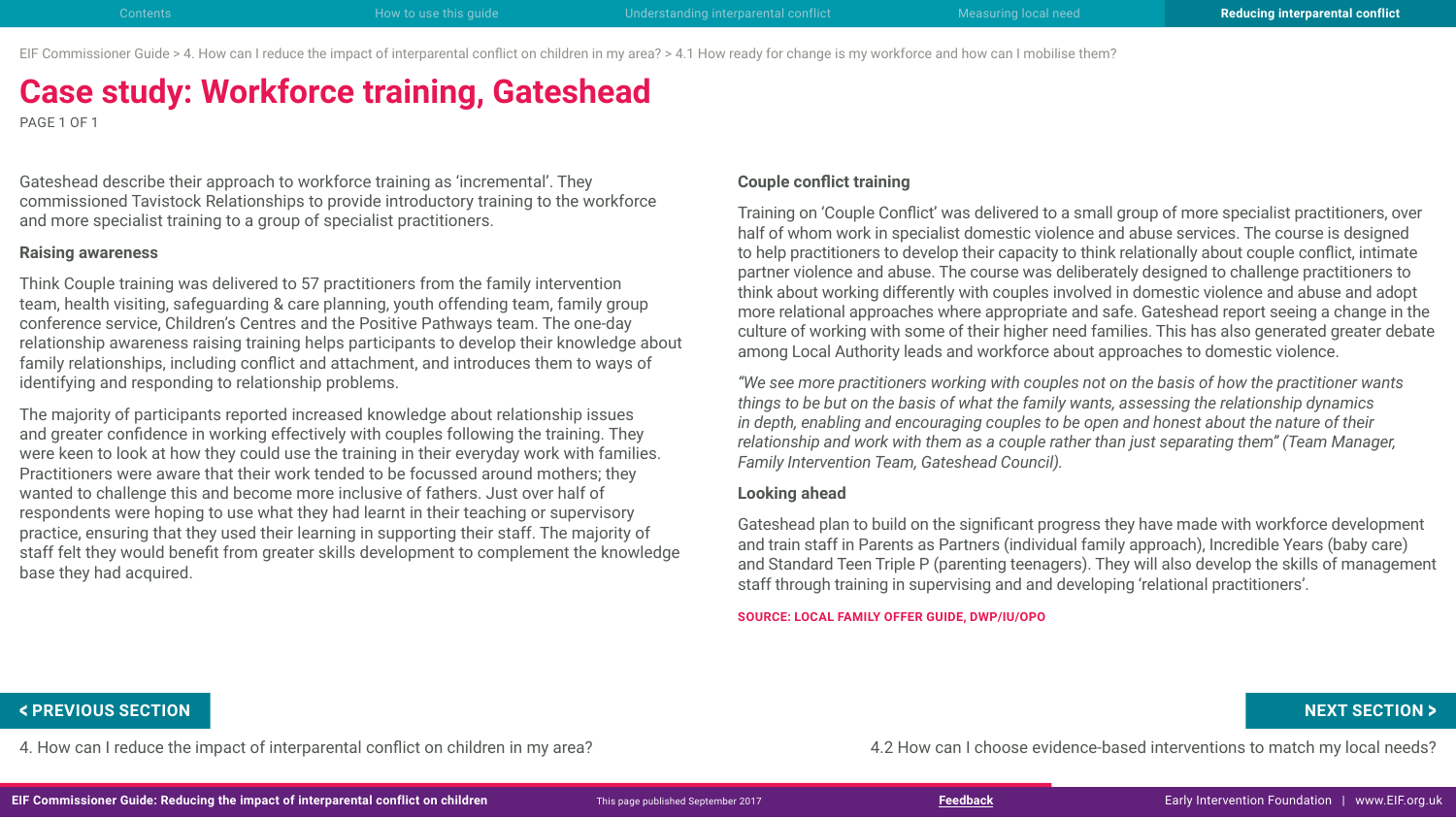EIF Commissioner Guide > 4. How can I reduce the impact of interparental conflict on children in my area? > 4.1 How ready for change is my workforce and how can I mobilise them?

# **Case study: Relationship support navigator, Dorset**

PAGE 1 OF 1

Dorset created a Relationship Support Navigator role, whose main aim is to advise a range of practitioners in directing parents to the appropriate level of support. The post is co-funded by the local authority and the Chesil Education Partnership.

The Navigator's role is to raise awareness in school staff about the importance of providing support to parents around relationships, to build their skills and confidence in responding to issues and knowing where to refer people for more help.

*"Teachers are busy people. Looking after the emotional health and wellbeing of parents is not the only thing they have to do. This role has made it possible for professionals to work more as a team, and it has strengthened trust between teachers and parents." (Relationships Navigator, Chesil Education Partnership)*

### **Sustaining and embedding change**

As part of her role, the Navigator developed CPD training sessions on relationships for school staff. She also created drop-in sessions on relationships for parents and adapted the content to be suitable for secondary school pupils.

Recruiting to the Navigator post was challenging due to the unique skill set required. In the end, a trained counsellor with a teaching background was seconded from Relate into the role.

To establish this as a sustainable service the Navigator is embedded in the wellbeing team with other frontline practitioners (including family support workers, an educational psychologist, and a social worker). She is also training teachers and head teachers to grow their awareness and skills in supporting relationships.

*"One impact of the work has been building trust between different layers of support (ie, teachers and counsellors) and making better connections between them."*

### **Working with families**

Initially the role was to be limited to providing advice and signposting for practitioners and did not include any direct work with families. However, as some of the families that were referred to counselling services didn't follow up, the Navigator started having initial meetings with some parents to discuss their situation and outline possible support available.

This made clear that working directly with some families was extremely helpful. The Navigator, who is a trained family counsellor was able to take on a small caseload of parents to whom she offers counselling. This helps to ensure that the service does not 'lose' the most vulnerable people due to the delays in referral, or through having to establish a relationship with a different professional.

*"In the beginning it was hard to turn down direct referrals for families. When you introduce delay you lose some families and these may be ones that really need the support. We have now flexed the role to address this. I can only hold a small caseload, but being able to directly offer more intensive support and continuity in the relationship makes a very big difference for some people."*

The role has evolved flexibly during the course of the project to respond to emergent learning. The plan is for this to be a two day per week post, with one and a half days spent on support and advice to professionals and supported conversations with families and half a day on direct counselling.

**SOURCE: LOCAL FAMILY OFFER GUIDE, DWP/IU/OPO**

4. How can I reduce the impact of interparental conflict on children in my area? 4.2 How can I choose evidence-based interventions to match my local needs? FREVIOUS SECTION NEXT SECTION ><br>4. How can I reduce the impact of interparental conflict on children in my area?<br>IF Commissioner Guide: Reducing the impact of interparental conflict on children This page published Septembe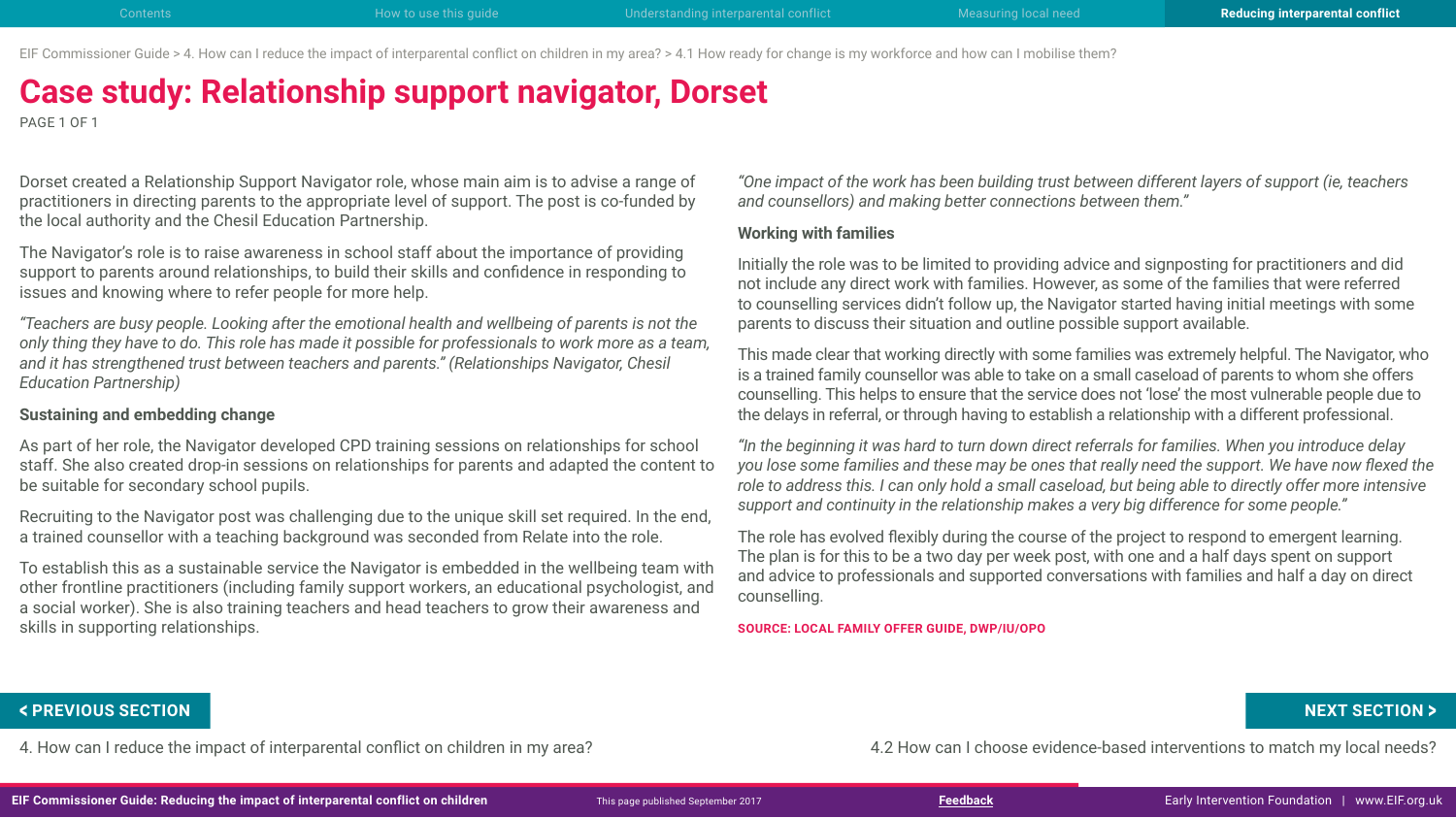## <span id="page-42-0"></span>**4.2 How can I choose evidence-based interventions to match my local needs?** PAGE 1 OF 2

Introducing evidence-based interventions into a new context is not straightforward – it takes time and careful planning. Just because an intervention has reported evidence that it has worked elsewhere doesn't mean that it will be a good fit with your local context, or that it will be easy to implement. Some programmes have been developed in other parts of the world, and there may be no expertise and support available in the UK. The training on which the intervention depends may only be available in another country.

So, rather than starting with a list of programmes which have previously shown somewhere else that they can improve couple relationships and child outcomes, you should start with a detailed understanding of your local place.

- **Focus on the people you are seeking to help:** Who are they? What do you know about their needs? Why are they vulnerable? How many of them are there? Where do they live?
- **Identify how you currently interact with them:** What kind of public services do they already receive? Do public services find them hard to reach? Do public services currently work well together with these families, use common processes, and manage change well?
- **Review the current pathway of support available to support the interparental relationship, at different levels of need:** How do you currently identify and support parents who are vulnerable to interparental conflict? Is that support sufficient and specific to the needs that you have identified? Do you have hard data on how much difference the current steps in the pathway make for families? Does your pathway offer alternatives to widen reach? Do you have gaps or weaknesses?

Only then will you be ready to look at evidence-based programmes and interventions, and whether they match up well with what you need.

4.1 How ready for change is my workforce and how can I mobilise them? 4.3 What interventions can reduce interparental conflict and improve child outcomes? FREVIOUS SECTION NEXT SECTION ><br>4.1 How ready for change is my workforce and how can I mobilise them?<br>IF Commissioner Guide: Reducing the impact of interparental conflict on children whis page published September 2017<br>IF C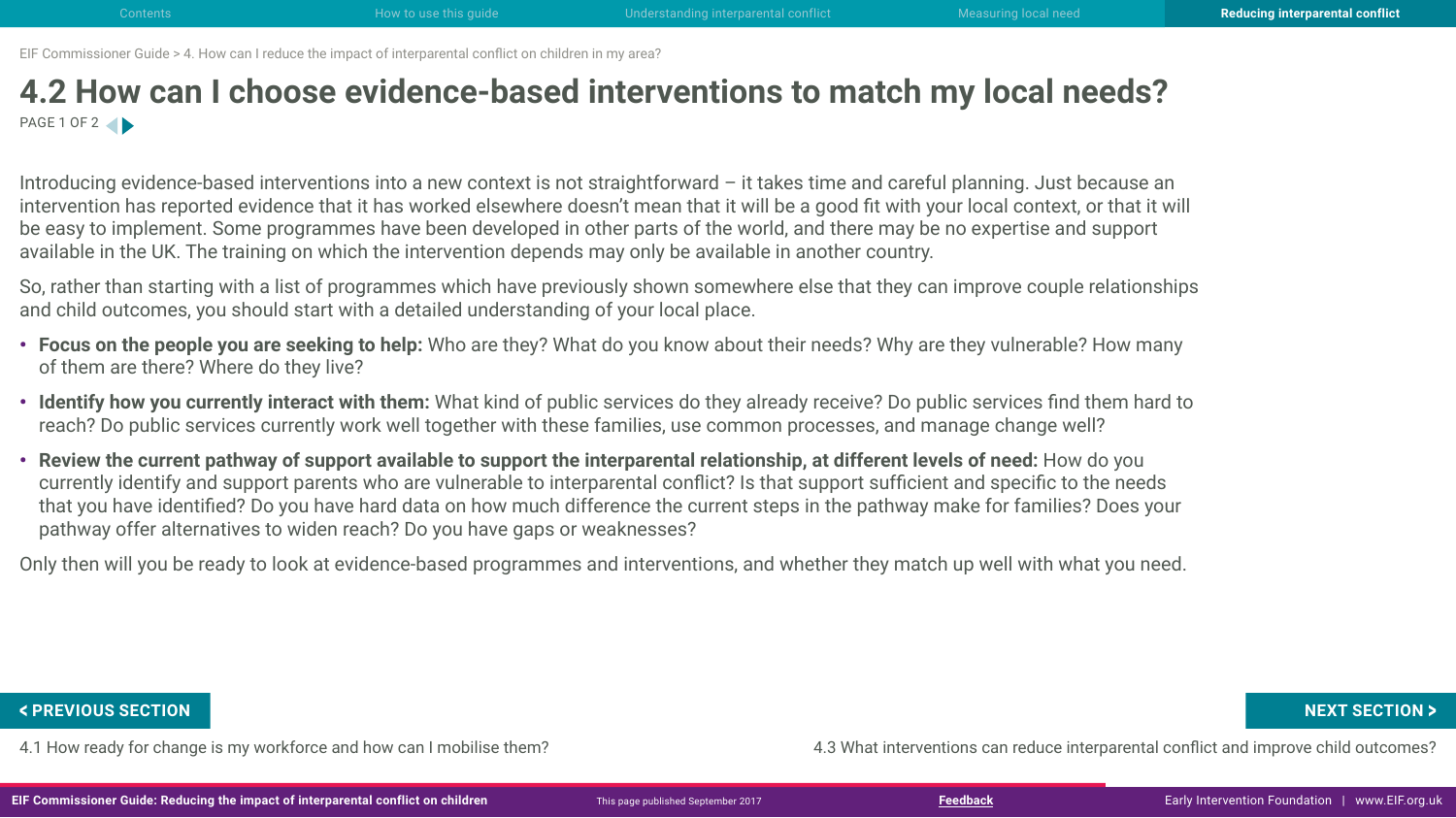## **4.2 How can I choose evidence-based interventions to match my local needs?** PAGE 2 OF 2

**Universal versus targeted**

EIF uses the following classifications to group interventions that are assessed for the Guidebook and in its published reviews:

- **Universal:** Refers to interventions that are available to all children or families. These activities may take place alongside or as part of other universal services, including health visiting, schools or children's centres.
- **Targeted selective:** Applies to services that target or 'select' children or families that may be at greater risk of experiencing problems. For example, selected children or families may include those struggling with economic hardship, single parents, young parents or ethnic minorities.
- **Targeted indicated:** Refers to a smaller percentage of the population of families with a child or parent with a pre-identified issue or diagnosed problem requiring more intensive support.

### TOOLS & DOWNLOADS

• EIF evidence assessments of programmes with a focus on interparental relationships: **[EIF Guidebook](http://guidebook.eif.org.uk/search?search=interparental+relationships)**

4.1 How ready for change is my workforce and how can I mobilise them? 4.3 What interventions can reduce interparental conflict and improve child outcomes? FREVIOUS SECTION NEXT SECTION ><br>4.1 How ready for change is my workforce and how can I mobilise them?<br>IF Commissioner Guide: Reducing the impact of interparental conflict on children whis page published September 2017<br>IF C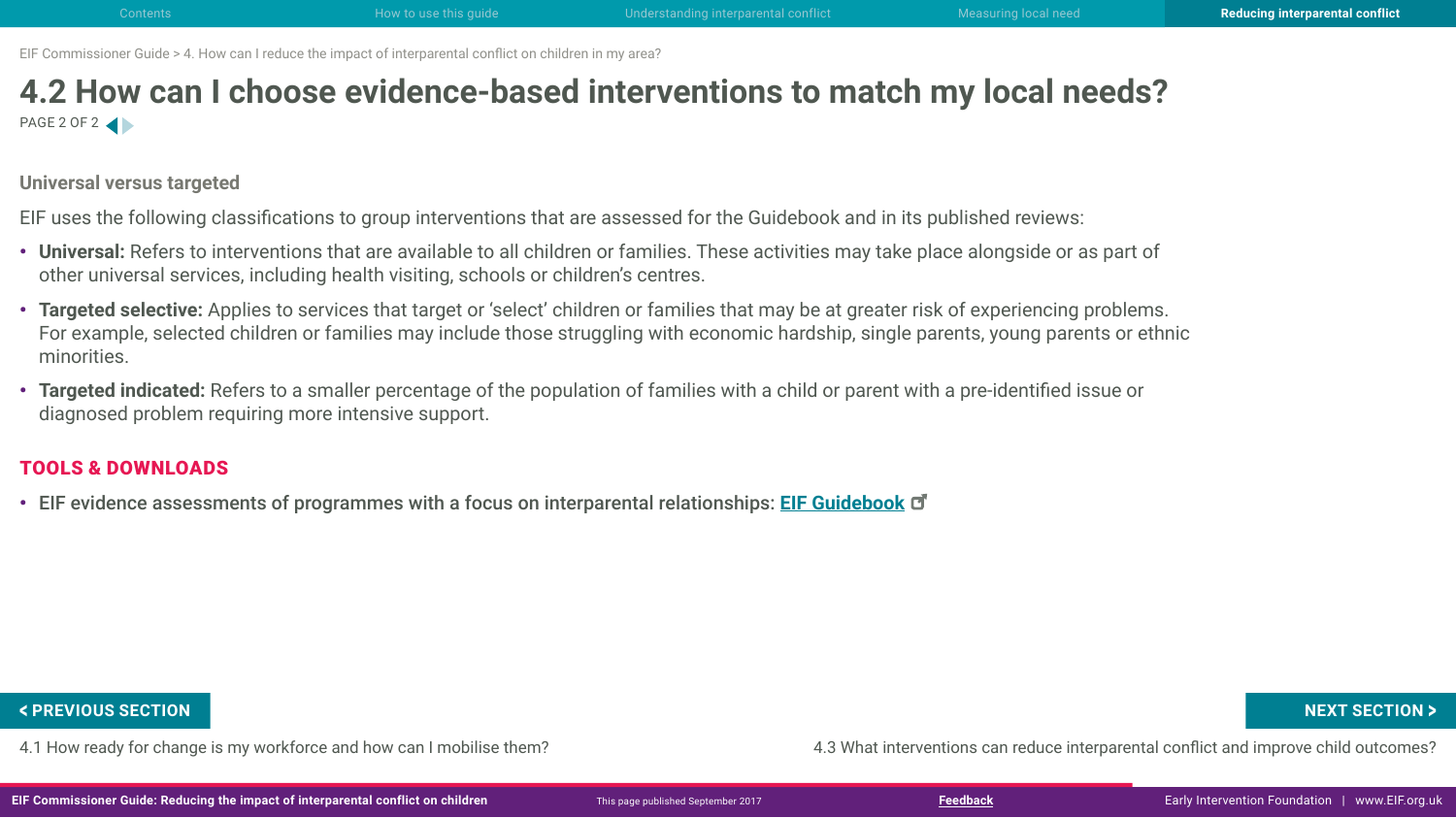## <span id="page-44-0"></span>**4.3 What interventions can reduce interparental conflict and improve child outcomes?** PAGE 1 OF 3

There is strong evidence that interparental relationships are crucial to children's outcomes and development. Despite this, the evidence about interventions and what works to improve parental relationships is still at an early stage. The majority of interventions which have robust evidence come from outside the UK, and many lack of evidence of how they improve child (rather than parent or couple) outcomes. There are, however, a growing number of interventions that have shown that they can be effective in improving relationship quality and child outcomes.

**Interventions identified in EIF What Works reviews (but not yet assessed against EIF evidence standards)**

EIF's reviews have identified a range of interventions in the UK or internationally (see Tools & downloads: Summary of programmes). Our 2016 review identified 28 international interventions that target the couple relationship, many of which were underpinned by robust evidence using randomised control trials (RCTs), including:

- 8 interventions targeting intact families
- 5 interventions targeting intact families at key transition points, such as new parenthood
- 8 interventions targeting parent separation or divorce
- 3 couple interventions with an additional component on parenting skills or vice versa
- 1 intervention targeting the effects of domestic violence on children
- 3 interventions that were prevention-based, targeting couples who were not yet experiencing any relationship problems.

4.2 How can I choose evidence-based interventions to match my local needs? 4.4 How do I match an intervention with my local context? FREVIOUS SECTION NEXT SECTION ><br>4.2 How can I choose evidence-based interventions to match my local needs?<br>IF Commissioner Guide: Reducing the impact of interparental conflict on children with my local context?<br>IF Commissi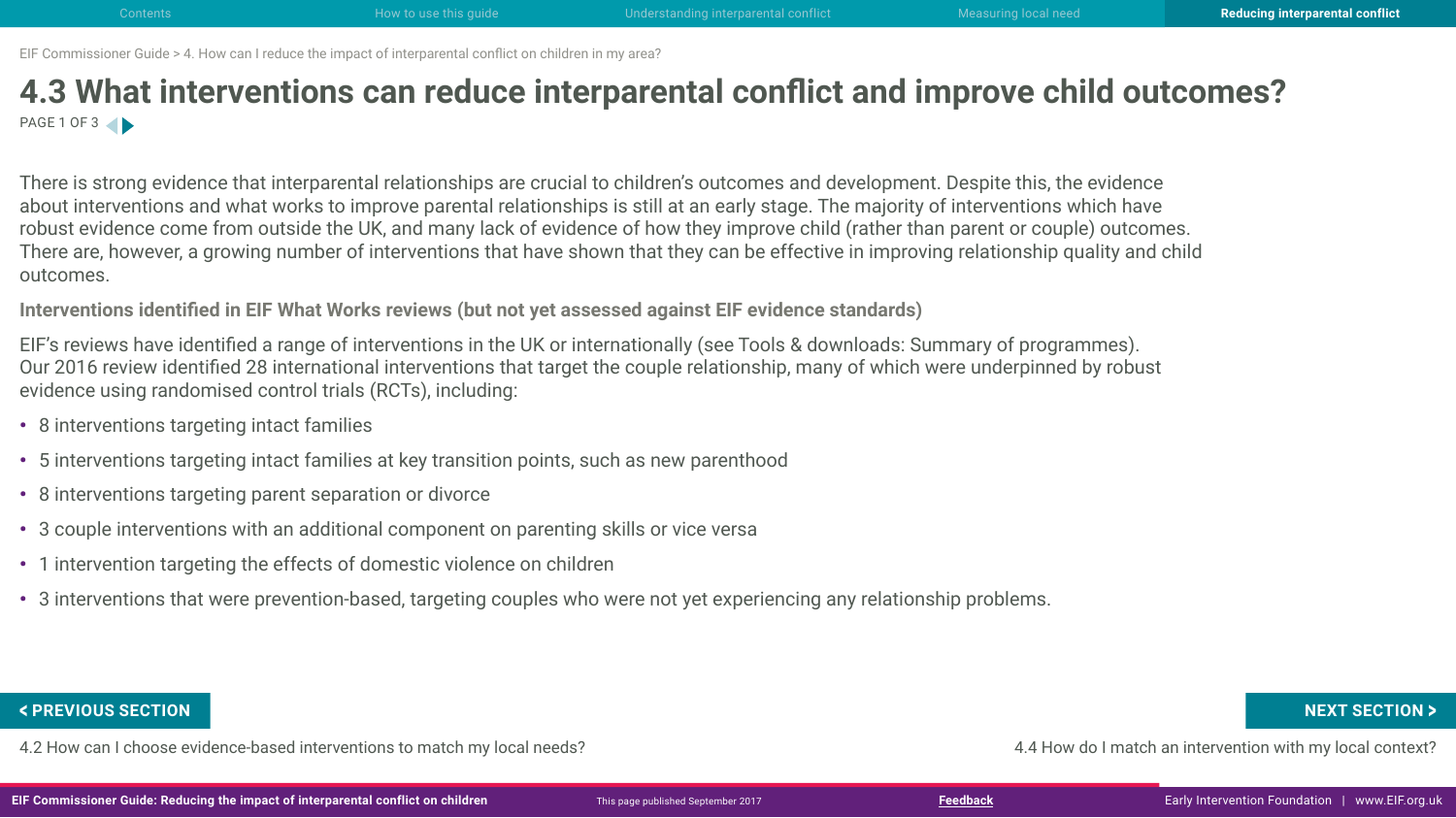## **4.3 What interventions can reduce interparental conflict and improve child outcomes?** PAGE 2 OF 3

Our 2017 review on interparental relationships in the context of poverty and economic pressure identified 13 relevant programmes. Many of these were underpinned by RCTs, and almost all were international interventions, with only one having an established UK evidence-base. They include:

- 8 interventions that focus directly on the couple relationship in contexts of economic pressure. Couple-focused interventions work directly with couples to improve the quality of the relationship.
- 5 parenting interventions with a couple component, in contexts of economic pressure. Parenting programmes with a couple component are primarily concerned with improving the quality of parenting, but include a component focusing on improving the couple relationship.

It is important to note that while our What Works review identified that many of the international interventions appear to have undergone robust evaluation, we have not yet formally assessed their strength of evidence against EIF's standards and therefore cannot comment on their effectiveness.

Also, some of the above interventions only have evidence of improving couple or adult outcomes and do not yet have evidence concerning outcomes for children. This does not necessarily mean that these interventions do not improve child outcomes, but that they may be in the early stages of developing their evidence.

**Interventions assessed against EIF's evidence standards**

We have assessed a smaller number of programmes against EIF's evidence standards. Six of these are included in the EIF Guidebook because they have demonstrated an impact on child outcomes (meeting the threshold for an EIF evidence rating of 2 or higher), including reduced couple conflict and improved parental wellbeing, child behaviour and attachment. Of these six programmes, one focuses directly on the couple relationship and five are parenting programmes with a couple component.

As part of EIF's 2016 review, 15 UK interventions on interparental relationships went through the EIF programme assessment process, of which 14 were not found to meet the threshold for EIF level 2 for child outcomes. In many cases, this was because they had not yet been evaluated for impact on child outcomes, even though some had evidence of impact on couple or adult outcomes.

4.2 How can I choose evidence-based interventions to match my local needs? 4.4 How do I match an intervention with my local context? FREVIOUS SECTION NEXT SECTION ><br>4.2 How can I choose evidence-based interventions to match my local needs?<br>IF Commissioner Guide: Reducing the impact of interparental conflict on children whis page published September 2017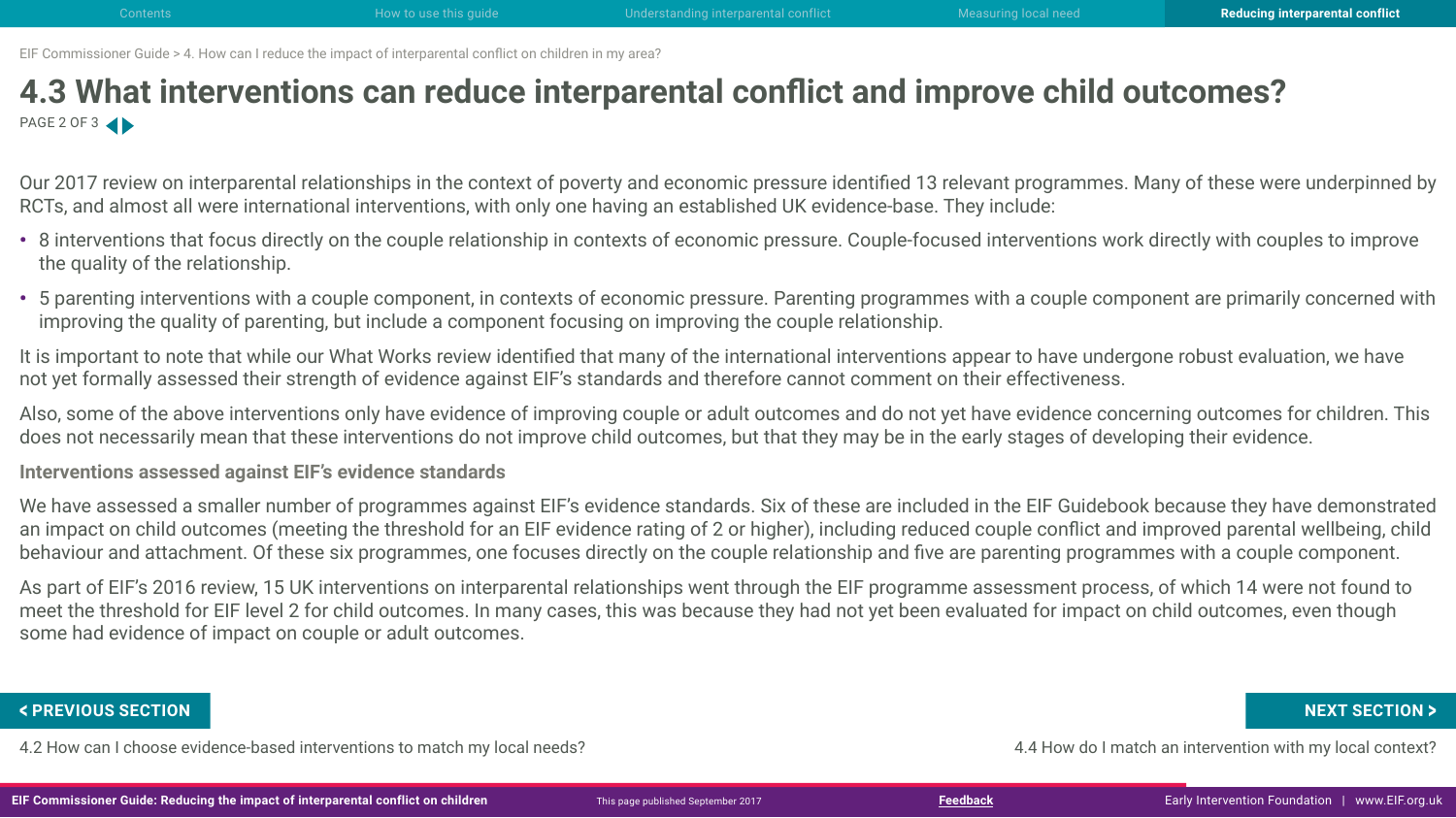## **4.3 What interventions can reduce interparental conflict and improve child outcomes?** PAGE 3 OF 3

### **Considerations for commissioners**

Evidence that a programme has worked in the past is important but not sufficient to guarantee similar results in a different location. Commissioners have to balance the strength of evidence with consideration of other factors such as implementation capability, fit with local context, cost–benefit analysis, and an understanding of your local population needs (see section 4.2). Interventions that are yet to collect robust evidence that they have a positive causal impact on parents and children may nonetheless be an important part of a local support pathway where there is an appropriate evaluation in place.

### MORE INFORMATION

- EIF: **[Standards of evidenc](http://guidebook.eif.org.uk/eif-evidence-standards)e** Find out more about the evidence ratings at the heart of EIF's assessments.
- EIF: **[What is 'good evidence'](http://www.eif.org.uk/wp-content/uploads/2017/09/CG-IPR_4-3_good-evidence.pdf)?** Briefing sets out the characteristics of rigorous evidence.

### TOOLS & DOWNLOADS

- Programme assessments: **[EIF Guidebook](http://guidebook.eif.org.uk/)**
- Infographic: **Three aspects of strategic commissioning** Balancing evidence, implementation and value for money.
- Summary: **[Programmes that target the couple relationship](http://www.eif.org.uk/wp-content/uploads/2017/09/CG-IPR_4-3_programmes-targeting-couple-relationship.pdf)** More information on the six programmes identified above, plus summary information on other programmes.

4.2 How can I choose evidence-based interventions to match my local needs? 4.4 How do I match an intervention with my local context? FREVIOUS SECTION NEXT SECTION ><br>4.2 How can I choose evidence-based interventions to match my local needs?<br>IF Commissioner Guide: Reducing the impact of interparental conflict on children whis page published September 2017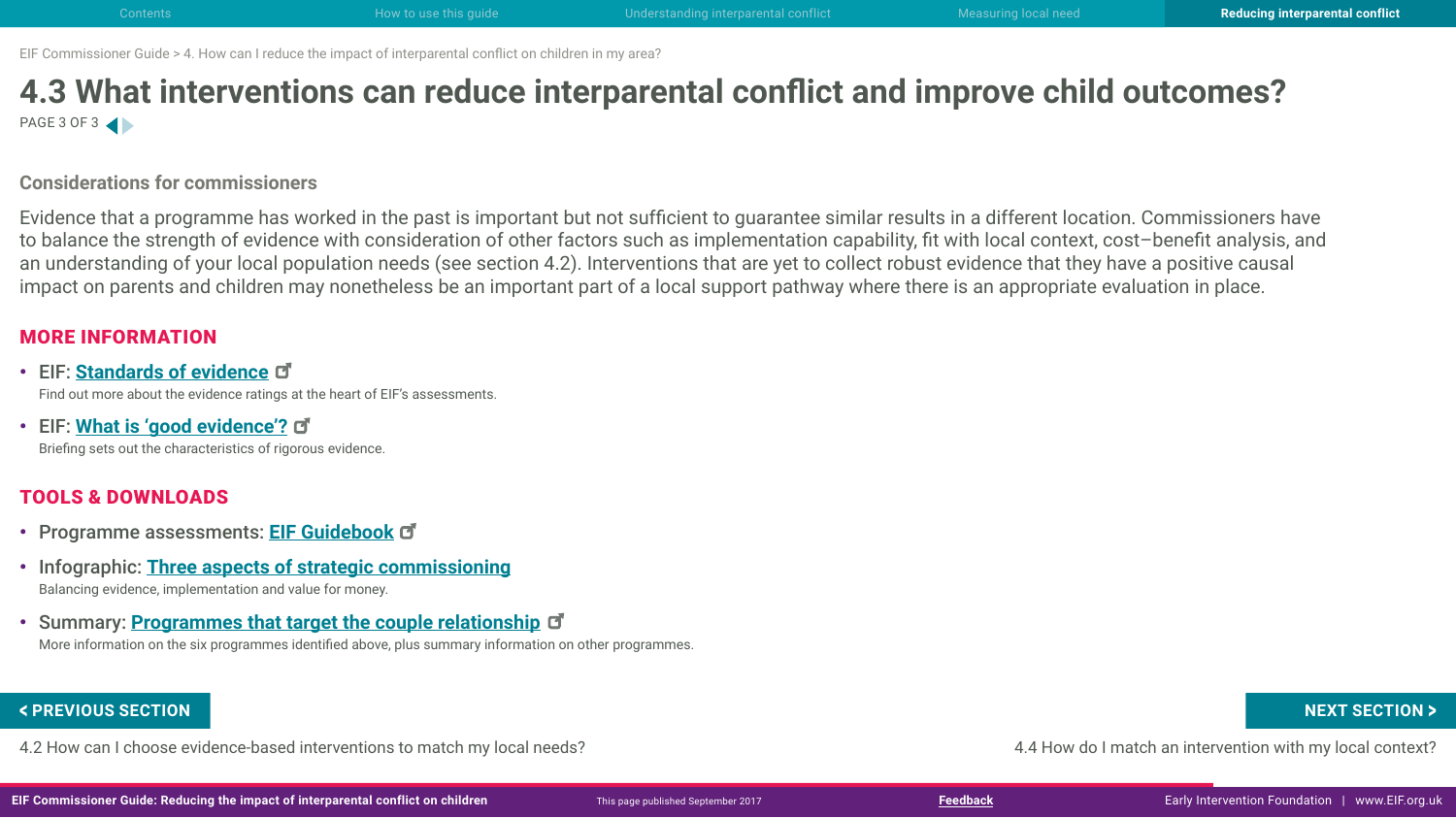EIF Commissioner Guide > 4. How can I reduce the impact of interparental conflict on children in my area? > 4.3 What interventions can reduce interparental conflict and improve child outcomes?

# **Infographic: Three aspects of strategic commissioning**

PAGE 1 OF 1

- 1. **Strength of evidence** provides insight as to whether a programme has previously been found to improve outcomes for children.
- 2. **Implementation** concerns both the extent to which a programme's implementation requirements are clearly specified by the programme developer, and the readiness for change of local partners.
- 3. **Cost–benefit analysis** of local implementation and impact assesses whether the likely results for families are sufficient to meet the local community need and justify the investment cost required.



4.2 How can I choose evidence-based interventions to match my local needs? 4.4 How do I match an intervention with my local context? FREVIOUS SECTION NEXT SECTION ><br>4.2 How can I choose evidence-based interventions to match my local needs?<br>IF Commissioner Guide: Reducing the impact of interparental conflict on children whis page published September 2017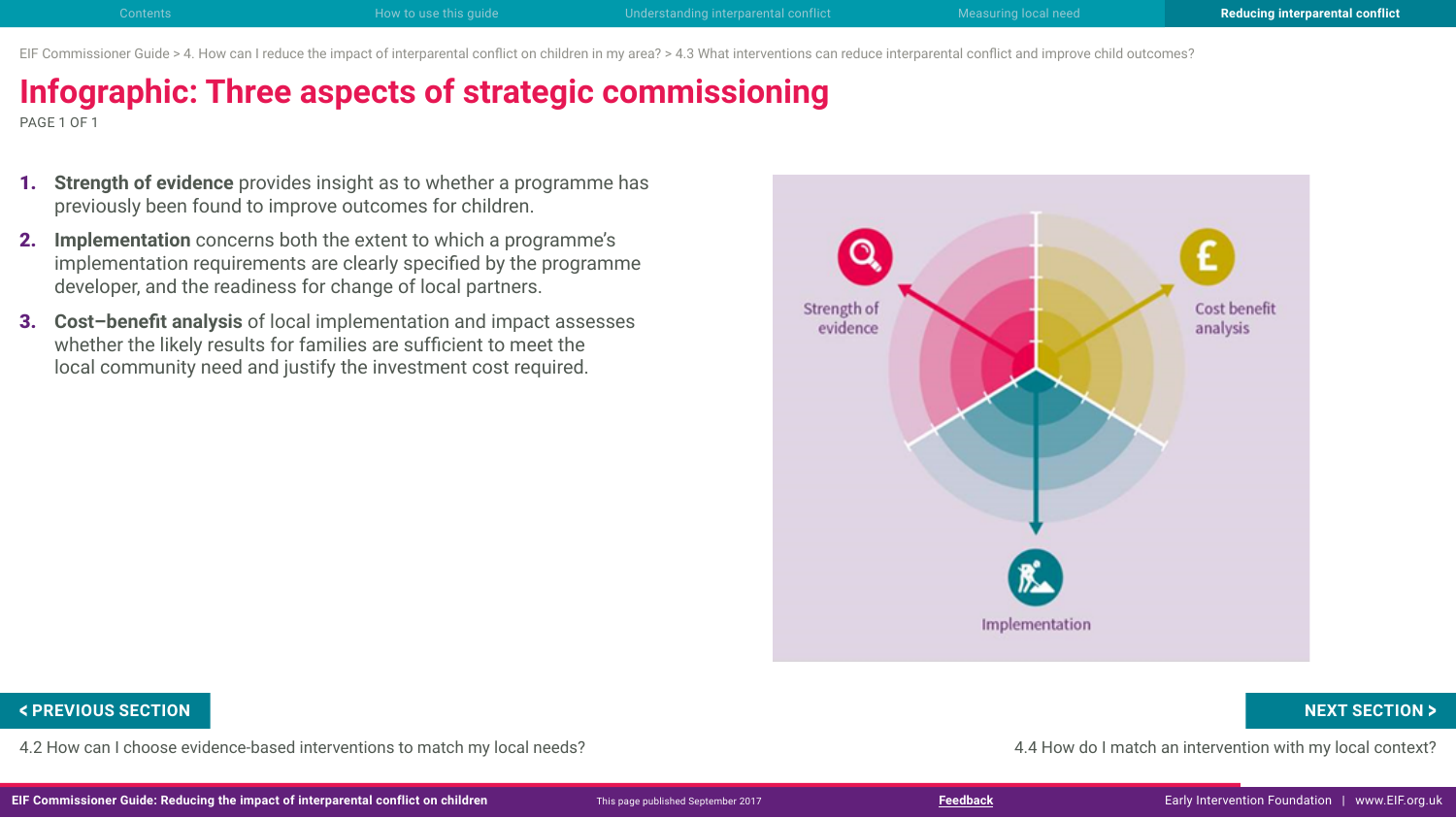## <span id="page-48-0"></span>**4.4 How do I match an intervention with my local context?** PAGE 1 OF 3

Evidence can show that an intervention has worked previously, but is no guarantee that it will work in the future in a different place with a different population. As a commissioner you will have to judge whether a particular intervention is a good match for your local context and therefore likely to work for your population.

**10 things to consider**

1. How well will the intervention synchronise with current local pathways of parenting, relationships and family support? For example, if you are already using Triple P or Incredible Years with families, it may be more practical to extend the use of these to focus more strongly on interparental conflict than to introduce a new intervention which feels separate and different both for families and practitioners.

*"Evidence-based interventions are only a part of the local offer – a mixed offer is required to ensure the right support is provided to customers."* LOCAL FAMILY OFFER NETWORK

- 2. Is the intervention sufficiently different to existing support available and so likely to add value? Are you clear about what you are trying to achieve and the gap that this intervention will plug?
- 3. Does the intervention use a language and tone which translates well to your context and families? Does it feel culturally appropriate to the families for whom it is needed?
- 4. Does the methodology for delivering the intervention work well in your context? For example if the intervention is delivered through an network of community centres do you have appropriate facilities and are families likely to travel to these? Or is an intervention which can be embedded in the practice of a home visiting service more likely to reach your target population because of distance and public transport issues?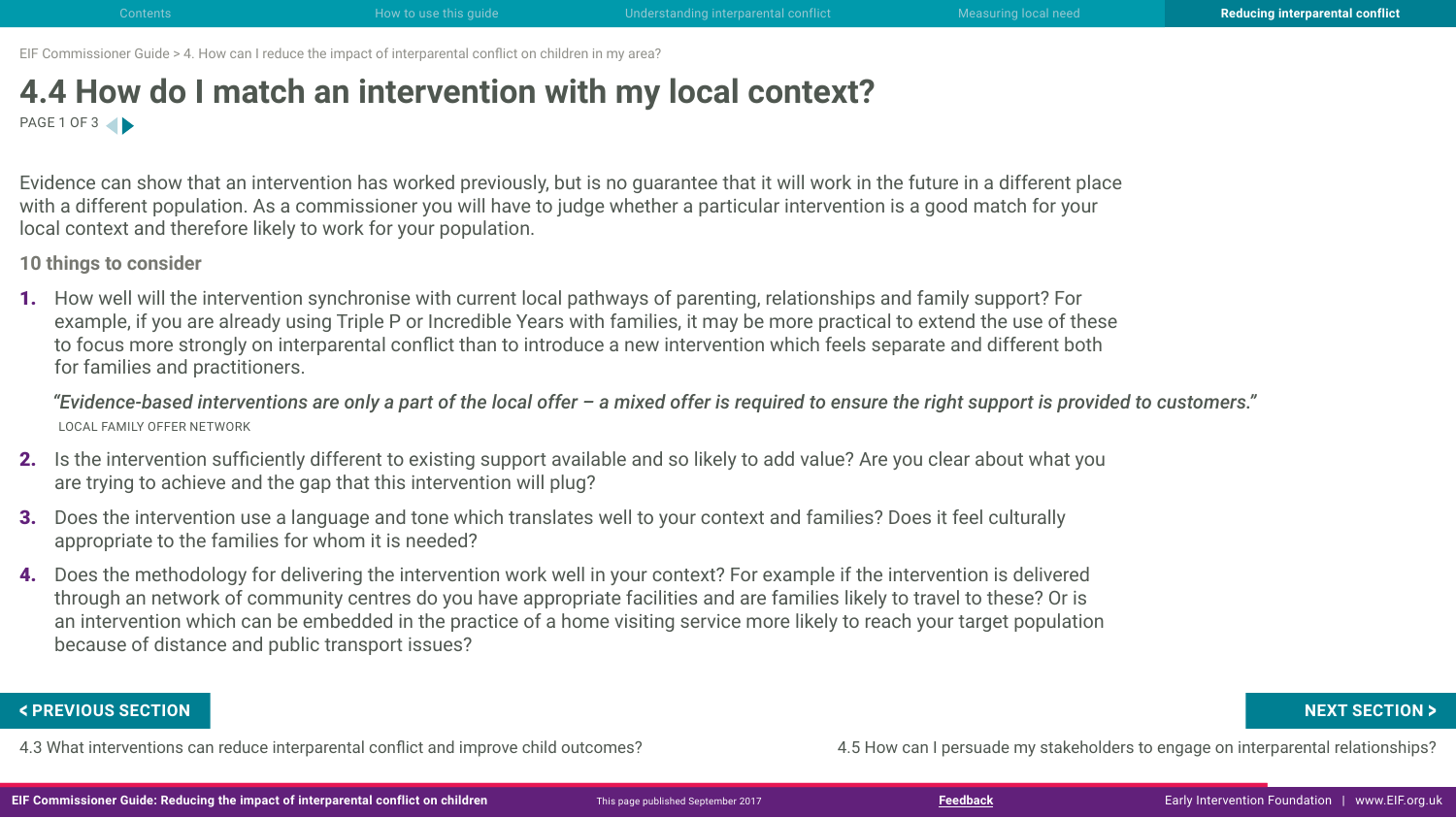## **4.4 How do I match an intervention with my local context?** PAGE 2 OF 3

5. Are your current screening, assessment and referral processes sufficiently robust to identify the families who are the target population for this intervention?

*"Requires quality referrals, not just a tick list – this means practitioners having sufficient time to refer effectively and appropriately."*  LOCAL FAMILY OFFER NETWORK

6. Given the stigma in seeking help for relationship conflict, is there a culture of trust between the families you want to target and public services or do you need a step before the intervention to build trust and confidence?

*"Support before and after intervention so people are not left cold after gaining support."*  LOCAL FAMILY OFFER NETWORK

7. Does your workforce currently have the skills and capacity to deliver this intervention with training, or are you generally able to recruit to the roles required for this intervention?

*"Identify the right people to train and think about a sustained career development pathway to reduce natural wastage of people trained."*  LOCAL FAMILY OFFER NETWORK

8. How important is fidelity for this intervention? If there a history locally of adapting interventions (for example, by broadening or changing the target population or adapting the content around local skills and interests) this could undermine an intervention that requires a high level of fidelity. Some approaches permit a greater degree of local adaptation than others.

*"Is there any flexibility around delivery in the local context without losing the credibility of the intervention?"*  LOCAL FAMILY OFFER NETWORK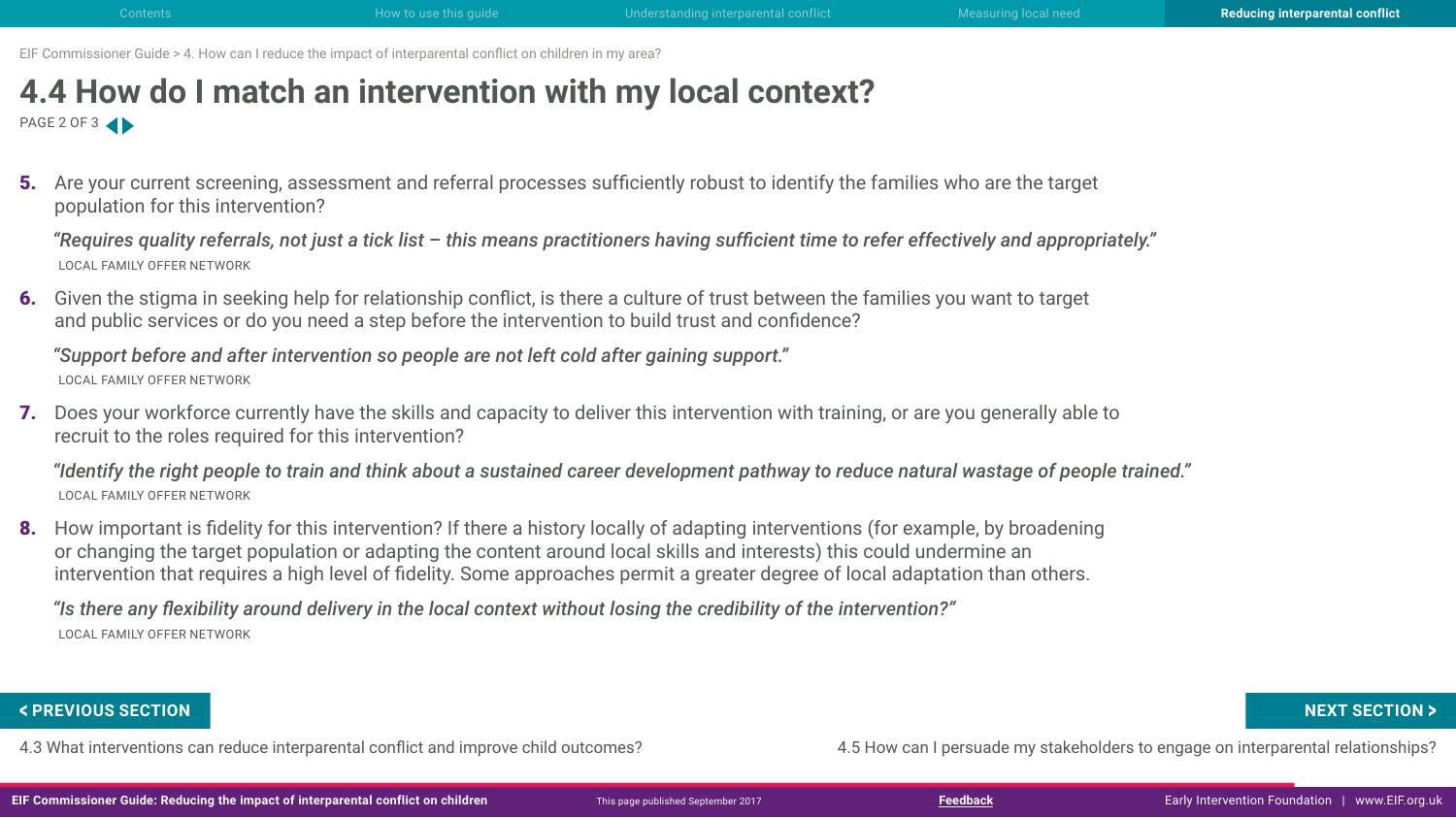## **4.4 How do I match an intervention with my local context?** PAGE 3 OF 3

- 9. If the intervention is less well evidenced, it will require more investment in evaluation to test and learn at a local level. Is this kind of evaluation infrastructure in place locally, or would it make more sense to invest in a more established and evidence based intervention?
- 10. Some interventions can be complex and time consuming to implement, and expensive to sustain. Do you know what capacity and resources you will need for successful implementation? Do you have what you will need? How thorough, straightforward and easy to access is developer implementation support for this intervention? Do you have the resources to sustain delivery of this intervention?

### TOOLS & DOWNLOADS

• Case study: **Adapting delivery, Newcastle**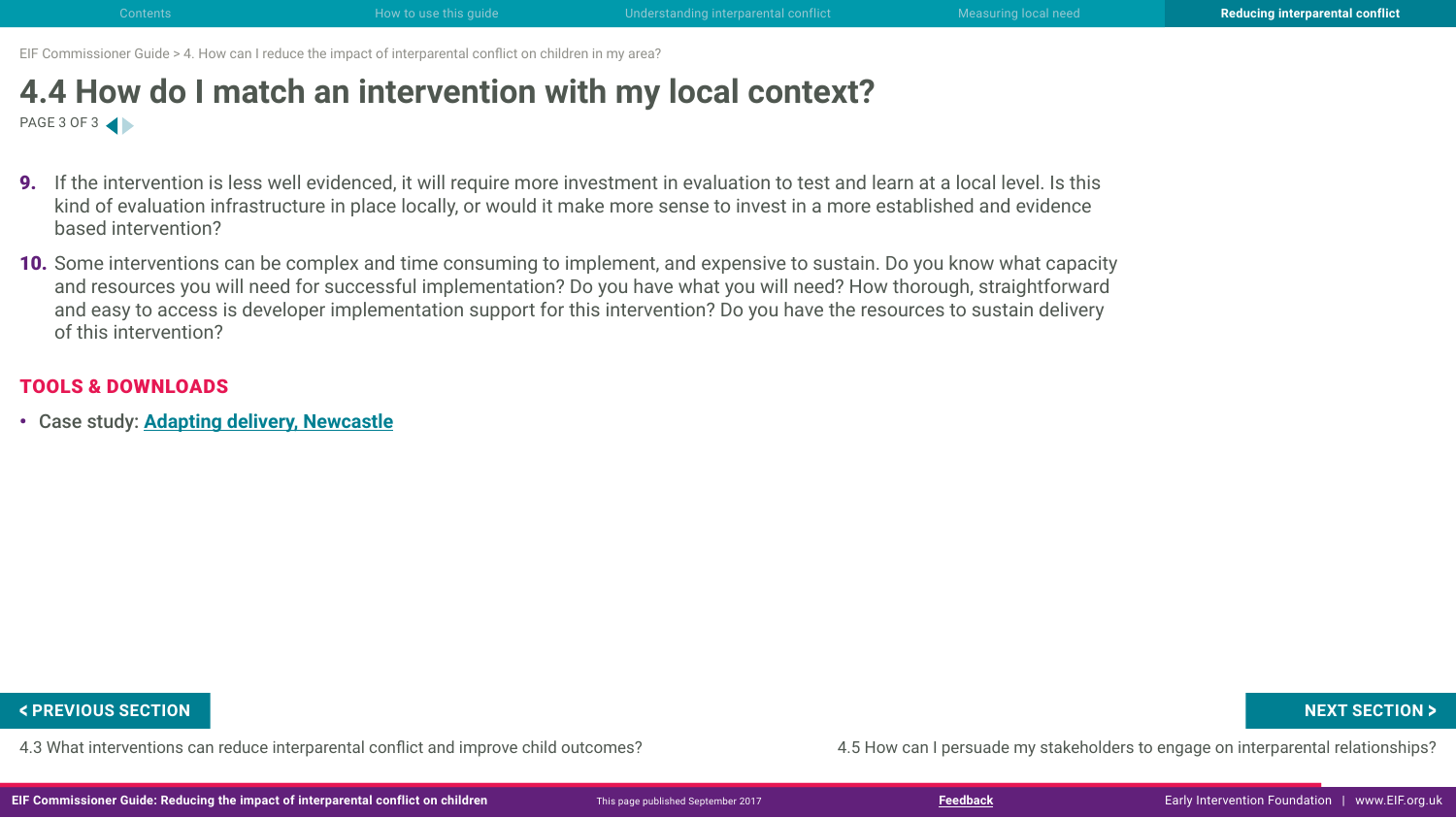EIF Commissioner Guide > 4. How can I reduce the impact of interparental conflict on children in my area? > 4.4 How do I match an intervention with my local context?

# **Case study: Adapting delivery, Newcastle**

PAGE 1 OF 1

Newcastle paid particular attention to the conditions that enable families to access support quickly once their need has been identified. They learned that, in order to access the support available, some families need a considerable amount of help.

*"Just getting mum to attend her appointment with a counsellor required a lot of work. We had to help her deal with her anxiety and supporting her to access the service became the priority. It is of no use having a great service if for whatever reason people are not going to be able to access it." (Family Support Worker, Newcastle)*

They made a concerted effort to fit their service offer around families who have multiple and complex needs, often involved with multiple services and often in crisis. In practice, this meant anything from ensuring that conversations could take place in the most appropriate spaces to arranging transport and childcare, from sending reminder texts to timing interventions to fit with family commitments.

*"Making that pathway work has been a priority. We have been constantly refining and honing the service, responding to families' needs to make it as smooth as possible. This means complex logistics: from transport, to childcare, timing and communication around the interactions." (CEO, Relate Newcastle)*

When asked about top learning and tips on ensuring that pathways to support are as smooth as possible, they mentioned:

• Getting the practical logistical processes right.

*"The smallest omission can mean precious support resource is wasted. Transport and childcare cut down attrition and barriers to a family taking up support".*

- Some handholding for families from a practitioner they know as part of assessment and review makes it much more likely that families will take up support.
- Training for frontline practitioners should enable them to provide some support and to refer when necessary, as opposed to systematically defaulting to referrals.
- Good communication between teams is key to smooth and effective referrals and integrated support.
- A steering group can play a very important role in leading the development and adaptation of the service in response to emergent learning.

**SOURCE: LOCAL FAMILY OFFER GUIDE, DWP/IU/OPO**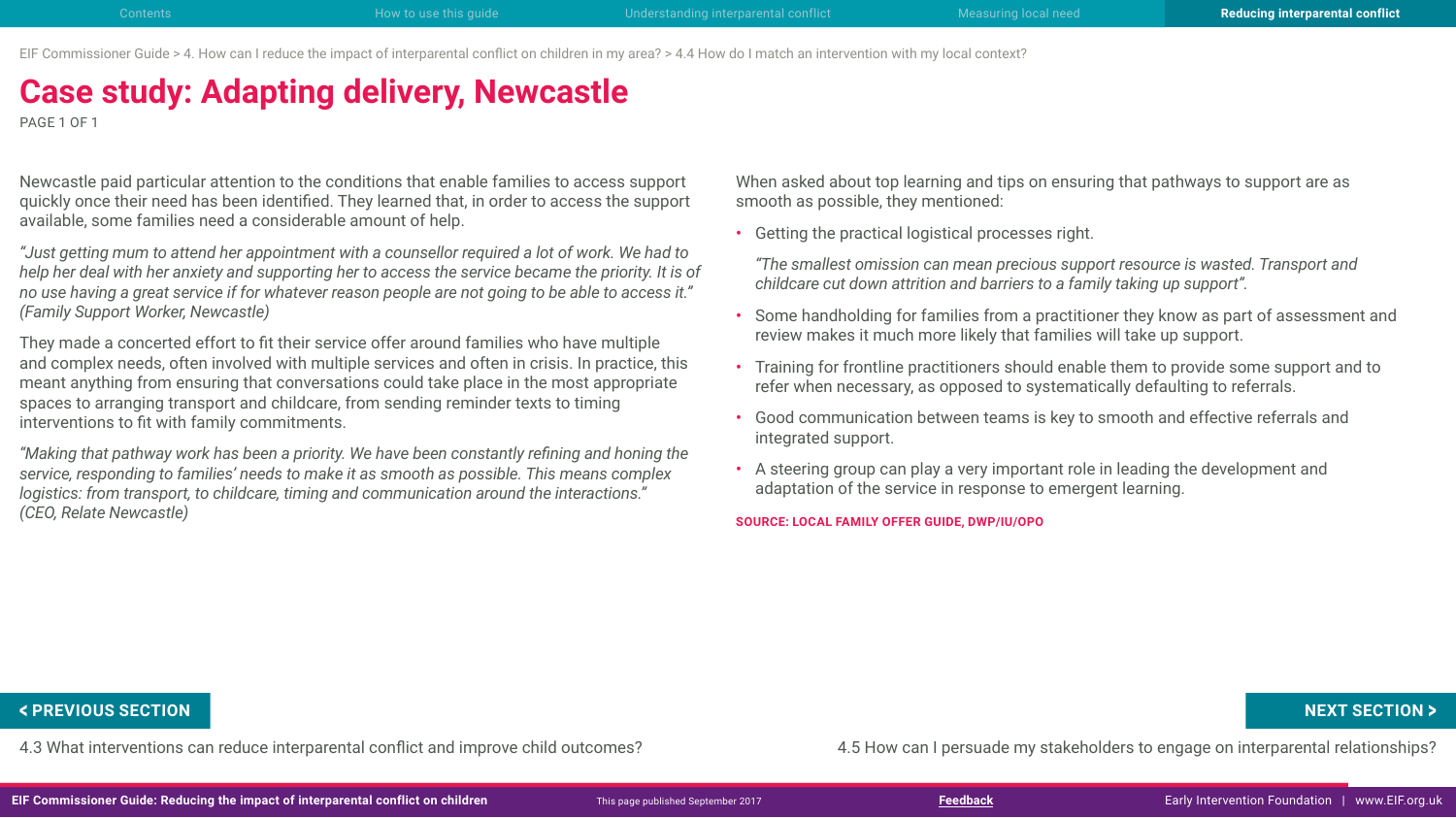## <span id="page-52-0"></span>**4.5 How can I persuade my stakeholders to engage on interparental relationships?** PAGE 1 OF 3

Those involved in delivering family services often instinctively recognise the importance of parental relationships to outcomes for children, but this has not led to the issue being prioritised in family services. Twelve local areas funded by DWP to deliver a Local Family Offer have explored how to persuade stakeholders to engage.

1. **Use the evidence:** The evidence about the impact on children of the quality of their parents' relationship is compelling.

*"The evidence on interparental relationships dropped like a very large penny. Before, if you had asked 'Do you think it's a good idea for parents to shout and swear at each other in front of their children?' most people would have answered 'no'. But their answer would have been based on ideas of common decency rather than on science. Now we have clear evidence that this is actually damaging to child development. It means we can say for example to GPs 'doing something about parental conflict is your business as much as tackling smoking in the household is. Its impact on children is as harmful, both in terms of direct outcomes and in terms of learnt behaviour."* 

DIRECTOR OF TRANSFORMATION, NEWCASTLE COUNCIL (SOURCE: LOCAL FAMILY OFFER RESOURCE PACK, DWP/IU/OPO)

2. **Use your data:** Local data as part of a local needs assessment helps to make the evidence story feel very specific to a local place, and demonstrate the practical relationship between interparental conflict and local demand for family support, mental health and social care services.

*"We are having conversations with partner schools that are informed by this data - these are feedback rather than performance management conversations. Professionals tell us that having access to this information helps them work better in partnership with other agencies. They say they now know what they need to do and don't need to refer to other professionals. They are talking together rather than referring to each other."*  BUSINESS INTELLIGENCE MANAGER, DORSET COUNTY COUNCIL (SOURCE: LOCAL FAMILY OFFER RESOURCE PACK, DWP/IU/OPO)

3. **Make the fiscal case:** The budgetary cost of acute 'late intervention' associated with the impact of parental conflict can be a powerful advocacy tool (see More information below), particularly as the burden falls across the whole public sector, from schools and the NHS to local authorities and the police. Cost– benefit analysis of specific interventions can also demonstrate the financial potential of intervening early to resolve interparental conflict.

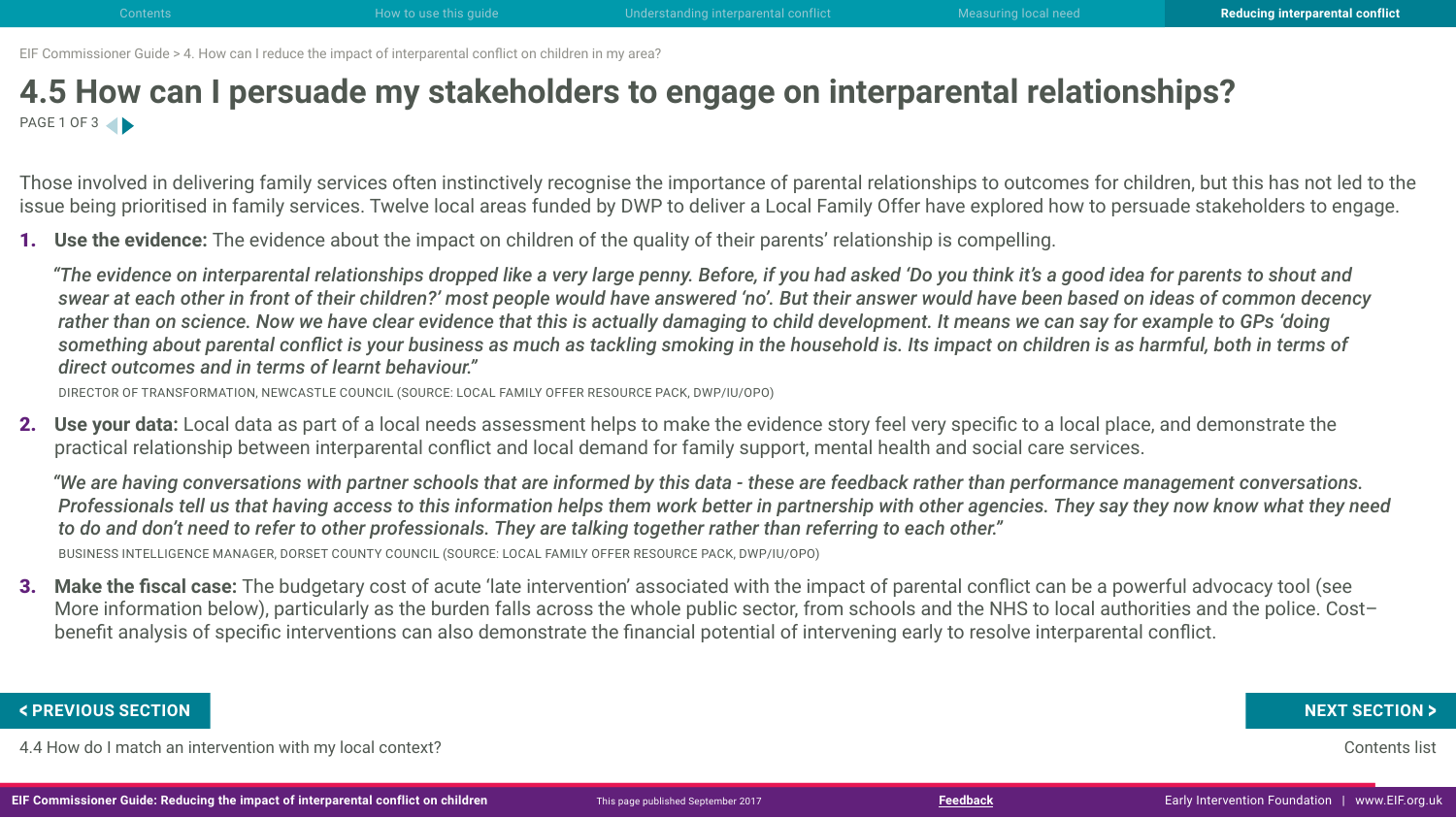## **4.5 How can I persuade my stakeholders to engage on interparental relationships?** PAGE 2 OF 3

- 4. **Make it real:** Simple and clear messages about the real family impact of parental conflict are hugely powerful. Audiences from strategic leaders to families themselves are more likely to commit to action if they can see practical and real examples, family stories, case studies, and scenarios that they recognise from their experience.
- 5. **Focus on leaders:** Interparental conflict should be an issue of strategic importance at a local level, which means making the case for change to strategic leaders through partnership bodies like the health and wellbeing boards, schools forums, local authority elected member committees and safeguarding boards, and getting senior leaders in turn to champion and lead this agenda.

*"Somebody at the strategic level has to want it, they have to be persuaded that this is the answer to many of the problems thy need to solve."*  DIRECTOR OF STRATEGIC DEVELOPMENT, TAVISTOCK RELATIONSHIPS (SOURCE: LOCAL FAMILY OFFER RESOURCE PACK, DWP/IU/OPO)

- 6. **Use contracting levers:** Local authority and clinical commissioning group commissioners should use procurement levers to raise the profile of interparental relationships, for example establishing expectations about workforce knowledge, reporting requirements or use of specific assessment processes in contracts for midwifery, health visiting, children's centres, wider adult and child emotional wellbeing services and parenting support services.
- 7. **Embed in wider strategic planning:** Interparental conflict has a wide impact on the health and wellbeing of children and families, and so must be embedded across the local service transformation agenda, showing local links with agendas like Troubled Families, safeguarding, mental health, maternity transformation, and health and social care integration.

*"We sited the programme of work in a strategy that has a lot of energy and focus from the top strategic level right down to the operational level."* LUTON FLYING START PROGRAMME MANAGER (SOURCE: LOCAL FAMILY OFFER RESOURCE PACK, DWP/IU/OPO)

4.4 How do I match an intervention with my local context? Contents list **FIGURE A** FREVIOUS SECTION **XEXT SECTION**<br>4.4 How do I match an intervention with my local context?<br>IF Commissioner Guide: Reducing the impact of interparental conflict on children **Figure and A Provide A** Frack This page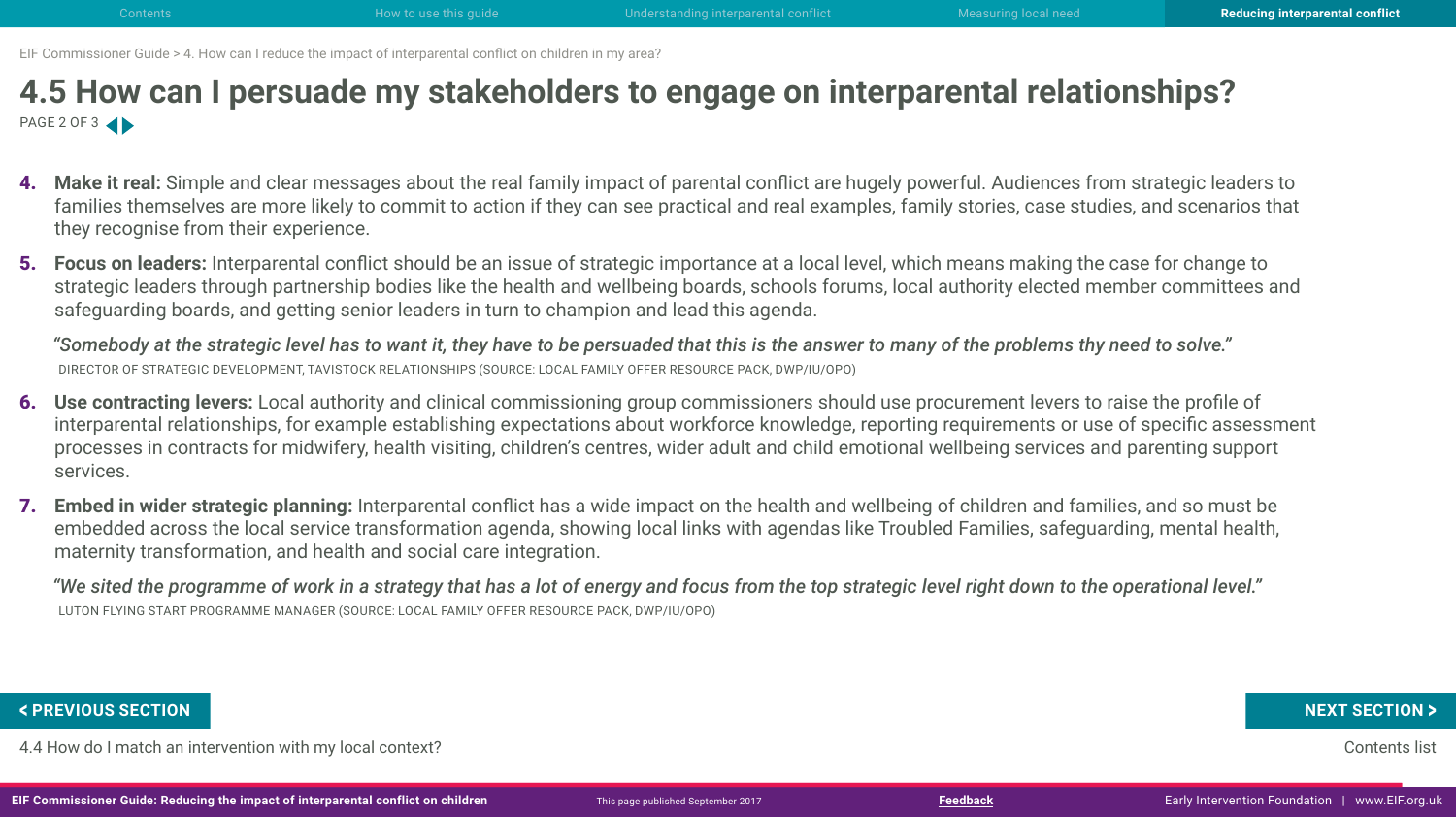## **4.5 How can I persuade my stakeholders to engage on interparental relationships?** PAGE 3 OF 3

### MORE INFORMATION

- EIF: **[The cost of late intervention: EIF analysis 201](http://www.eif.org.uk/publication/the-cost-of-late-intervention-eif-analysis-2016/)6** Report highlights high cost of late intervention and distribution of costs across services and departments.
- EIF: **[Making an early intervention business case: Checklist and recommendations for cost–benefit analysi](http://www.eif.org.uk/wp-content/uploads/2015/08/4bc-checklistandrecsforcba.pdf)s** Guidance document provides criteria to help local commissioners and finance leads assess the robustness of their early intervention cost–benefit analysis.

### TOOLS & DOWNLOADS

- Video: **[Parental conflict: The impact on children and how local authorities can hel](https://vimeo.com/216676343)p** This short film by the Innovation Unit sets out the evidence around interparental conflict and shares the experiences of two of the pilot places in the Local Family Offer programme.
- Slide deck: **[Parental conflict: The impact on childre](http://www.innovationunit.org/wp-content/uploads/2017/05/Local-Family-Offer-Case-for-Change.pdf)n**

This 'case for change' slide deck is part of the resource pack provided by the Innovation Unit for creating a Local Family Offer.

- **[Opportunity Assessment Too](http://www.innovationunit.org/wp-content/uploads/2017/05/Local-Family-Offer-Opportunity-Assessment-Tool.pdf)l** Innovation Unit resource used by Local Family Offer sites to engage with their local data and make sense of the local case for change.
- Case study: **Using data to target services, Croydon**

4.4 How do I match an intervention with my local context? Contents list **FREVIOUS SECTION**<br>4.4 How do I match an intervention with my local context?<br>IF Commissioner Guide: Reducing the impact of interparental conflict on children **on the particle on the content** 

**EIF Commissioner Guide: Reducing the impact of interparental conflict on children** Early Intervention Foundation I [www.EIF.org.uk](http://www.eif.org.uk/)